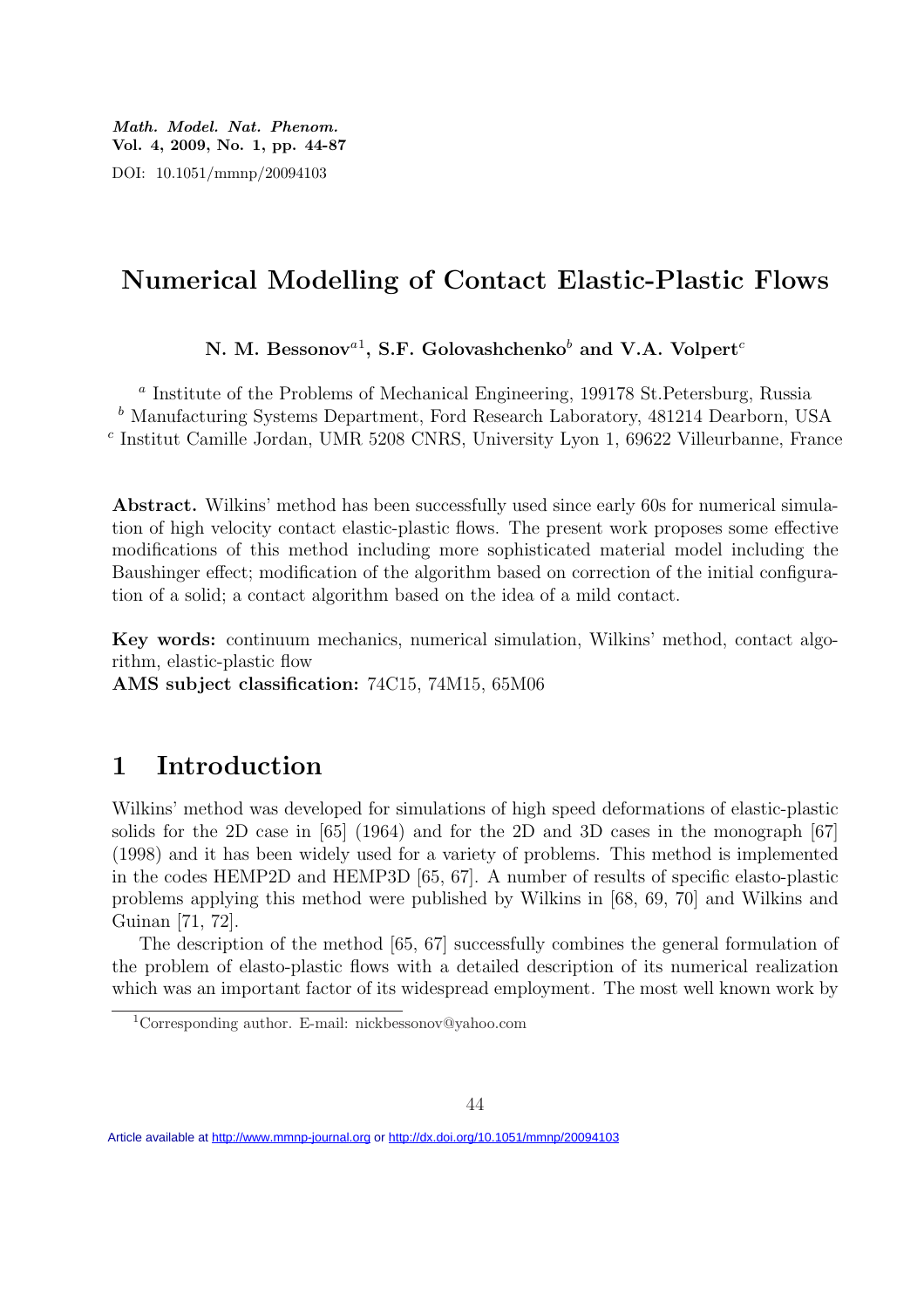M. Wilkins is [65], published in 1964. The number of references only in the Russian technical literature on the translation of this work [66] exceeds several hundreds.

Currently, Wilkins' method is widely used both as a whole methodology and in some parts, in particular the algorithm of radial return-mapping plasticity. Among the recent references we can mention the works by Cherepanov [15], Cherepanov et al. [16], Makarov and Romanova [42], Popov et al. [51], Smolin et al. [59], Stefanov [62], Liu at al. [37], Makarov, et al. [43], Vaziri et al. [63], Bar-on et al. [7], Cocchetti and Perego, [19], Hoashi et al. [28], Jing [30], Mariotti et al. [44], Romanova et al. [54], Wünnemann and Ivanov [73], Balokhonov et al. [6], Bdzil at al. [8], Chen et al. [14], Jing and Hudson [31].

Mark Wilkins was among the first who tried a radial return-map two-step algorithm (elastic-predictor, inelastic-corrector) suggesting to split the total deformation between the elastic and plastic components, which is still being used with some modifications ([58]). "Initially suggested by Maenchen and Sack [40] (1964) and Wilkins [65] (1964), the returnmap is an general a two-step procedure of the type elastic-predictor inelastic-corrector" Auricchio [2]. This method was used and discussed by many authors, Auricchio and Taylor [4], Brünig [13], Fish and Shek [23], Guo and Cox [26], Montans [46]. "Integration algorithm in plasticity have been introduced by Wilkins in the form of radial return algorithm with reference to the Mises criterion, and successively extended by Krieg and Key to the case of isotropic and kinematic hardering" Alfano et al. [1]. We refer also to the works by Auricchio [3], Balagansky et al. [5], Papadopoulos and Lu [49], Christensen [17], Düster and Rank [20], Howell and Ball [29], Mahnken [41], Parshikov and Medin [50], Rubin and Bodner [55], Le van et al. [35], Noels et al. [48], Balokhonov et al. [6], Cherepanov [15], Fellows and Barton [21], Luccioni et al. [39], Wallin and Ristnmaa [64], Kiselev and Kiselev [34], Ponthot [52], Bessette et al.[10] and others.

The references to the later publications by Wilkins using the same method [65, 66, 67, 68, 69, 70] and Wilkins and Guinan [71, 72] are listed in publications related to the analysis of high velocity impact, or penetration and perforation of elastic-plastic solids, where the method was employed as a whole or in its fragments: Benson and Stainier [9], Chen at al. [14], Feng et al. [22], Gupta and Ding [27], Johnson and Beissel [32], Lee and Yoo [36], Miller and Colella [45], Naboulsi and Palazotto [47], Roeder and Sun [53], Sherman [56], Simha et al. [57], Song et al. [60], Stevens and Batra [61], Zaera and Sanchez [75], Xiao [74], and others.

The authors of this paper use Wilkins' method to solve practical problems since the early 1980s. In this paper we will discuss some possible modifications of the method. The short description of the classical Wilkins' method is presented in Section 2.

Some possible modifications of Wilkins' method are given in Section 3 which is the main part of the paper. It is well known that vector-tensor notation is a compact and natural language for the mathematical formulation of continuum mechanics problems. So all the description will be given in direct vector-tensor form.

In Section 3.1 the formulation of elastic-plastic deformation of solids in more compact and general form will be discussed. However, it will not lead to any complications of the algorithm and, on contrary, will simplify some problems in Wilkins' formulation.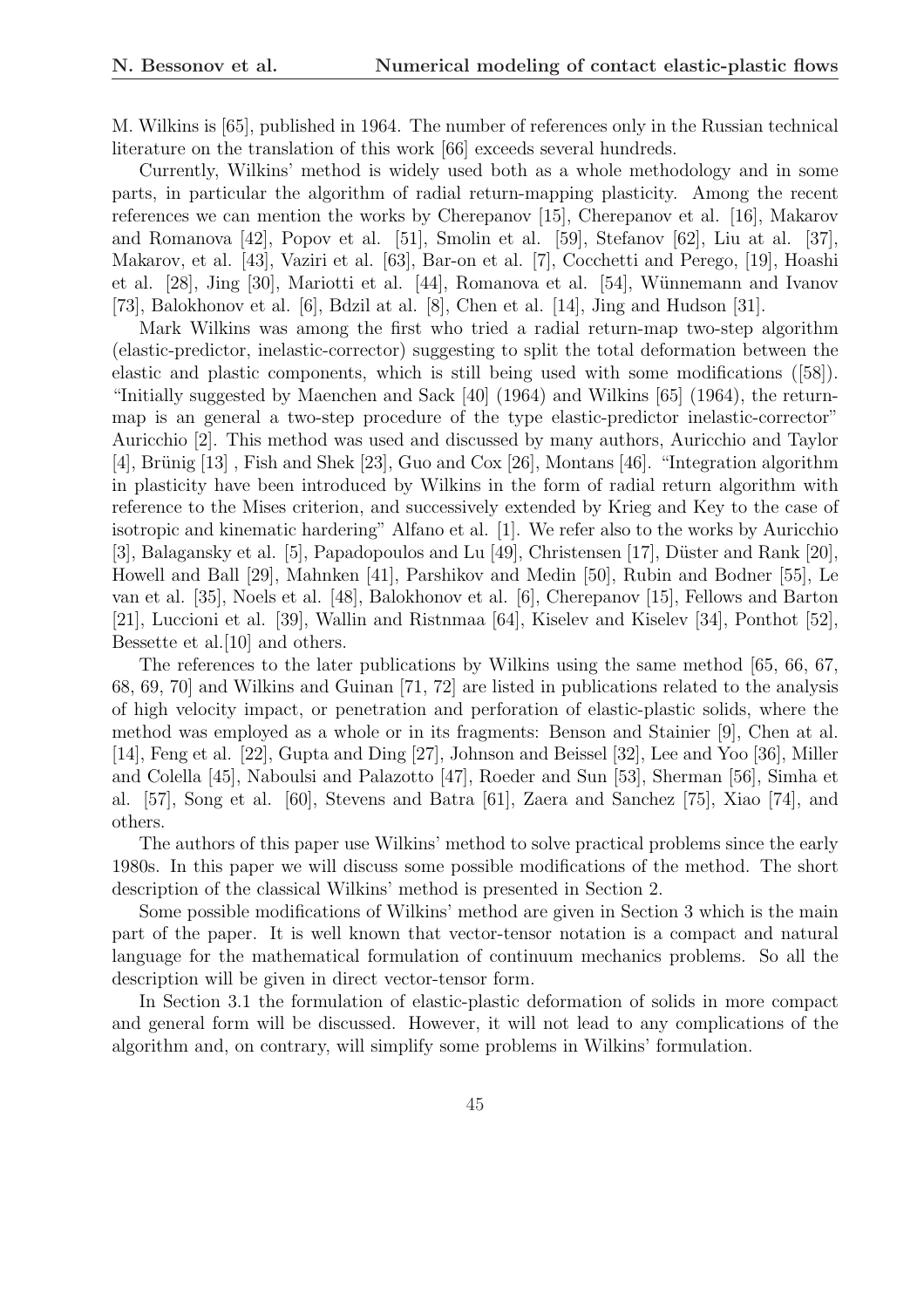In Section 3.2 the direct vector technique of approximation of the initial equations will be described. This technique allows us to essentially shorten the presentation of the numerical scheme.

In Section 3.3 a variant of the algorithm of radial return-mapping plasticity is discussed. This modification is based on a transformation of the initial configuration of the medium. It allows in particular the description of workhardering and Bauschinger effects.

In Section 3.4 the contact algorithm based on the mild contact approach is described. This algorithm is simpler and more reliable, especially in the case of complex shape of the mesh.

## 2 Short description of Wilkins' method

The problem of elastics-plastics deformation is formulated by Wilkins for the 2D case in Lagrangian coordinates (Cartesian or cylindrical) with sliding interfaces between adjacent regions in [65] and for the 2D/3D cases in [67]. The work [65] published in 1964 is better known and almost all basic ideas of the method are presented here. We will analyze mostly the 3D case except just for a few cases where the 2D formulation can be used for simplicity without making it less general. At first, we describe schematically the classical Wilkins' method with the minimum level of detail needed below for the explanation of our modifications (see [65, 67] for further details). We will concentrate on these aspects of the method. More detailed discussion of Wilkins' method is out of the scope if this paper. In some cases, we have changed the original notation.

#### 2.1 Governing equations

Wilkins' method is applied for the Lagrangian mesh which moves together with the medium. The governing equations (the momentum and energy conservations laws) are written in the Lagrangian form

$$
\rho \frac{dv_i}{dt} = \frac{\partial \sigma_{ij}}{\partial x_j}, \quad i = 1, 2, 3,
$$
\n(2.1)

$$
\rho \frac{dE}{dt} = \frac{\partial v_i \sigma_{ij}}{\partial x_j},\tag{2.2}
$$

where t is time,  $x_i$  are the Cartesian coordinates,  $v_i$  are the components of the velocity vector,  $\rho$  is the density,  $\sigma_{ij}$  are components of the stress tensor, E is the internal energy. Throughout the paper we will use the summation convention over repeated subscripts. The mass conservation law is trivial when written in the Lagrangian coordinates. It means that the volume of any mesh cell is constant in time.

For any mesh node we write the equation

$$
\frac{dx_i}{dt} = v_i, \quad i = 1, 2, 3. \tag{2.3}
$$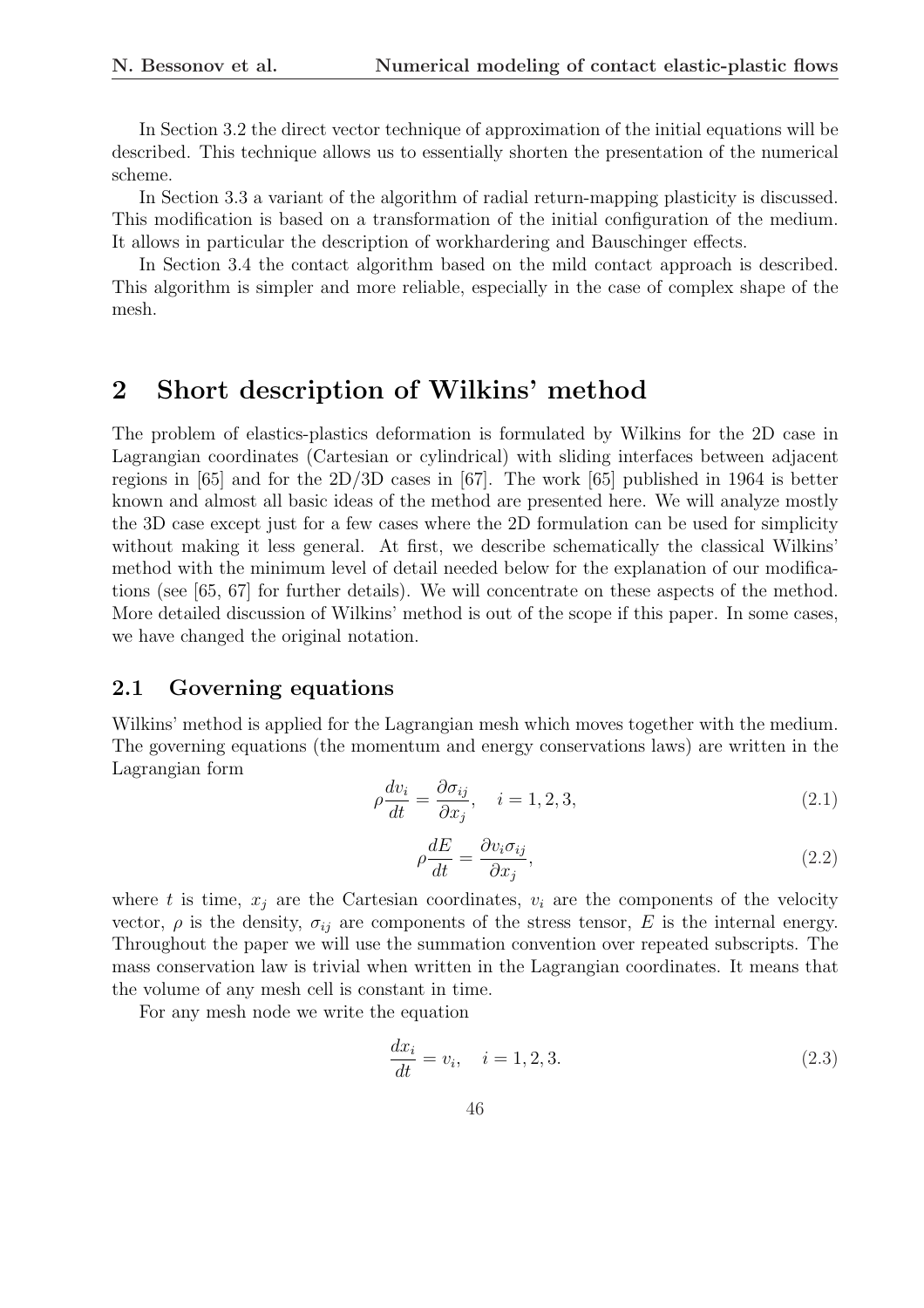The components of the stress tensor  $\sigma_{ij}$  are written as the sum of two parts:

$$
\sigma_{ij} = \delta_{ij} p + S_{ij}, \quad i, j = 1, 2, 3,
$$
\n(2.4)

where  $S_{ij}$  are the components of the deviator part of the stress tensor,  $p = \sigma_{ii}/3$  is the pressure.

A perfectly elastic material is characterized by a linear relationship between stress and strain in the form of Hooke's model:

$$
S_{ij} = \mu \left( \frac{\partial u_i}{\partial x_j} + \frac{\partial u_j}{\partial x_i} - \delta_{ij} \frac{2}{3} \frac{\partial u_k}{\partial x_k} \right),\tag{2.5}
$$

$$
p = K\left(\frac{V}{V_0} - 1\right), \quad \frac{V}{V_0} - 1 = \frac{\partial u_i}{\partial x_i},\tag{2.6}
$$

where  $\mu$  is the shear modulus, K is the bulk modulus,  $u_i$  are the components of the displacement vector, V is the actual volume,  $V_0$  is the initial volume  $(V_0 = V$  at  $t = 0)$ ,  $\delta_{ij}$  is the Kronecker symbol (see also Appendix A). Relations (2.5) and (2.6) are differentiated with respect to time and are written respectively as

$$
\frac{dS_{ij}}{dt} = \mu \left( \frac{\partial v_i}{\partial x_j} + \frac{\partial v_j}{\partial x_i} - \delta_{ij} \frac{2}{3} \frac{\partial v_k}{\partial x_k} \right) + \gamma_{ij}
$$
\n(2.7)

and

$$
\frac{dp}{dt} = K \frac{\partial v_k}{\partial x_k}.\tag{2.8}
$$

The term  $\gamma_{ij}$  in (2.7) corresponds to the correction resulting from the rigid body rotation. It is called Jaumann rate (see Appendix C).

The Von Mises yield criterion is conventionally used to describe the elastic limit:

$$
J_2(\mathbf{S}) \le \frac{\sigma_s^2}{3},\tag{2.9}
$$

where  $J_2(S) = \frac{1}{2} [S_{11}^2 + S_{22}^2 + S_{33}^2 + 2(S_{12}^2 + S_{23}^2 + S_{31}^2)], \sigma_s$  is the plastic flow stress.

The basic system of equations for elastic-plastics problems  $(2.1)-(2.3)$ ,  $(2.7)$ ,  $(2.8)$ , and (2.9) is written in the evolution form, which is more convenient for numerical solution.

#### 2.2 Approximation

In the original version of Wilkins' method, the quadrangular regular grid was used. This approach was later on modified by a number of authors in order to get rid of the "water glass" problem, where the mesh element was not sensitive to modification of its shape from rectangular to trapezoidal without changing the length of its diagonals. In what follows, we will consider the modified approach.

The fragment of the simplest regular Lagrangian mesh, which allows one to avoid the "water glass" problem in the 2D case, is shown in Figure 1a. The computational domain is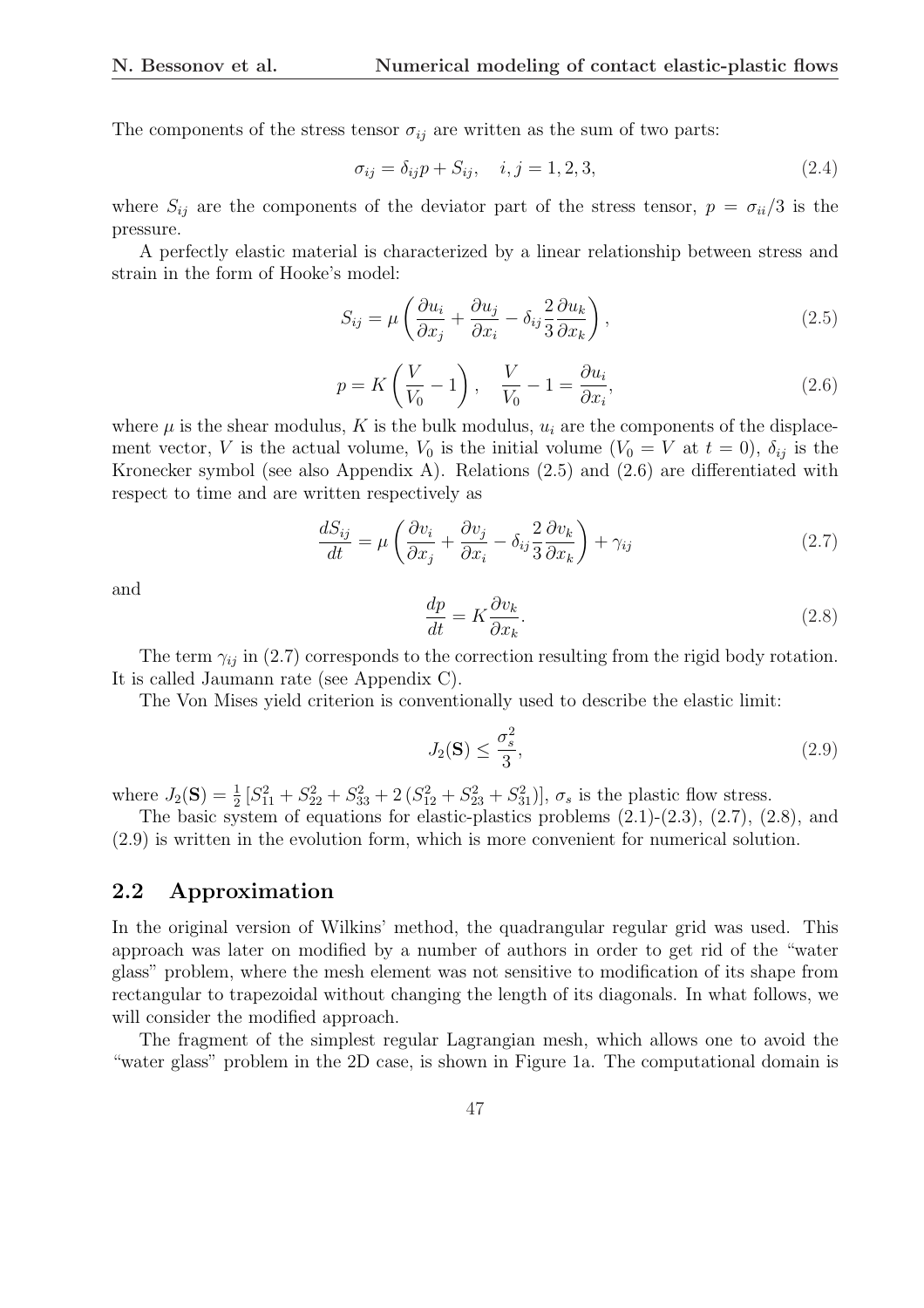

Figure 1: a) Fragment of 2D mesh (• are nodes); b) 2D element; c) 3D element.

divided into cells. The 2D cell abcd (Figure 1a) consists of two triangles abc and acd (3D cell consists of 6 tetrahedra (Figure 1c)) called elements. The direction of diagonals can be the same in all mesh elements, or it can be different in different cells with an ordered or a random way to chose it. The center of the diagonal will be called the center of the cell.

We can see in the basic system of equations for elastic-plastics problems that some variables e.g. (S, p) depend on the gradients of other variables e.g. ( $\vec{v}$ ,  $\vec{x}$ ) and vice versa. So in the classical method, the first set of variables is approximated within elements (element variables) and the second set on the nodes of mesh (nodal variables).

The components of the velocity  $v_i$  are calculated at the nodes of the mesh (nodal variables), and the components of the stress tensor are calculated in the elements (element variables). The linear interpolation of the nodal variables is used. A control volume corresponds to every node of the mesh (gray in Figure 1a). The term volume is also employed for the 2D case.

Wilkins' method is based on the explicit approach. At the initial moment of time the distribution of nodal and element variables is known. This allows one to determine the right-hand side in equations  $(2.1)$ ,  $(2.2)$ ,  $(2.3)$ ,  $(2.7)$  and  $(2.8)$  at the previous time step n, and to determine the values of all variables at the new time step  $n + 1$ . For example, the new values of  $S_{ij}^{n+1}$  and  $p^{n+1}$  are found from the equations

$$
\frac{S_{ij}^{n+1} - S_{ij}^n}{\Delta t} = \mu \left( \frac{\partial v_i}{\partial x_j} + \frac{\partial v_j}{\partial x_i} - \delta_{ij} \frac{2}{3} \frac{\partial v_k}{\partial x_k} \right)^n + \gamma_{ij}^n, \tag{2.10}
$$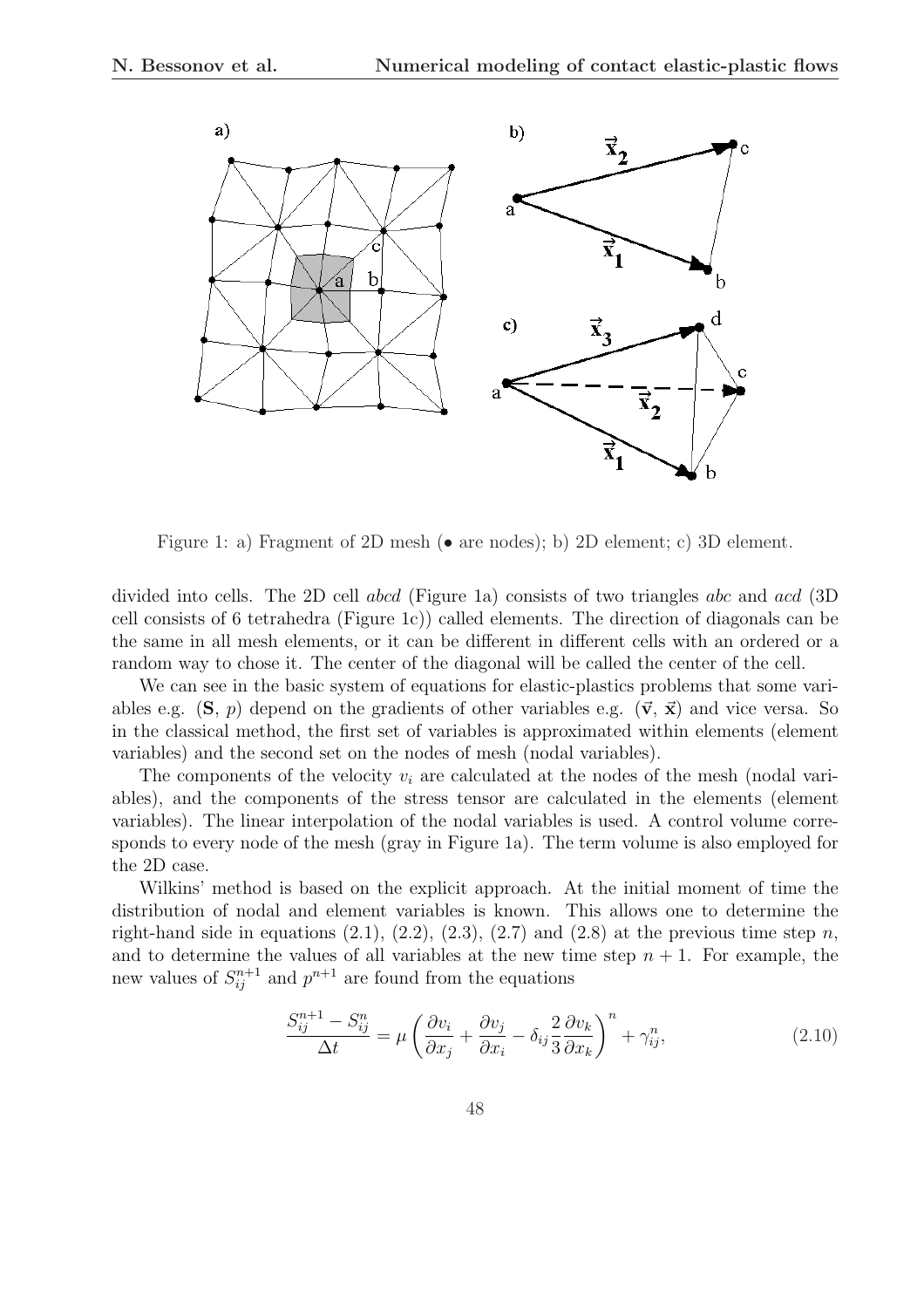$$
\frac{p^{n+1} - p^n}{\Delta t} = K \left(\frac{\partial v_k}{\partial x_k}\right)^n,\tag{2.11}
$$

where  $\Delta t$  is the time step. If it is necessary, the correction of  $S_{ij}^{n+1}$  is performed (see Section 2.3). Then the components of the stress tensor (2.4) are obtained at the new time step

$$
\sigma_{ij}^{n+1} = \delta_{ij} p^{n+1} + S_{ij}^{n+1}.
$$

The approximation of the right-hand side of equations (2.10) and (2.11) is carried out on the basis of the following relation

$$
\frac{\partial \varphi}{\partial x_i} = \lim_{V \to 0} \frac{1}{V} \oint_S \varphi n_i \, dS,\tag{2.12}
$$

where  $n_i$  are the components of the vector of external normal to the surface  $S$ ,  $\varphi$  is a nodal variable. For example, if (2.12) is used for  $\partial v_1/\partial x_1$ , then the following approximation takes place in the tetrahedral element abcd (Figure 1c):

$$
\frac{\partial v}{\partial x} = \left\{ \left[ (y_c - y_b)(z_d - z_c) - (z_c - z_b)(y_d - y_c) \right](v_b - v_a) + \right. \\ \left. \left[ (y_c - y_b)(z_d - z_c) - (z_c - z_b)(y_d - y_c) \right](v_c - v_b) + \right. \\ \left. \left[ (y_b - y_b)(z_d - z_b) - (z_b - z_a)(y_d - y_b) \right](v_d - v_c) \right\} / \right. \\ \left. \left\{ \left[ (y_c - y_b)(z_d - z_c) - (z_c - z_b)(y_d - y_c) \right](x_b - x_a) + \right. \\ \left. \left[ (z_c - z_b)(x_d - x_c) - (x_c - x_b)(z_d - z_c) \right](y_c - y_b) + \right. \\ \left. \left[ (x_b - x_b)(y_d - y_b) - (y_b - y_a)(x_d - x_b) \right](z_d - z_c) \right\}
$$

In order to simplify the presentation, we use here the notation  $v = v_1$ ,  $x = x_1$ ,  $y = x_2$  and  $z = x_3$ . The approximation of other derivatives  $\partial v_i / \partial x_j$  in (2.10) and (2.11) is similar to this one.

We will now describe the approximation of the right-hand sides of  $(2.1)$  and  $(2.2)$ . Let us consider for example (2.1) with  $i = 1$ . This equation is integrated over the control volume V corresponding to the node (gray in Figure 1a). For the component  $v_1$  of the velocity we have:

$$
M\frac{v_1^{n+1} - v_1^n}{\Delta t} = \oint\limits_{S} (\sigma_{11}^{n+1} n_1 + \sigma_{12}^{n+1} n_2 + \sigma_{13}^{n+1} n_3) \, dS,\tag{2.14}
$$

.

where  $M = \sum \rho_i V_i$  is the mass corresponding to the given node; the summation is with where  $M = \sum p_i v_i$  is the mass corresponding to the given hode, the summation is with<br>respect to all nodes in the gray region in Figure 1, that is  $V = \sum V_i$ . After that we can find the new positions of the nodes from the equation

$$
\frac{x_i^{n+1}-x_i^n}{\Delta t}=v_i^{n+1}
$$

Thus, the complete explicit discretization of the problem is obtained.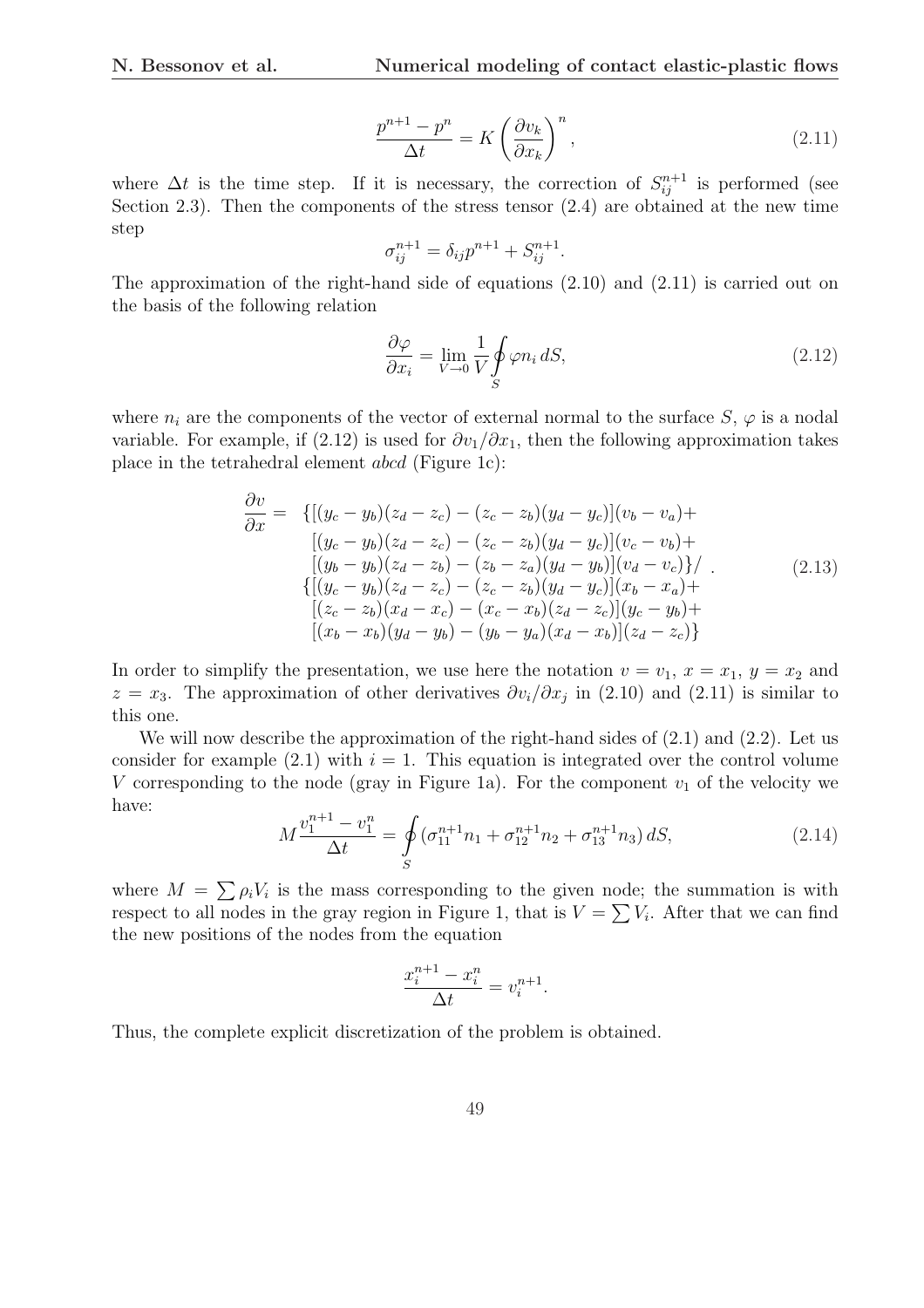#### 2.3 Plasticity algorithm

When the new values of the deviator components of the stress tensor  $S_{ij}^{n+1}$  are found, we should verify condition (2.9). If it is not satisfied, then the values  $S_{ij}^{n+1}$  are corrected according to the formula

$$
S_{ij}^{n+1} := m S_{ij}^{n+1},\tag{2.15}
$$

where

$$
m = \frac{\sigma_s}{\sqrt{-3J_2(S^{n+1})}}.\t(2.16)
$$

This approach allows us to reduce the stress tensor components to the plastic yield circle. It is known as a return-mapping algorithm.

#### 2.4 Contact algorithm

Wilkins' method includes a contact algorithm which allows one to simulate the dynamic deformation of several elasto-plastic solids taking into account their mutual contact interaction. The basic idea of the method is to analyze the mutual positions of the boundary mesh nodes. If one of the nodes of the first mesh appears inside the second mesh, a position of this node is corrected in such a way that it slides along the boundary. This correction is realized only on the basis of mutual position of the two meshes, i.e., only on the geometrical considerations. Some other questions, in particular destruction of solids or variable material parameters are also considered in [65, 67].

### 3 Modifications of the method

In this section, we will discuss some possible modifications of Wilkins' method in order to make it more effective for some problems. At the same time with some essential modifications of this method, we would like to attract the reader's attention to the direct vector notation which we use for the mathematical formulation, approximation and numerical scheme, and in the numerical code. This can give a considerable advantage at each stage. We are strongly concerned with the length and redundancy of the mathematical expressions used in numerical computations which can result in unnecessary complications and, in many cases, be a source of syntax errors. For example, the numerical scheme under consideration (see [65, 67]) takes several pages of complex formulas. Equations are written for each component of the velocity vector and for each component of the stress tensor. All these equations have to be transformed into the computer code in such an unfriendly form.

As we mentioned earlier, numerical modelling of continuous mechanics problems (in particulary the problem of elastic-plastic deformation) includes three basic steps: mathematical formulation of the problem, approximation of the original equations, and finally the development of the computer code. All those three steps can be time consuming. It is well known that the vector form of mathematical formulations of continuum mechanics problems has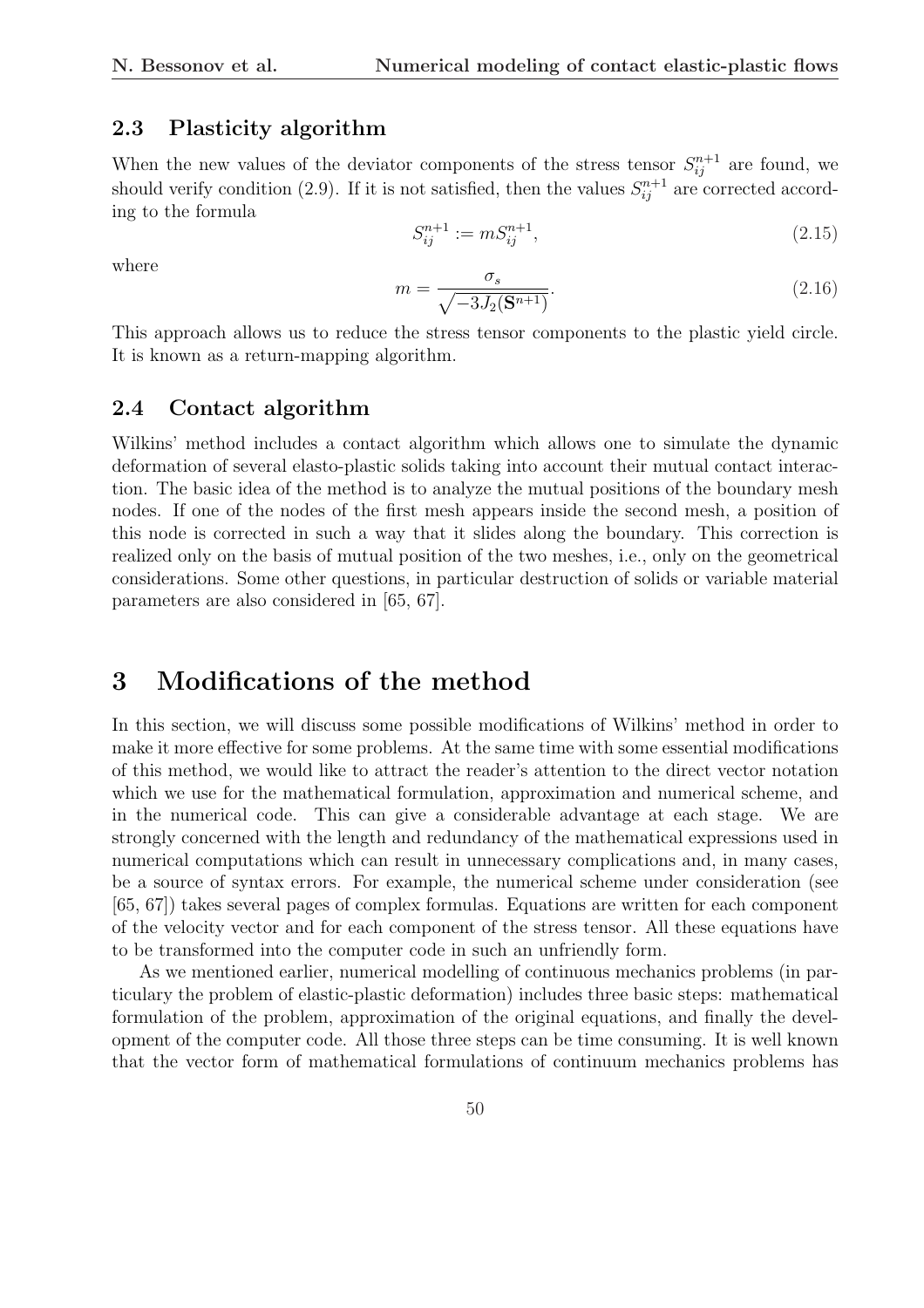the most compact and clear representation invariant with respect to some changes of variables. However using the vector form only for governing equations does not provide any real benefit if they are transformed after that into the component form and used in this form in the computer code ([65] pages 241-260, [67] pages 83-100, 131-145 and others).

It will be shown below that the direct vector form can be used not only in the mathematical formulation but also for the numerical approximation and for the development of the computer code. As a result, the two last steps are essentially simplified, especially for complex 3D problems with various contact boundary conditions in irregular geometries where a nonorthogonal mesh is used.

Remark. We note that by the term vector we understand here the vector (tensor) variables in the sense of continuous mechanics, (the velocity  $\vec{v}$ , stress tensor  $\sigma$ , etc.) contrary to the terminology employed in programming literature where any array of variables can be called a vector. The details of the vector notation are given in Appendix A).

#### 3.1 Governing equations

The formulation of the elastic-plastics problem is given by Wilkins in the differential form (2.1) and (2.2), which follows from the conservation laws written in the general integral form. At the next step of Wilkins' method, these equations are integrated over a control volume in order to build their numerical approximation by the method of control volumes. Hence, we can use directly the formulation in the form of the general integral conservation laws instead of using its partial differential form  $(2.1)$  and  $(2.2)$ :

$$
\frac{d}{dt} \int_{V} \rho \vec{\mathbf{v}} dV = \oint_{S} \boldsymbol{\sigma} \cdot d\vec{\mathbf{s}},
$$
\n(3.1)

$$
\frac{d}{dt} \int_{V} \rho E dV = \oint_{S} \vec{\mathbf{v}} \cdot \boldsymbol{\sigma} \cdot d\vec{\mathbf{s}},
$$
\n(3.2)

where  $V$  is an arbitrary volume, in particular, it can be a control volume corresponding to the given mesh node (Figure 1a),  $\vec{v}$  is the velocity,  $\sigma$  is the stress tensor, S is the surface of  $V, d\vec{s} = \vec{n}dS$ , and  $\vec{n}$  is an outward normal vector to S.

Equations (2.3) and (2.4) can also be rewritten in the vector form:

$$
\frac{d\vec{\mathbf{x}}}{dt} = \vec{\mathbf{v}},\tag{3.3}
$$

where  $\vec{x}$  is a vector of actual position, in particular a position vector of the mesh node at time  $t$ , and

$$
\boldsymbol{\sigma} = \mathbf{I}p + \mathbf{S}.\tag{3.4}
$$

Instead of (2.7) and (2.8), we consider a more general model

$$
\mathbf{S} = \mu \mathbf{B}_D,\tag{3.5}
$$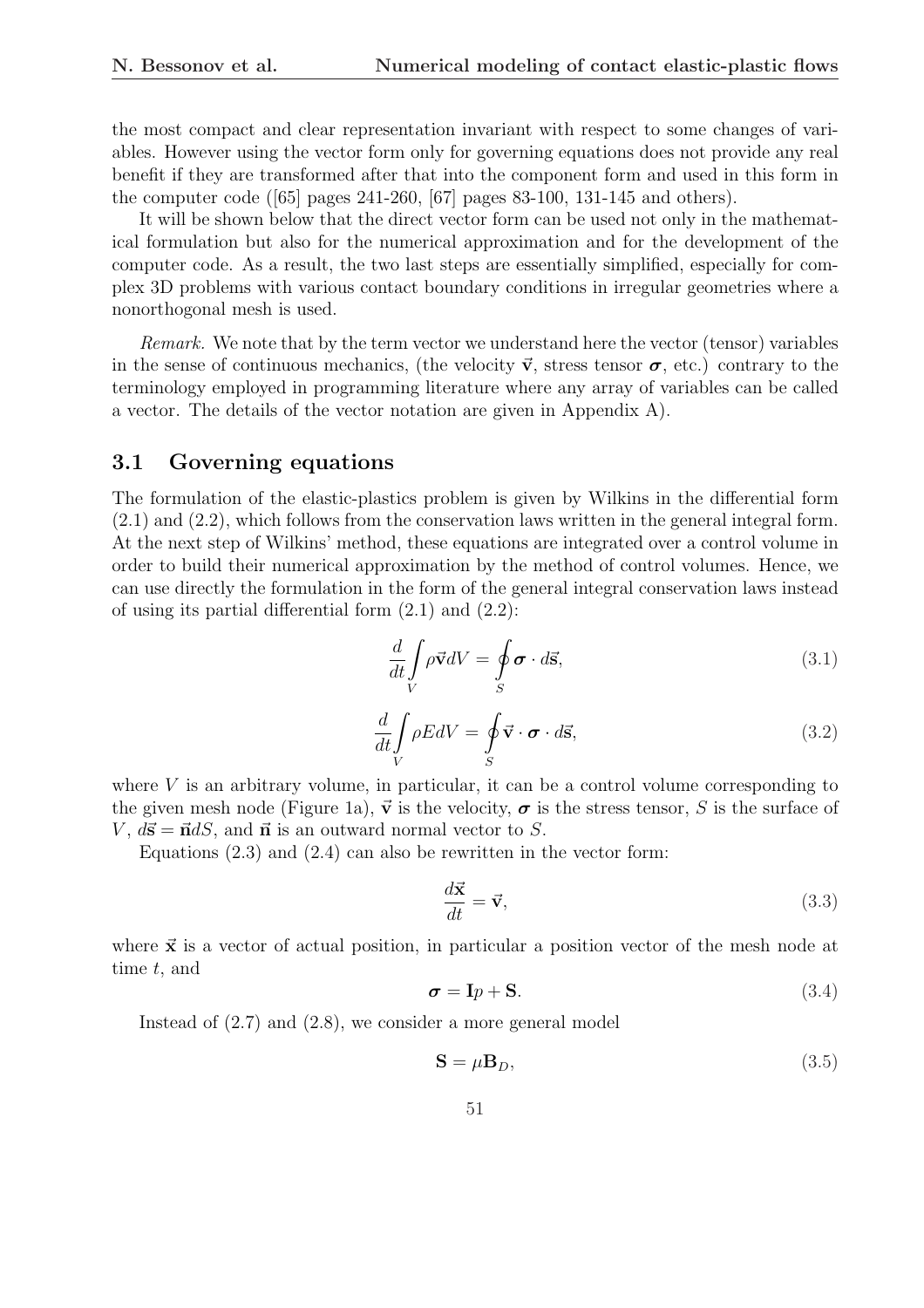$$
p = K\left(\frac{V}{V_0} - 1\right),\tag{3.6}
$$

where

$$
\mathbf{B}_D = \mathbf{B} - J_1(\mathbf{B})\mathbf{I}/3\tag{3.7}
$$

is the deviator part of the left Cauchy-Green tensor B,

$$
\mathbf{B} = \mathbf{F} \cdot \mathbf{F}^T,\tag{3.8}
$$

$$
\mathbf{F} = \frac{d\vec{\mathbf{x}}}{d\vec{\mathbf{X}}} = \vec{\mathbf{x}} \nabla_{\vec{\mathbf{X}}} = \frac{\partial x_i}{\partial X_m} \vec{\mathbf{e}}_i \vec{\mathbf{e}}_m = \begin{vmatrix} \frac{\partial x_1}{\partial X_1} & \frac{\partial x_1}{\partial X_2} & \frac{\partial x_1}{\partial X_3} \\ \frac{\partial x_2}{\partial X_1} & \frac{\partial x_2}{\partial X_2} & \frac{\partial x_2}{\partial X_3} \\ \frac{\partial x_3}{\partial X_1} & \frac{\partial x_3}{\partial X_2} & \frac{\partial x_3}{\partial X_3} \end{vmatrix}
$$
(3.9)

is the deformation gradient,  $\vec{x}$  is the actual position vector,  $\vec{X}$  is the initial position vector  $(\vec{\mathbf{X}} = \vec{\mathbf{x}} \text{ at } t = 0), \vec{\mathbf{x}} \nabla_{\vec{\mathbf{X}}} \equiv (\nabla_{\vec{\mathbf{X}}} \vec{\mathbf{x}})^T.$ 

It is easy to show that model (2.5) is a particular case of (3.5). Let  $\vec{x} = \vec{X} + \vec{u}$ , then from  $(3.8)$  and  $(3.9)$  follows

$$
\mathbf{B} = \vec{\mathbf{x}} \nabla_{\vec{\mathbf{X}}} \cdot \nabla_{\vec{\mathbf{X}}} \vec{\mathbf{x}} = \left(\vec{\mathbf{u}} \nabla_{\vec{\mathbf{X}}} + \mathbf{I}\right) \cdot \left(\nabla_{\vec{\mathbf{X}}} \vec{\mathbf{u}} + \mathbf{I}\right).
$$

Next,  $\nabla_{\vec{x}} \approx \nabla_{\vec{x}}$  is assumed. Then the previous expression can be approximated by

$$
\approx (\vec{u}\nabla_{\vec{x}} + I)\cdot(\nabla_{\vec{x}}\vec{u} + I) = I + \vec{u}\nabla_{\vec{x}} + \nabla_{\vec{x}}\vec{u} + \vec{u}\nabla_{\vec{x}}\cdot\nabla_{\vec{x}}\vec{u}
$$

Assuming that  $\vec{u}$  is small and the second order terms can be neglected, we get

$$
\approx \mathbf{I} + \vec{\mathbf{u}} \nabla_{\vec{\mathbf{x}}} + \nabla_{\vec{\mathbf{x}}} \vec{\mathbf{u}}.
$$
 (3.10)

Using the same assumptions, it is possible to obtain

$$
J_1(\mathbf{B}) \approx 2\nabla_{\vec{\mathbf{x}}} \cdot \vec{\mathbf{u}} + 3. \tag{3.11}
$$

Then using  $(3.7)$ ,  $(3.10)$  and  $(3.11)$ , we obtain

$$
\mu \mathbf{B}_D \approx \mu \left[ \vec{\mathbf{u}} \nabla_{\vec{\mathbf{x}}} + \nabla_{\vec{\mathbf{x}}} \vec{\mathbf{u}} - \frac{2}{3} \mathbf{I} \left( \nabla_{\vec{\mathbf{x}}} \cdot \vec{\mathbf{u}} \right) \right]. \tag{3.12}
$$

The right-hand side of this expression is the same as in the equation (2.5).

The model (3.5) and (3.6) has some advantages compared to Hooke's model (2.7) and (2.8):

— There is no need to carry out correction of the element rotation, that is not necessary to compute the components of the tensor  $\gamma_{ij}$  in (2.7) at each time step. Even though the model (3.5) compared with (2.7) requires some additional calculations, they are less essential than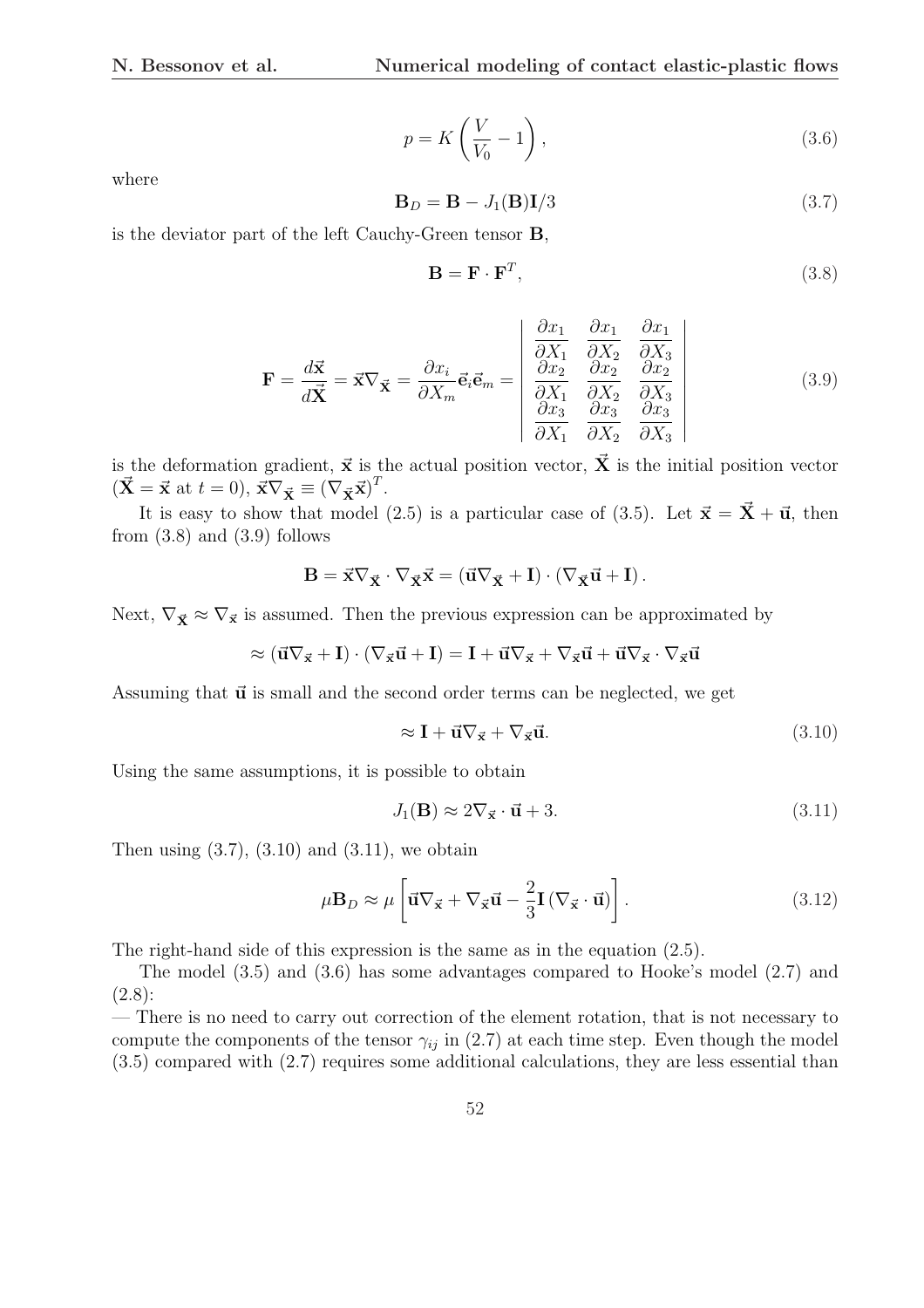the computational expenses to calculate the correction of an element rotation in Hooke's model. So the total CPU time does not increase;

— Transition to the incremental stress form  $(2.7), (2.8)$  increases the order of the differential equation due to differentiation with respect to time. This can have some negative consequences;

— The modification of the rheological model allows the modification of the classical radial return-map algorithm applied by Wilkins (see Section (3.3)).

We restrict ourselves to the von Mises condition (2.9). Instead of (2.9), we write it in the equivalent form using (3.5):

$$
J_2(\mathbf{B}_D) \le \frac{\sigma_s^2}{3\mu^2}.\tag{3.13}
$$

Thus, the modified system of equations includes governing equations (3.1) and (3.2), equation (3.3) describing the motion of the medium, the rheological model (3.4), (3.5) and (3.6), and the yield criterion (3.13).

#### 3.2 Approximation

After formulating the governing equations in the previous section, we discuss their approximation. An explicit approximation is used in the classical method. We can see from [65], [67] that finite difference approximation of the differential equations can be related to some difficulties because of the complexity of approximating expressions. Especially this is true for the 3D case. The complete description of the difference scheme in Wilkins' method takes several pages.

In this section we will describe the technique which will allow us to reduce the length of approximating formulas at the first stage of approximation up to several times. As a result, the numerical code becomes less time consuming and easier to modify. In order to do this, we will use direct vector notation [11]. From the mathematical point of view, the vector technique of approximation is equivalent to the classical or component-wise presentation but from the user point of view it is several times more compact and, apart from the cleaner syntax, closer to the same visual appearance of initial equations. It is also a more efficient way to develop the computer code, which can prevent from syntax errors both at the stage of developing the numerical scheme and at the stage of writing the actual code.

Several types of numerical mesh and of finite difference schemes can be employed with different efficacy. For simplicity, we will describe the vector form of numerical approximation for the classical method with the mesh described in Section 2.2 and with an explicit scheme.

We will illustrate all the specifics of the direct vector technique for a finite difference approximation of the equation for the stress tensor (3.4) for which the component-wise approach is the most cumbersome. Stress tensor is an element variable.

Consider the tetrahedral element abcd (Figure 1c) or the triangle element abc (Figure 1b) for the 2D case. We denote the initial position of the tetrahedron vertices at the initial moment of time by the position-vectors  $\vec{X}_a$ ,  $\vec{X}_b$ ,  $\vec{X}_c$  and  $\vec{X}_d$ . Due to the deformation process, the vertices move from their initial positions. We denote the actual position of the vertices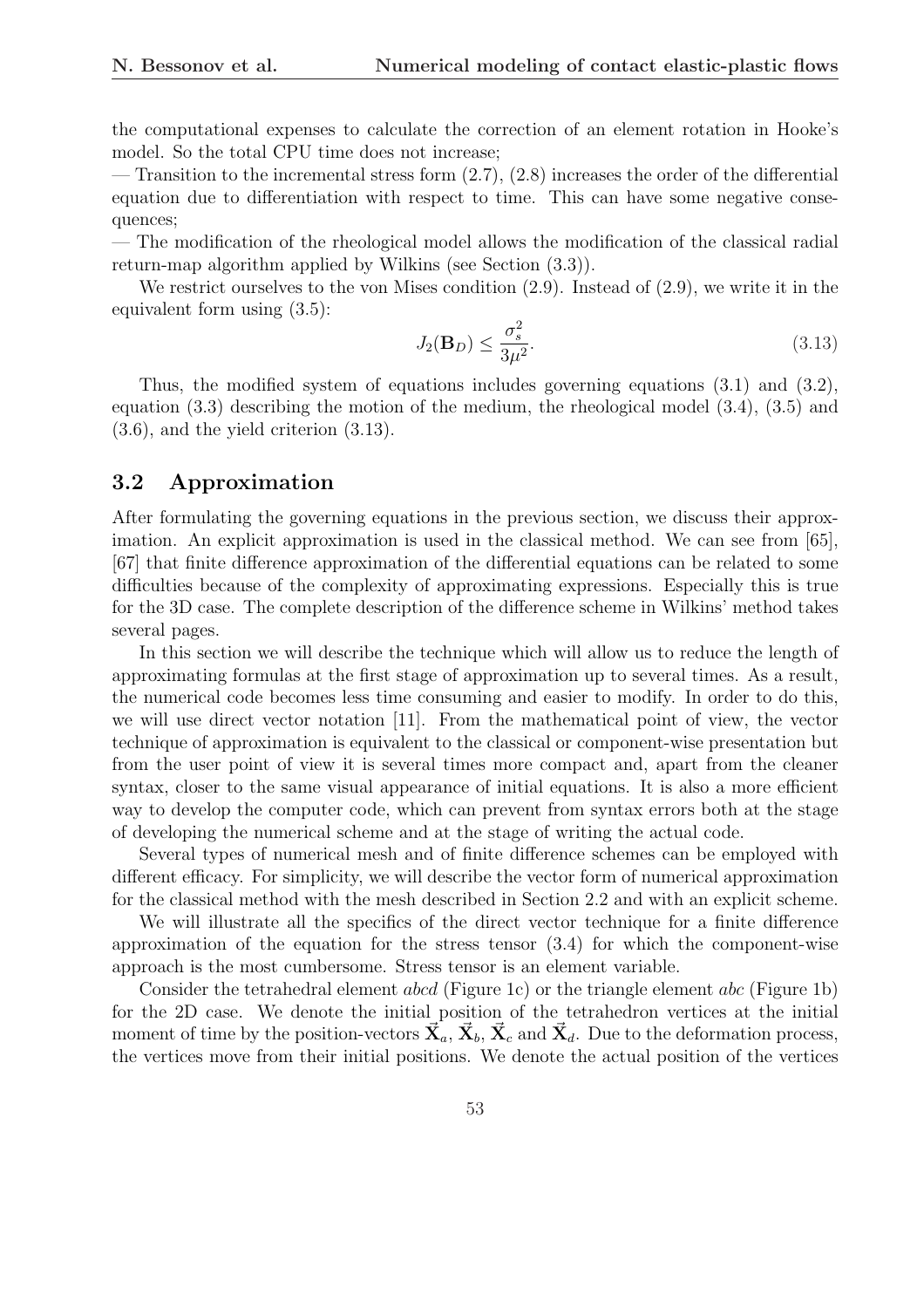of the element at time t by  $\vec{x}_a$ ,  $\vec{x}_b$ ,  $\vec{x}_c$  and  $\vec{x}_d$ . Let  $\vec{x}_i$  and  $\vec{X}_i$   $(i = 1, 2, 3)$  be the right-hand set of vectors directed along any three different ribs of the tetrahedron, for example:

$$
\vec{\mathbf{x}}_1 = \vec{\mathbf{x}}_b - \vec{\mathbf{x}}_a, \quad \vec{\mathbf{x}}_2 = \vec{\mathbf{x}}_c - \vec{\mathbf{x}}_a, \quad \vec{\mathbf{x}}_3 = \vec{\mathbf{x}}_d - \vec{\mathbf{x}}_a,\tag{3.14}
$$

and

$$
\vec{\mathbf{X}}_1 = \vec{\mathbf{X}}_b - \vec{\mathbf{X}}_a, \quad \vec{\mathbf{X}}_2 = \vec{\mathbf{X}}_c - \vec{\mathbf{X}}_a, \quad \vec{\mathbf{X}}_3 = \vec{\mathbf{X}}_d - \vec{\mathbf{X}}_a. \tag{3.15}
$$

For the 2D triangular element with 2D initial  $\vec{X}_a$ ,  $\vec{X}_b$ ,  $\vec{X}_c$  and actual  $\vec{x}_a$ ,  $\vec{x}_b$ ,  $\vec{x}_c$  positionvectors respectively, we can introduce two sets of vectors

$$
\vec{\mathbf{x}}_1 = \vec{\mathbf{x}}_b - \vec{\mathbf{x}}_a, \quad \vec{\mathbf{x}}_2 = \vec{\mathbf{x}}_c - \vec{\mathbf{x}}_a,\tag{3.16}
$$

and

$$
\vec{\mathbf{X}}_1 = \vec{\mathbf{X}}_b - \vec{\mathbf{X}}_a, \quad \vec{\mathbf{X}}_2 = \vec{\mathbf{X}}_c - \vec{\mathbf{X}}_a. \tag{3.17}
$$

To find the stress tensor  $\sigma$  (see (3.4)) in the element at time t we need to find the values of **S** and  $p$  from  $(3.5)$  and  $(3.6)$  respectively.

As a first step, we approximate the pressure p in the element. Since we introduce the initial and current positions of the vertices, then we can find the initial  $V_0$  and the actual V volumes of the element:

$$
V = \frac{1}{6}\boldsymbol{\varepsilon}\cdots\vec{\mathbf{x}}_3\vec{\mathbf{x}}_2\vec{\mathbf{x}}_1, \quad V_0 = \frac{1}{6}\boldsymbol{\varepsilon}\cdots\vec{\mathbf{X}}_3\vec{\mathbf{X}}_2\vec{\mathbf{X}}_1
$$
(3.18)

for the 3D case, and

$$
V = \frac{1}{2} \boldsymbol{\varepsilon} \cdot \mathbf{\vec{x}}_2 \mathbf{\vec{x}}_1, \quad V_0 = \frac{1}{2} \boldsymbol{\varepsilon} \cdot \mathbf{\vec{X}}_2 \mathbf{\vec{X}}_1 \tag{3.19}
$$

for the 2D case, respectively. Here  $\varepsilon$  is Levi-Civittá tensor whose rank corresponds to the space dimension - third for the 3D case, and second for the 2D case (for more details see Appendixes A. Having defined the values of V and  $V_0$ , we obtain an approximation for the actual value of  $p$  in the element according to  $(3.6)$  (or  $(2.6)$ ).

Next, we will use the vector form of approximation for the terms in the right-hand side of equation (2.7),  $\partial v_i/\partial x_j$ ,  $\partial v_j/\partial x_i$ , and  $\partial v_k/\partial x_k$ , which we rewrite in the vector form as  $\vec{x}\nabla_{\vec{x}}, \nabla_{\vec{x}}\vec{x}, \text{ and } \nabla_{\vec{x}}\cdot\vec{x}.$ 

In accordance with the classical method, the linear approximation of the velocity  $\vec{v}$  in tetrahedral element is used, i.e.

$$
\vec{\mathbf{v}} = \mathbf{A} \cdot \vec{\mathbf{x}} + \vec{\mathbf{b}},\tag{3.20}
$$

where  $\bf{A}$ , and  $\vec{b}$  are some parameters.

Using the equation (3.20) we can find

$$
\nabla_{\vec{\mathbf{x}}} \vec{\mathbf{x}} = \frac{\partial (A_{ik}v_k + b_i)}{\partial x_m} \vec{\mathbf{e}}_m \vec{\mathbf{e}}_i = A_{ik} \delta_{km} \vec{\mathbf{e}}_m \vec{\mathbf{e}}_i = \mathbf{A}^T
$$
(3.21)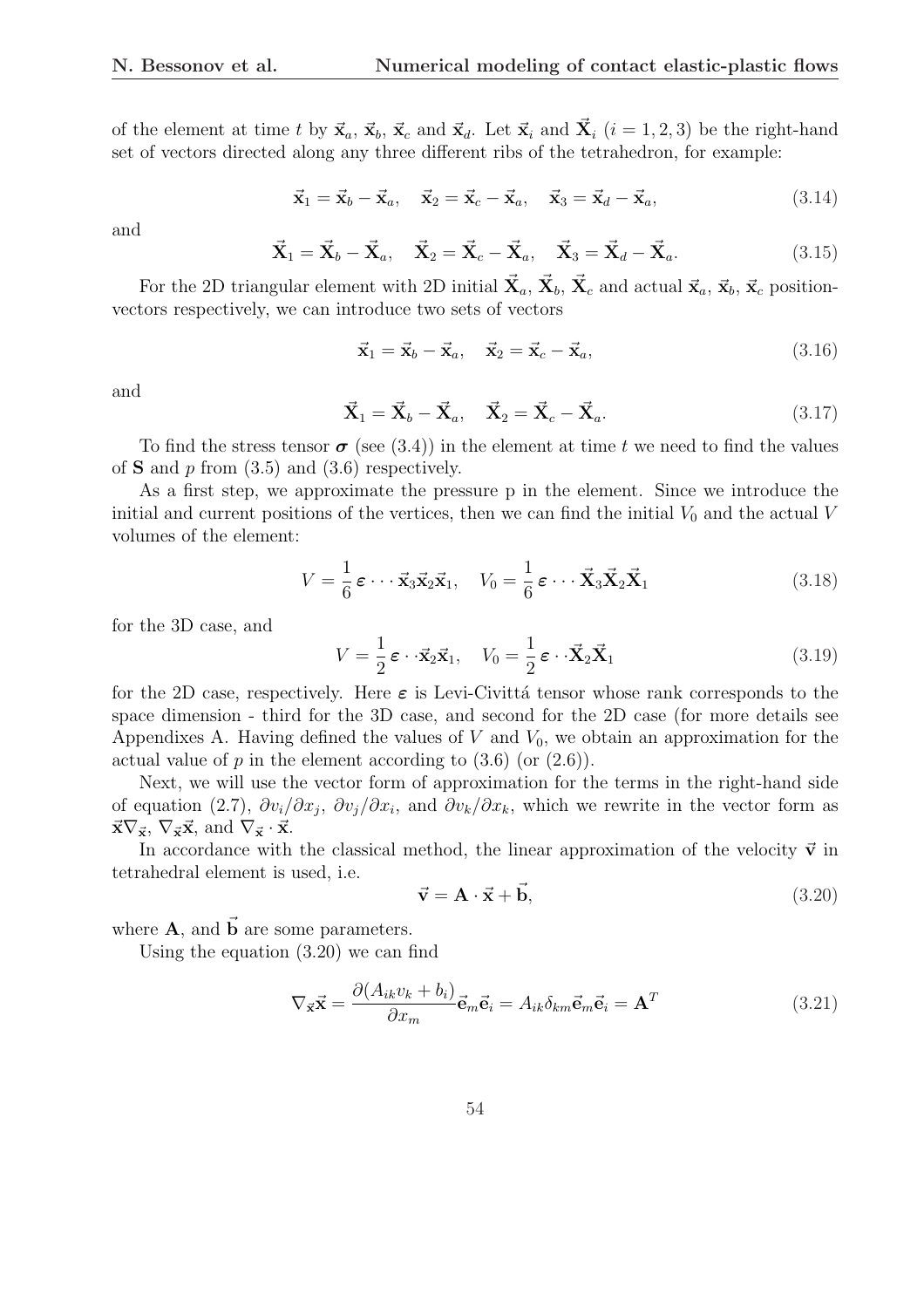$$
\nabla_{\vec{\mathbf{x}}} \vec{\mathbf{v}} = \frac{\partial (A_{ik} x_k + b_i)}{\partial x_m} \vec{\mathbf{e}}_m \vec{\mathbf{e}}_i = A_{ik} \delta_{km} \vec{\mathbf{e}}_m \vec{\mathbf{e}}_i = \mathbf{A}^T
$$
  
\n
$$
\vec{\nabla} \nabla_{\vec{\mathbf{x}}} = \frac{\partial (A_{ik} x_k + b_i)}{\partial x_m} \vec{\mathbf{e}}_i \vec{\mathbf{e}}_m = A_{ik} \delta_{km} \vec{\mathbf{e}}_i \vec{\mathbf{e}}_m = \mathbf{A}
$$
(3.22)  
\n
$$
\nabla_{\vec{\mathbf{x}}} \cdot \vec{\mathbf{x}} = \frac{\partial (A_{ik} x_k + b_i)}{\partial x_m} \vec{\mathbf{e}}_i \cdot \vec{\mathbf{e}}_m = A_{ik} \delta_{km} \delta_{im} = \mathbf{A} \cdot \mathbf{I}
$$

As we can see from equation (3.20), in order to determine all approximations (3.22), it is necessary to find the tensor **A**. Let  $\vec{v}_a$ ,  $\vec{v}_b$ ,  $\vec{v}_c$  and  $\vec{v}_d$  be the actual velocities in the vertices  $a, b, c,$  and  $d$  of the element, respectively. Then from equation  $(3.21)$  we can write

 $\overline{a}$ 

$$
\begin{cases}\n\vec{\mathbf{v}}_a = \mathbf{A} \cdot \vec{\mathbf{x}}_a + \vec{\mathbf{b}} \\
\vec{\mathbf{v}}_b = \mathbf{A} \cdot \vec{\mathbf{x}}_b + \vec{\mathbf{b}} \\
\vec{\mathbf{v}}_c = \mathbf{A} \cdot \vec{\mathbf{x}}_c + \vec{\mathbf{b}} \\
\vec{\mathbf{v}}_d = \mathbf{A} \cdot \vec{\mathbf{x}}_s + \vec{\mathbf{b}}\n\end{cases}
$$
\n(3.23)

or

$$
\begin{cases} \vec{v}_1 = A \cdot \vec{x}_1 \\ \vec{v}_2 = A \cdot \vec{x}_2 \\ \vec{v}_3 = A \cdot \vec{x}_3 \end{cases}
$$
 (3.24)

where

$$
\vec{\mathbf{v}}_1 = \vec{\mathbf{v}}_b - \vec{\mathbf{v}}_a, \quad \vec{\mathbf{v}}_2 = \vec{\mathbf{v}}_c - \vec{\mathbf{v}}_a, \quad \vec{\mathbf{v}}_3 = \vec{\mathbf{v}}_d - \vec{\mathbf{v}}_a,\tag{3.25}
$$

(the same with relations  $(3.14)$ ). Having solved the system  $(3.24)$ , we can find the tensor **A** 

$$
\mathbf{A} = \vec{\mathbf{v}}_i \vec{\mathbf{x}}^i,\tag{3.26}
$$

where

$$
\vec{\mathbf{x}}^1 = \frac{\boldsymbol{\varepsilon} \cdot \vec{\mathbf{x}}_3 \vec{\mathbf{x}}_2}{\boldsymbol{\varepsilon} \cdot \cdot \vec{\mathbf{x}}_3 \vec{\mathbf{x}}_2 \vec{\mathbf{x}}_1}, \quad \vec{\mathbf{x}}^2 = \frac{\boldsymbol{\varepsilon} \cdot \vec{\mathbf{x}}_1 \vec{\mathbf{x}}_3}{\boldsymbol{\varepsilon} \cdot \cdot \vec{\mathbf{x}}_3 \vec{\mathbf{x}}_2 \vec{\mathbf{x}}_1}, \quad \vec{\mathbf{x}}^3 = \frac{\boldsymbol{\varepsilon} \cdot \vec{\mathbf{x}}_2 \vec{\mathbf{x}}_1}{\boldsymbol{\varepsilon} \cdot \cdot \vec{\mathbf{x}}_3 \vec{\mathbf{x}}_2 \vec{\mathbf{x}}_1}.
$$
 (3.27)

The sets of vectors  $\vec{x}_i$  and  $\vec{x}^i$  are called the reciprocal vectors (see more details in Appendix B).

For the 2D case instead of (3.27) we have

$$
\vec{\mathbf{x}}^1 = \frac{\boldsymbol{\varepsilon} \cdot \vec{\mathbf{x}}_2}{\boldsymbol{\varepsilon} \cdot \vec{\mathbf{x}}_2 \vec{\mathbf{x}}_1}, \quad \vec{\mathbf{x}}^2 = \frac{-\boldsymbol{\varepsilon} \cdot \vec{\mathbf{x}}_1}{\boldsymbol{\varepsilon} \cdot \vec{\mathbf{x}}_2 \vec{\mathbf{x}}_1}.
$$
 (3.28)

To find  $S$  in the element (see (3.5)), we need to approximate  $B$ .

Following the classical method, we will use the linear transformation of the element. Then from its initial to actual position

$$
\vec{\mathbf{x}} = \mathbf{A} \cdot \vec{\mathbf{X}} + \vec{\mathbf{b}},\tag{3.29}
$$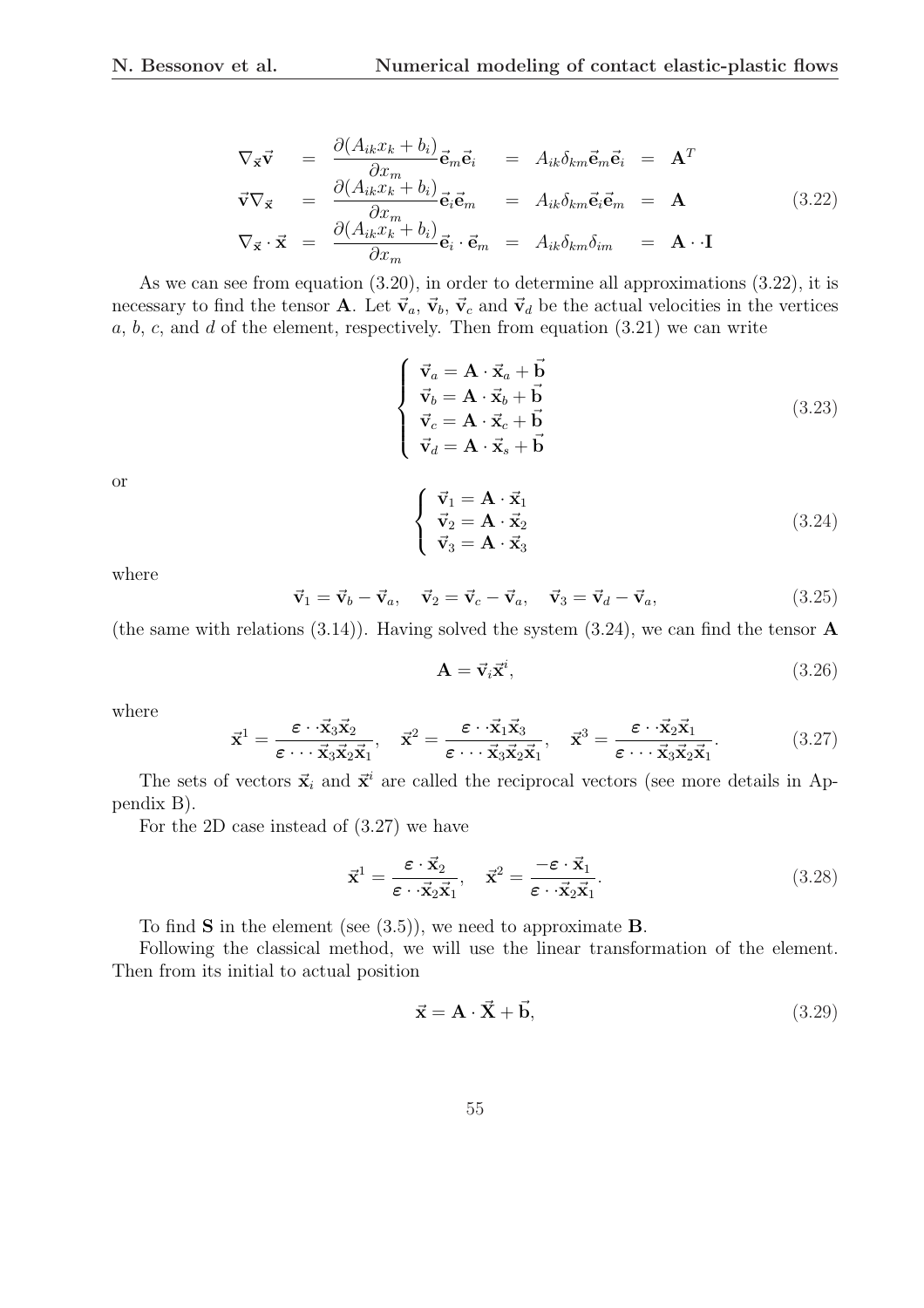where A, and  $\vec{b}$  are some parameters of the transformation. For transformation (3.29) the deformation gradient F is

$$
\mathbf{F} = \frac{d\vec{\mathbf{x}}}{d\vec{\mathbf{X}}} = \frac{\partial x_i}{\partial X_j} \vec{\mathbf{e}}_i \vec{\mathbf{e}}_j = \frac{\partial (A_{ik} X_k + b_i)}{\partial X_j} \vec{\mathbf{e}}_i \vec{\mathbf{e}}_j = A_{ik} \delta_{kj} \vec{\mathbf{e}}_i \vec{\mathbf{e}}_j = \mathbf{A}.
$$
 (3.30)

Let us recall that the summation convention is used with the values of indices from 1 to 3 in the 3D case, and from 1 to 2 in the 2D case. In the 2D case, the vector and tensor objects have dimension 2.

We can write for the vertices of the element

$$
\begin{cases}\n\vec{\mathbf{x}}_a = \mathbf{A} \cdot \vec{\mathbf{X}}_a + \vec{\mathbf{b}} \\
\vec{\mathbf{x}}_b = \mathbf{A} \cdot \vec{\mathbf{X}}_b + \vec{\mathbf{b}} \\
\vec{\mathbf{x}}_c = \mathbf{A} \cdot \vec{\mathbf{X}}_c + \vec{\mathbf{b}} \\
\vec{\mathbf{x}}_d = \mathbf{A} \cdot \vec{\mathbf{X}}_s + \vec{\mathbf{b}}\n\end{cases}
$$
\n(3.31)

or

$$
\begin{cases} \vec{\mathbf{x}}_1 = \mathbf{A} \cdot \vec{\mathbf{X}}_1 \\ \vec{\mathbf{x}}_2 = \mathbf{A} \cdot \vec{\mathbf{X}}_2 \\ \vec{\mathbf{x}}_3 = \mathbf{A} \cdot \vec{\mathbf{X}}_3 \end{cases}
$$
 (3.32)

Having solved system  $(3.32)$ , we can find the tensor **A** 

$$
\mathbf{A} = \vec{\mathbf{x}}_i \vec{\mathbf{X}}^i,\tag{3.33}
$$

where

$$
\vec{X}^{1} = \frac{\varepsilon \cdot \vec{X}_{3} \vec{X}_{2}}{\varepsilon \cdot \cdot \vec{X}_{3} \vec{X}_{2} \vec{X}_{1}}, \quad \vec{X}^{2} = \frac{\varepsilon \cdot \vec{X}_{1} \vec{X}_{3}}{\varepsilon \cdot \cdot \vec{X}_{3} \vec{X}_{2} \vec{X}_{1}}, \quad \vec{X}^{3} = \frac{\varepsilon \cdot \vec{X}_{2} \vec{X}_{1}}{\varepsilon \cdot \cdot \vec{X}_{3} \vec{X}_{2} \vec{X}_{1}}.
$$
(3.34)

The vectors  $\vec{X}_i$  and  $\vec{X}^i$  are called the reciprocal vectors (see more details in Appendix B).

For the 2D case,

$$
\vec{X}^{1} = \frac{\varepsilon \cdot \vec{X}_{2}}{\varepsilon \cdot \vec{X}_{2} \vec{X}_{1}}, \quad \vec{X}^{2} = \frac{-\varepsilon \cdot \vec{X}_{1}}{\varepsilon \cdot \vec{X}_{2} \vec{X}_{1}}.
$$
\n(3.35)

We can now introduce the approximation  $(3.8)$  for **B** taking into account  $(3.30)$  and  $(3.33)$ :

$$
\mathbf{B} = \mathbf{F} \cdot \mathbf{F}^T = \vec{\mathbf{x}}_s \vec{\mathbf{X}}^s \cdot \vec{\mathbf{X}}^k \vec{\mathbf{x}}_k = \vec{\mathbf{x}}_s \vec{\mathbf{e}}_s \cdot \vec{\mathbf{e}}_m \vec{\mathbf{X}}^m \cdot \vec{\mathbf{X}}^k \vec{\mathbf{e}}_k \cdot \vec{\mathbf{e}}_j \vec{\mathbf{x}}_j = \mathbf{R}_{\vec{\mathbf{x}}}^T \cdot \mathbf{G}^{\vec{\mathbf{X}}} \cdot \mathbf{R}_{\vec{\mathbf{x}}},\tag{3.36}
$$

where  $\mathbf{G}^{\vec{\mathbf{X}}} = \mathbf{R}^{\vec{\mathbf{X}}} \cdot (\mathbf{R}^{\vec{\mathbf{X}}})^T$  is a symmetric tensor with the components  $\vec{\mathbf{X}}^m \cdot \vec{\mathbf{X}}^k$ ,  $\mathbf{R}_{\vec{\mathbf{X}}} = \vec{\mathbf{e}}_s \vec{\mathbf{x}}_s$ , and  $\mathbf{R}_{\cdot}^{\vec{\mathbf{X}}} = \vec{\mathbf{X}}^s \vec{\mathbf{e}}_s$ . We will also use the tensors  $\mathbf{G}_{\vec{\mathbf{X}}}, \mathbf{G}^{\vec{\mathbf{x}}}$  and  $\mathbf{G}_{\vec{\mathbf{x}}}$  with the components  $\vec{\mathbf{X}}_m \cdot \vec{\mathbf{X}}_k$ ,  $\vec{\mathbf{x}}^m \cdot \vec{\mathbf{x}}^k$  and  $\vec{\mathbf{x}}_m \cdot \vec{\mathbf{x}}_k$ , respectively.

Having defined **B** in the element, we calculate  $B<sub>D</sub>$  and find the value of **S** from equation  $(3.5)$ . Finally, knowing p and **S**, we calculate the stress tensor in the element from  $(3.4)$ .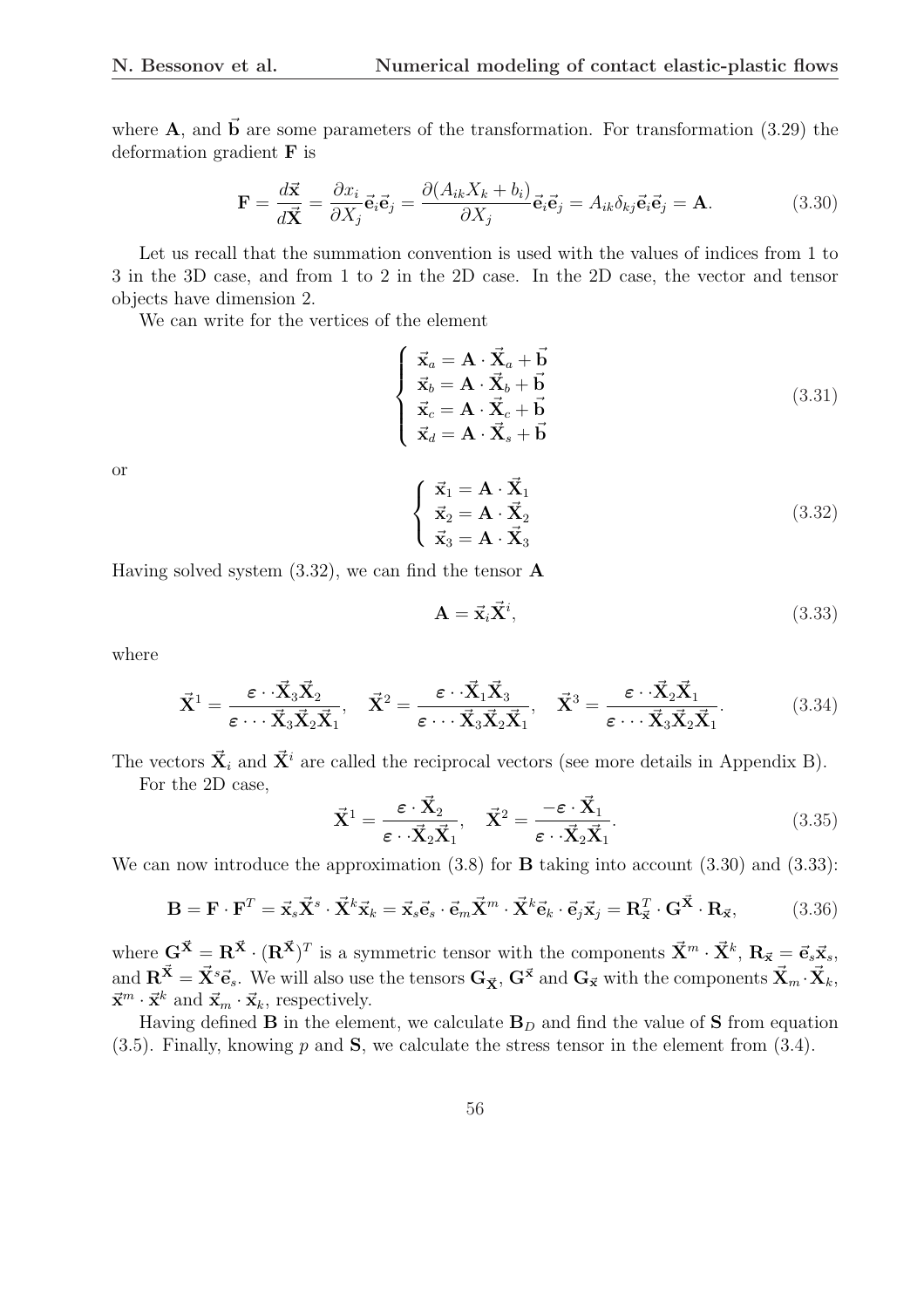Let us assume that the initial and actual configurations of the element coincide up to translation and rotation, that is  $\mathbf{G}_{\vec{\mathbf{X}}} = \mathbf{G}_{\vec{\mathbf{X}}}$  and  $\mathbf{G}^{\vec{\mathbf{X}}} = \mathbf{G}^{\vec{\mathbf{X}}}$  (see (B.5)) and  $\vec{\mathbf{X}}^m \cdot \vec{\mathbf{X}}^k = \vec{\mathbf{x}}^m \cdot \vec{\mathbf{x}}^k$ . Obviously, in this case  $V = V_0$  and  $p = 0$  (see (2.6)). From (B.4) we have

$$
\mathbf{B} = \mathbf{R}_{\vec{\mathbf{x}}}^T \cdot \mathbf{G}^{\vec{\mathbf{X}}} \cdot \mathbf{R}_{\vec{\mathbf{x}}} = \vec{\mathbf{x}}_s \vec{\mathbf{e}}_s \cdot \vec{\mathbf{e}}_m \vec{\mathbf{x}}^m \cdot \vec{\mathbf{x}}^k \vec{\mathbf{e}}_k \cdot \vec{\mathbf{e}}_j \vec{\mathbf{x}}_j = \mathbf{I}
$$
 (3.37)

As a result,  $B_D = 0$ ,  $S = 0$  and  $\sigma = 0$ . It is important to note that for neo-Hooke's model based on the strain tensor **B** as well as for all other models of higher order,  $\sigma = \sigma(B)$ , an arbitrary solid body rotation of the initial configuration does not change the value of the stress.

We can see that all the information about the initial configuration of an element is contained in  $\mathbf{G}^{\vec{X}}$  and  $V_0$ . If we relieve the element from the external load, V will tend to  $V_0$ and  $G^{\vec{x}}$  will tend to  $G^{\vec{x}}$ . This important issue needs to be emphasized before we move to further discussion of the approximation technique.

Assume that the time moment t corresponds to the n-th time step, that is  $t = n\Delta t$ ,  $\vec{x}^n = \vec{x}, V^n = V$ . On the basis of (2.5), (2.6) we can present the stress tensor in the element in the form  $\overline{a}$  $\mathbf{r}$ ·  $\overline{a}$ 

$$
\boldsymbol{\sigma}^{n} = K \left( \frac{V^{n}}{V_{0}} - 1 \right) + \mu \left[ \mathbf{R}_{\vec{\mathbf{x}}^{n}}^{T} \cdot \mathbf{G}^{\vec{\mathbf{x}}} \cdot \mathbf{R}_{\vec{\mathbf{x}}^{n}} - \frac{1}{3} (\mathbf{G}_{\vec{\mathbf{x}}^{n}} \cdot \mathbf{G}^{\vec{\mathbf{x}}}) \mathbf{I} \right]. \tag{3.38}
$$

Employment of the direct vector notation in equation (3.38) makes it possible to replace several pages of lengthy and redundant formulas (e.g.  $(2.13)$ ) in [65, 67]. In addition, equation (3.38) is based on more general neo-Hooke's constitutive relations than that provided by Wilkins.

Therefore, the direct vector technique of approximation gives an equivalent formulation of the problem and provides a more efficient way to develop the computer code, which can allow one to reduce syntax errors both at the stage of developing the numerical scheme and at the stage of writing the actual code.

On the basis of (3.38), we can quickly design the explicit scheme. Let us consider a new position of the grid nodes at the n-th time step. Then for any element we can determine the set of vectors  $\vec{x}_k^n$  and use formula (3.38) in order to find the stress tensor  $\sigma^n$ .

The approximation for the nodal variables (see for example the approximation (2.14) for  $(3.1)$ ) becomes:

$$
M\frac{\vec{\mathbf{v}}^{n+1} - \vec{\mathbf{v}}^n}{\Delta t} = \oint\limits_{S} \boldsymbol{\sigma}^n \cdot d\vec{\mathbf{s}}.\tag{3.39}
$$

Having calculated the updated nodal velocities of the mesh from (3.39), we can find new positions of the nodes at the  $(n + 1)$ -th time step.

We will finish this section with some remarks about programming of discretized equations taking (3.39) as example. In order to compute the right-hand side of this equation, it is not necessary to write the surface integral explicitly as a sum over all surfaces adjoining the node. First of all, we prepare the array corresponding to the nodes of the mesh with zeros in it. We compute the value of the integral in the right-hand side of (3.39) by parts. Consider,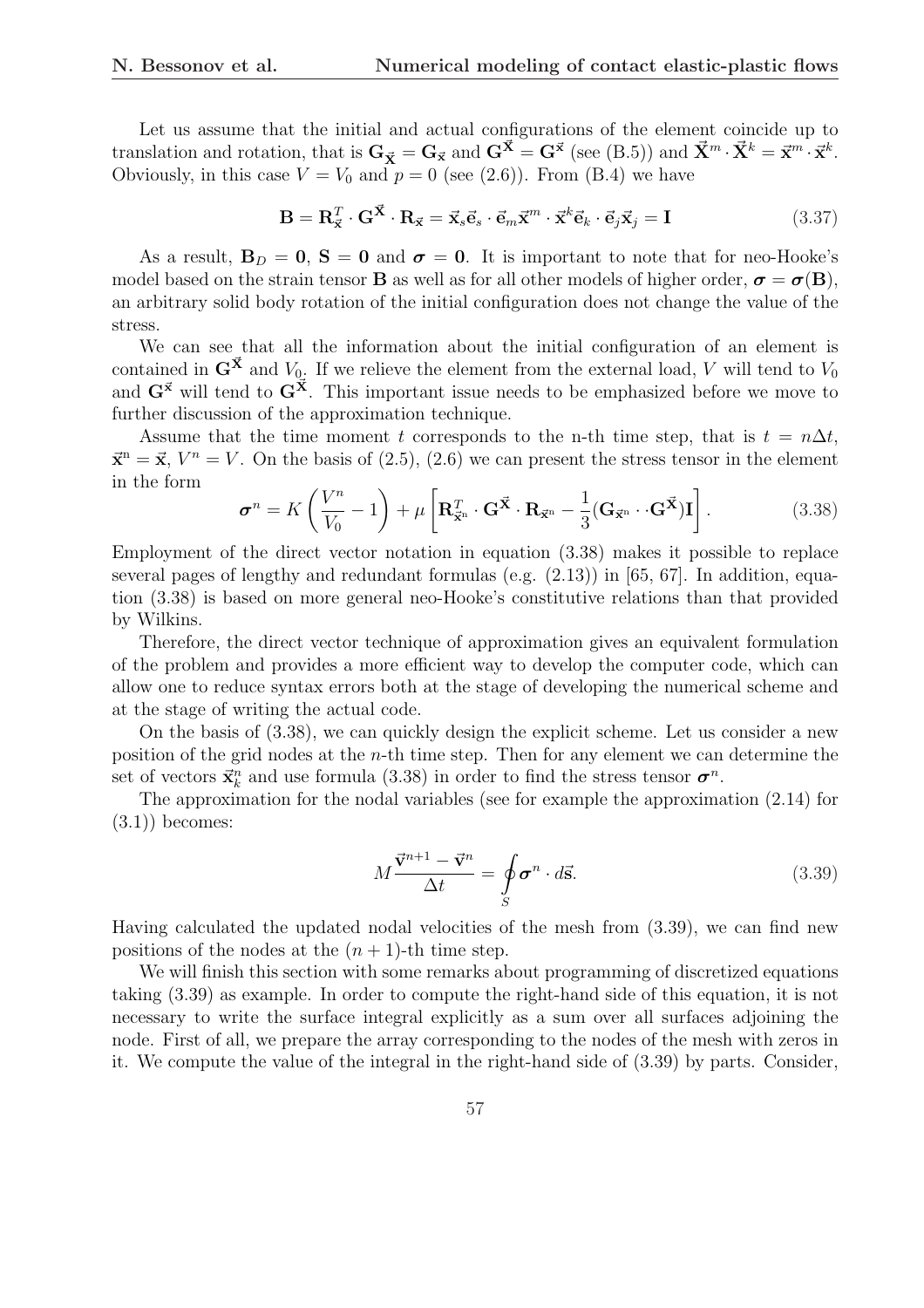for example, a part of the surface S in the element abcd (Figure 1). It consists of some parts of the control volumes for the nodes  $a$  and  $b$ . The force acting on the node  $a$  computed at the element abcd equals the force acting on the node b up to the sign. This allows us to reduce the number of operations. We organize a cycle with respect to all elements of the mesh. For each element, we compute the tensor  $\sigma$ , find the area of the corresponding part of the element, and determine the vector normal to its surface. After that, we compute the vector  $\sigma \cdot \vec{s}$  and add it with + to the component of the array corresponding to the node a, and with  $-$  to the component b. Hence we do not need the explicit form of the approximation, we work with each element only once. To conclude, we can say that we work with mesh elements and not with mesh nodes.

Finally, we would like to stress it again that we have formulated the direct and compact vector form of approximation. Comparing it with the component-wise technique, we observe that contemporary achievements in programming tools should be used, and we should not write redundant and lengthy relations for each component (like  $(2.13)$ , for example). From the mathematical point of view, the vector technique of approximation is equivalent to the traditional component-wise but from the user point of view the vector technique is several times more compact and, apart from the cleaner syntax, it is closer to the same visual appearance of initial equations.

#### 3.3 Plasticity procedure

"All the possible stress states corresponding to yielding constitute a closed hypersurface in the stress space. The yield function can be written mathematically in the general form" [33]:

$$
F(S) < K \quad \text{for elastic deformation domain,}
$$
\n
$$
F(S) = K \quad \text{for plastic deformation domain.}
$$
\n
$$
(3.40)
$$

Here K is a material constant. The Von Mises criterion  $(2.9)$  is a particular case of  $(3.40)$ .

Taking into account equation (3.5) (or generally  $S = S(B)$ ) we can rewrite the condition (3.40) in the equivalent form which will serve as a basis for our future discussion;

$$
f(\mathbf{B}) < k \quad \text{for elastic deformation domain},
$$
\n
$$
f(\mathbf{B}) = k \quad \text{for plastic deformation domain}.\tag{3.41}
$$

Here  $k$  is a material constant.

We start with a simple example. Let us consider an elastic-plastic spring with the initial length X and the actual length x. Assume that the force  $\sigma$  depends on x as

$$
\sigma = E(\frac{x}{X} - 1),\tag{3.42}
$$

and the plasticity condition is in the form of

$$
|\sigma| \le K,\tag{3.43}
$$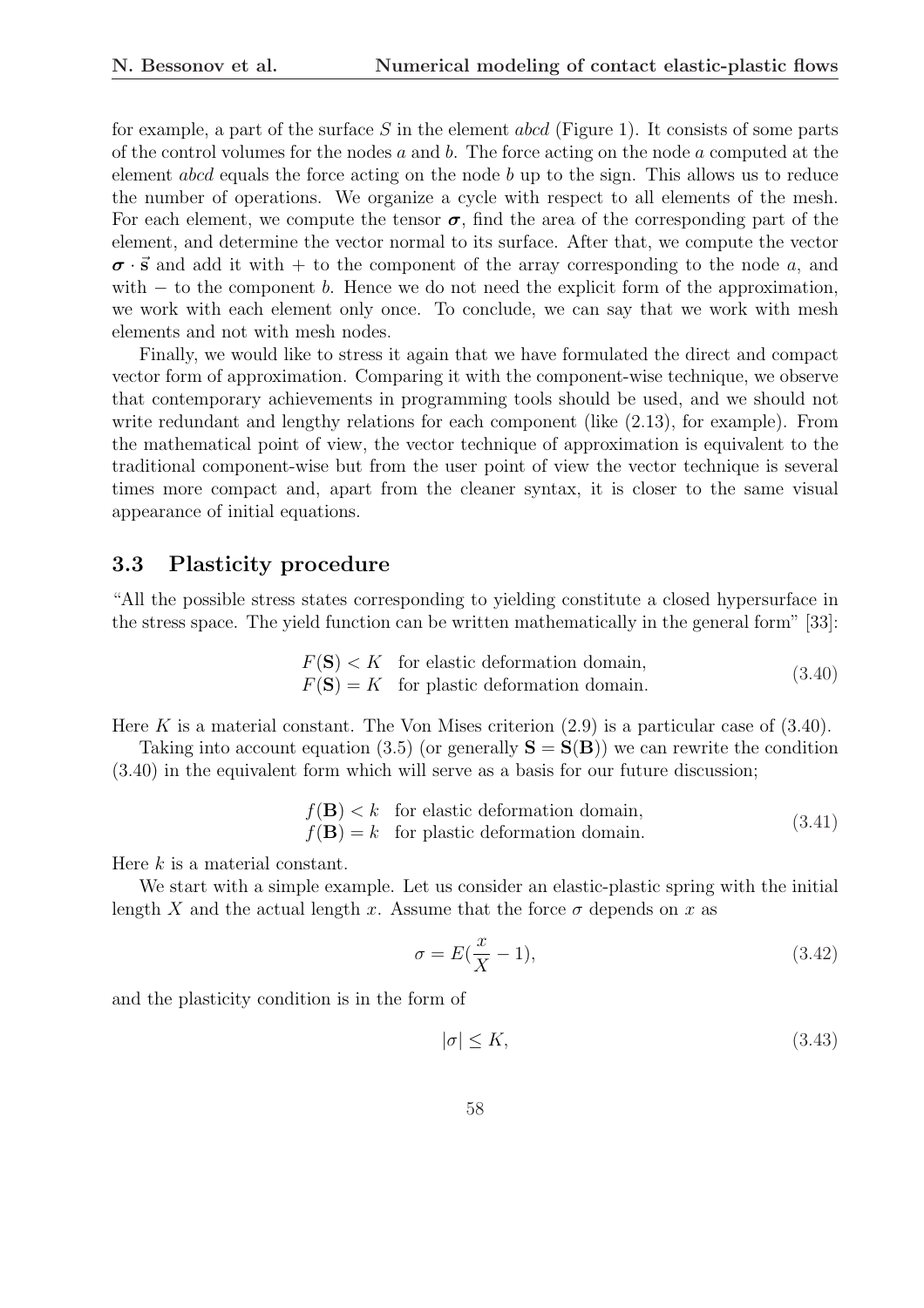where  $E$  and  $K$  are the material coefficients. From  $(3.42)$  it follows

$$
\left|\frac{x}{X} - 1\right| \le k = \frac{K}{E} \,. \tag{3.44}
$$

Let us solve the problem "numerically", that is step by step with respect to time. Suppose that x increases by  $\Delta x$  at any time step  $\Delta t$ . At each time step we check condition (3.44). Assume that the new value of the actual length is  $x^{n+1}$ . We can call this stage of the algorithm predictor step. If condition (3.44) remains true, the deformation remains elastic. This means that once the force is removed, the spring returns back to its initial length  $x^{n+1} \to X$ .

Suppose that at some time step condition (3.44) is not satisfied any more. Therefore plastic deformation begins, and the deformation becomes irreversible, i.e., the spring will not return to its initial length when we remove the external force. Hence we need to change the initial length X, which should also depend on n and be denoted by  $X<sup>n</sup>$  (we note that for elastic deformations  $X^{n+1} = X^n$ ). We can call this step a corrector step. It is clear that the new initial length  $X^{n+1}$  should be between  $X^n$  and  $x^{n+1}$ . In fact, if we consider that  $X^{n+1} = X^n$ , then condition (3.44) is violated but if we assume that  $X^{n+1} = x^{n+1}$ , then condition (3.44) is satisfied with the equality. Therefore, we will look for  $X^{n+1}$  within the interval  $X^n < X^{n+1} < x^{n+1}$  in the form

$$
X^{n+1} = (a-1)X^n + ax^{n+1},
$$
\n(3.45)

where a is a parameter,  $0 < a < 1$ . Let us substitute relation  $(3.45)$  in the condition  $(3.44)$ and require that the following equality is satisfied:

$$
\frac{x^{n+1}}{(1-a)X^n + ax^{n+1}} = 1 + k.\t(3.46)
$$

Then

$$
a = \frac{x^{n+1} - (1+k)X^n}{(1+k)(x^{n+1} - X^n)}.
$$
\n(3.47)

Therefore from (3.45)

$$
X^{n+1} = \frac{x^{n+1}}{1+k}.\tag{3.48}
$$

The correction of the initial length is done and relation (3.44) is satisfied accurately. Hence, we can proceed to the next time step. Obviously, equation (3.48) follows from (3.46) directly. However, we have intentionally performed all the calculations in the way as it should be done for the 3D case.

Let us summarize the previous paragraph. At each time step where  $(3.44)$  is not satisfied we adjust the initial length. The old value of the initial length  $X<sup>n</sup>$  is "forgotten" by the spring. At this point, the difference  $X^{n+1} - X^n$  is equal to the plastic (irreversible) deformation. If we remove the force, the spring returns to its new initial length  $X^{n+1}$ . We should emphasize that the meaning of the expression "initial length" has been changed here. It is not the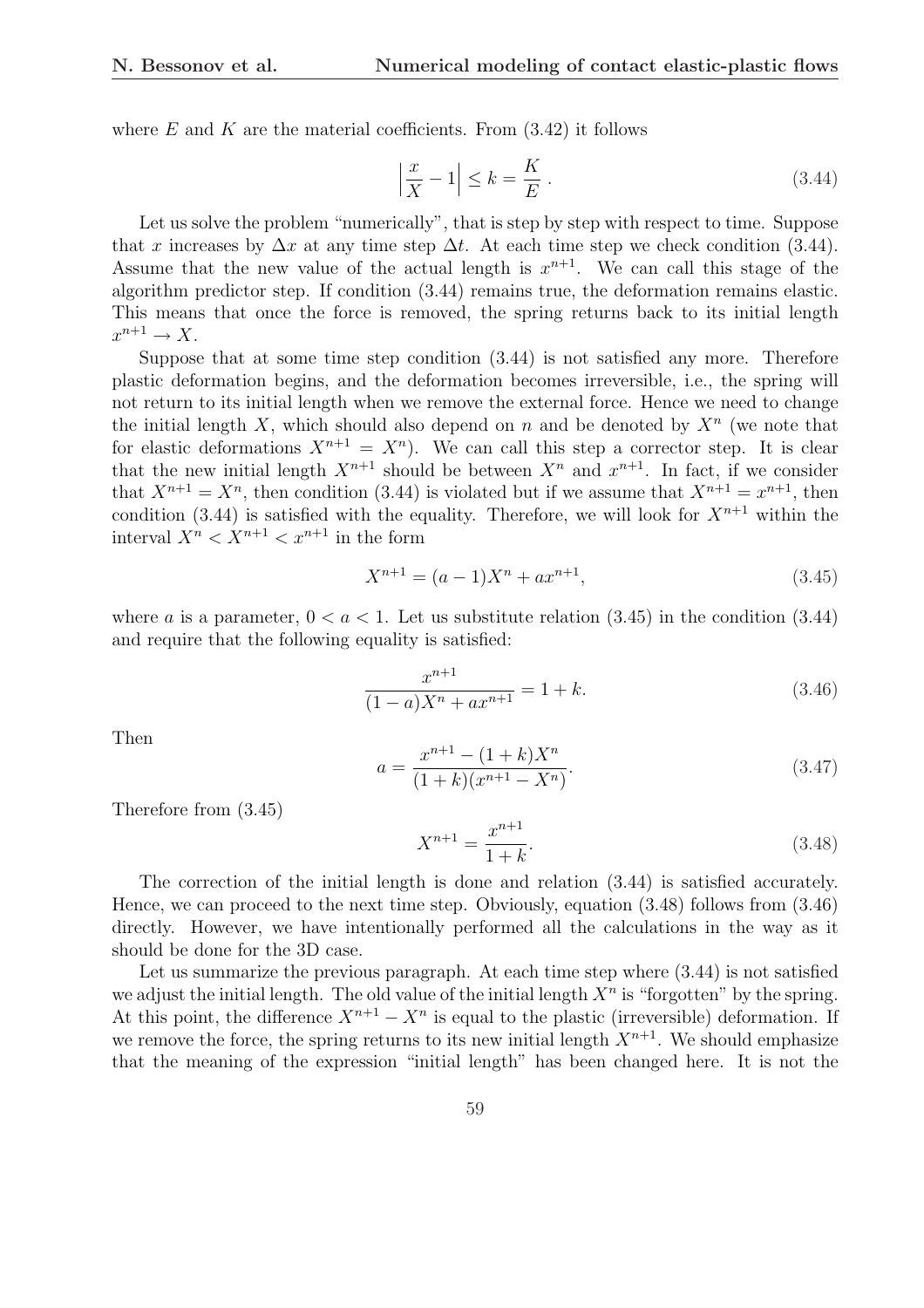length at the initial moment of time any more, but the length to which the spring returns if at some moment of time we remove the external force. Hence, the initial length defined in this way depends on time.

Let us now return to the 3D elastic-plastic problem and consider the deformation of an element. As it was discussed in Section 3.2, the variables  $V_0$  and  $\mathbf{G}^{\vec{\mathbf{X}}}$  play the role of the memory of the element. Taking into account equation (3.36) we can conclude that  $G^{\chi}$ can be determined from (3.41). In what follows we will pay all the attention only to this characteristic. Let us recall that the tensor  $G^{\vec{X}}$  contains the full information about the initial configuration of the element up to translation and rotation (see Appendix B).

We note that a more general case can be considered where the value  $V_0$  is also included in the yield function and depends on time,  $V_0^n$ , but for the current analysis we will restrict ourselves to the case (3.41). We will also consider only the Von Mises yield criterion (3.13) as a specific case of (3.41).

Condition (3.13) has the same physical meaning as the 1D condition (3.44) on the restriction of the geometrical difference between the initial and actual configurations of the element, which can differ one from another only up to a certain limit. If we keep changing the actual configuration, then we will inevitably have to change the initial configuration which is an equivalent of the plastics flow initiation. Let us rewrite the condition  $(3.13)$  in the form

$$
-J_2(\mathbf{B}_D) \le \frac{4\varepsilon_s^2 (1+\nu)^2}{3},\tag{3.49}
$$

where  $\varepsilon_s = \sigma_s/E$  is the limit of the elastic strain,  $\nu$  is Poisson's ratio, and  $E = 2\mu(1 + \nu)$  is Young's modulus.

In the elastic regime (3.49) holds and  $G^{\vec{X}}$  does not change. If the deformation of the element exceeds the critical value and condition (3.49) is not satisfied any more, the internal structure of the solid body is irreversibly changed. In other words, the initial configuration of the element, and, consequently, the tensor  $\vec{G}^{\vec{X}}$  should be changed to satisfy the condition

$$
-J_2(\mathbf{B}_D) = \frac{4\varepsilon_s^2 (1+\nu)^2}{3} \,. \tag{3.50}
$$

Let us go through the whole sequence of calculations at some time step when the actual configuration of the element is changed. Let us calculate the new set of vectors  $\vec{x}_s^{n+1}$  (3.14) at the  $(n + 1)$ -th time step. Then we fulfill the predictor step and define

$$
\mathbf{B}' = \mathbf{R}_{\vec{\mathbf{x}}^{n+1}}^T \cdot \mathbf{G}^{\vec{\mathbf{x}}^n} \cdot \mathbf{R}_{\vec{\mathbf{x}}^{n+1}},\tag{3.51}
$$

where  $\mathbf{R}_{\vec{\mathbf{x}}^{n+1}} = \vec{\mathbf{e}}_s \vec{\mathbf{x}}^{n+1}$  and  $\mathbf{G}^{\vec{\mathbf{X}}^n}$  is known from the previous time increment. If the condition

$$
-J_2(\mathbf{B}'_D) \le \frac{4\varepsilon_s^2 (1+\nu)^2}{3} \tag{3.52}
$$

is satisfied, then the tensor  $G^{\vec{X}^n}$  does not change, i.e.  $G^{\vec{X}^{n+1}} = G^{\vec{X}^n}$  and we proceed to the next time step.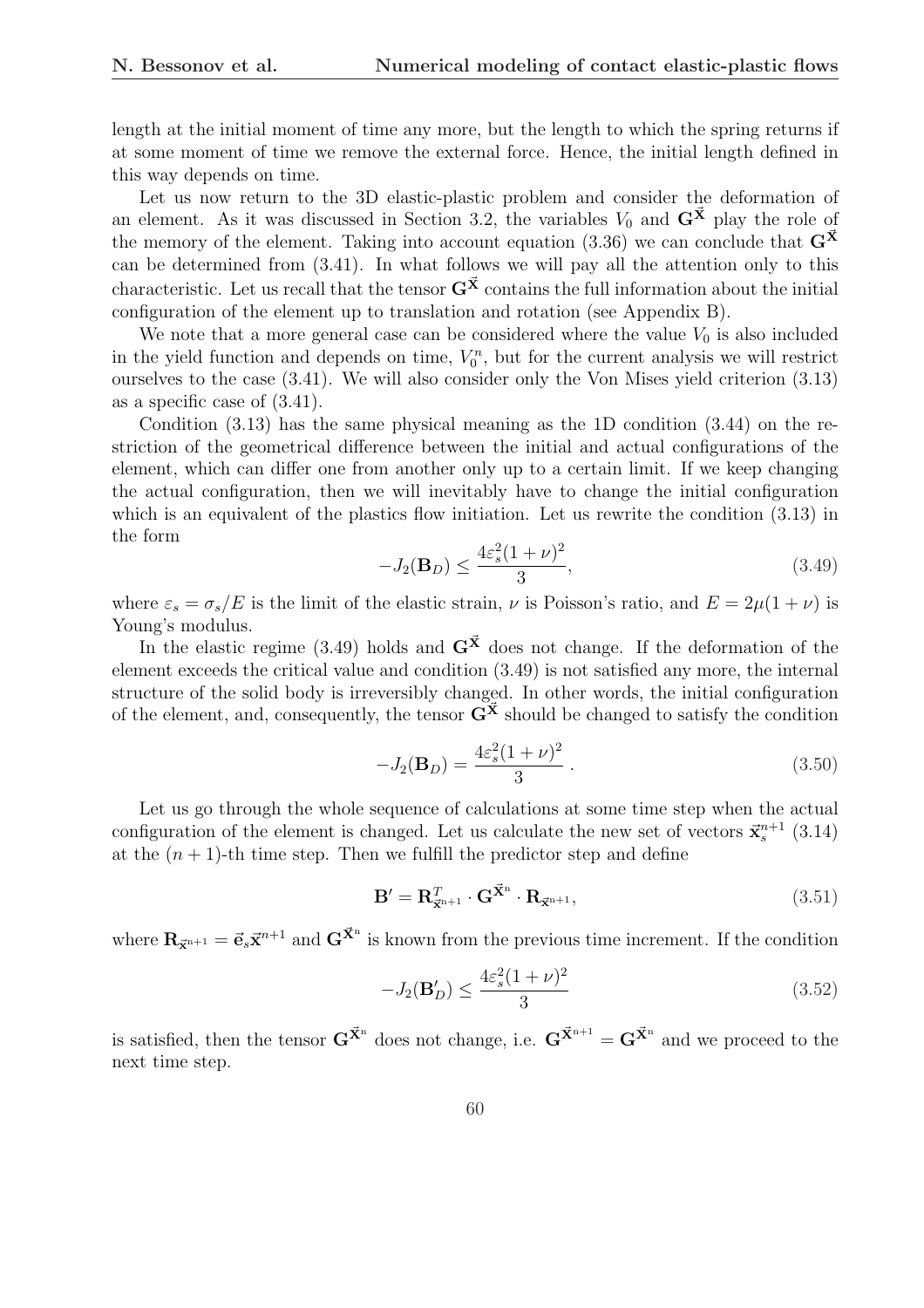Suppose that (3.52) does not hold. Then we should find a new tensor  $G^{\vec{X}^{n+1}}$  for the element such that for  $\mathbf{B}^{n+1} = \mathbf{R}_{\vec{\mathbf{x}}^{n+1}}^T \cdot \mathbf{G}^{\vec{\mathbf{X}}^{n+1}} \cdot \mathbf{R}_{\vec{\mathbf{x}}^{n+1}}$  the following condition would be satisfied:

$$
-J_2(\mathbf{B}_D^{n+1}) = \frac{4\varepsilon_s^2 (1+\nu)^2}{3}.
$$
\n(3.53)

Obviously, the searched value of  $G^{\vec{X}^{n+1}}$  should be in the range between  $G^{\vec{X}^n}$  and  $G^{\vec{X}^{n+1}}$ . Similar to the example above, we introduce the parameter  $a$  and put

$$
\mathbf{G}^{\vec{\mathbf{X}}^{n+1}} = a\mathbf{G}^{\vec{\mathbf{X}}^n} + (1-a)\mathbf{G}^{\vec{\mathbf{x}}^{n+1}}.
$$
\n(3.54)

Using (3.54), we can write

$$
\mathbf{B}^{n+1} = \mathbf{R}_{\vec{\mathbf{x}}^{n+1}}^T \cdot \left[ a\mathbf{G}^{\vec{\mathbf{x}}^n} + (1-a)\mathbf{G}^{\vec{\mathbf{x}}^{n+1}} \right] \cdot \mathbf{R}_{\vec{\mathbf{x}}^{n+1}} = a\mathbf{B}' + (1-a)\mathbf{I}
$$
(3.55)

and then

$$
\mathbf{B}_{D}^{n+1} = a\mathbf{B}' + (1 - a)\mathbf{I} - \frac{1}{3} [aJ_{1}(\mathbf{B}') + 3(1 - a)]\mathbf{I} = a\mathbf{B}'_{D}.
$$
 (3.56)

Then from (3.56)

$$
J_2(\mathbf{B}_D^{n+1}) = a^2 J_2(\mathbf{B}_D').
$$
\n(3.57)

We would like to satisfy the condition  $(3.53)$ . Then substituting  $(3.57)$  into  $(3.53)$ , we obtain

$$
a = \frac{2\varepsilon_s (1+\nu)}{\sqrt{-3J_2(\mathbf{B}_D')}}. \tag{3.58}
$$

Substitution of a from (3.58) into (3.54) gives the new value of the tensor  $G^{\vec{X}^{n+1}}$  in the element. Then condition (3.53) is satisfied. Obviously, condition (2.9) also holds.

Plasticity theories assume that during plastic flow the rate of plastic strain is proportional at any instant to the stress deviator S. The next assumption follows from (3.56) and (3.5):

$$
d\mathbf{B}_p^{n+1} = \mathbf{B}_D^{n+1} - \mathbf{B}_D' = -(1-a)\mathbf{B}_D' = \frac{a-1}{a}\mathbf{B}_D^{n+1} = \frac{a-1}{\mu a}\mathbf{S}^{n+1}.
$$
 (3.59)

Thus, in the general case, at any time step, we deal with three configurations of the element: the actual one which is based on the set of vectors  $\vec{x}_s^{n+1}$  which enable us to build the tensor  $\mathbf{G}^{\vec{\mathbf{x}}^{n+1}}$  (and tensor  $\mathbf{G}_{\vec{\mathbf{x}}^{n+1}} = (\mathbf{G}^{\vec{\mathbf{x}}^{n+1}})^{-1}$ ), "old" initial configuration based on  $\mathbf{G}^{\vec{\mathbf{X}}^n}$ , and "new" initial configuration based on  $G^{\vec{X}^{n+1}}$ . We need to know relative positions of these three configurations in order to determine both the translation and rotation.

The difference between  $G^{\vec{x}^{n+1}}$  and  $G^{\vec{x}^{n+1}}$  satisfies the critical condition (3.53). The difference between  $G^{\vec{X}^{n+1}}$  and  $G^{\vec{X}^n}$  configurations is the plastic (irreversible) deformation (Figure 2).

We will illustrate this discussion with a simple example. Let us consider a cylinder with material properties  $\nu = 0.45$  and  $E = 100$ , GPa subjected to a uniaxial cyclic loading. We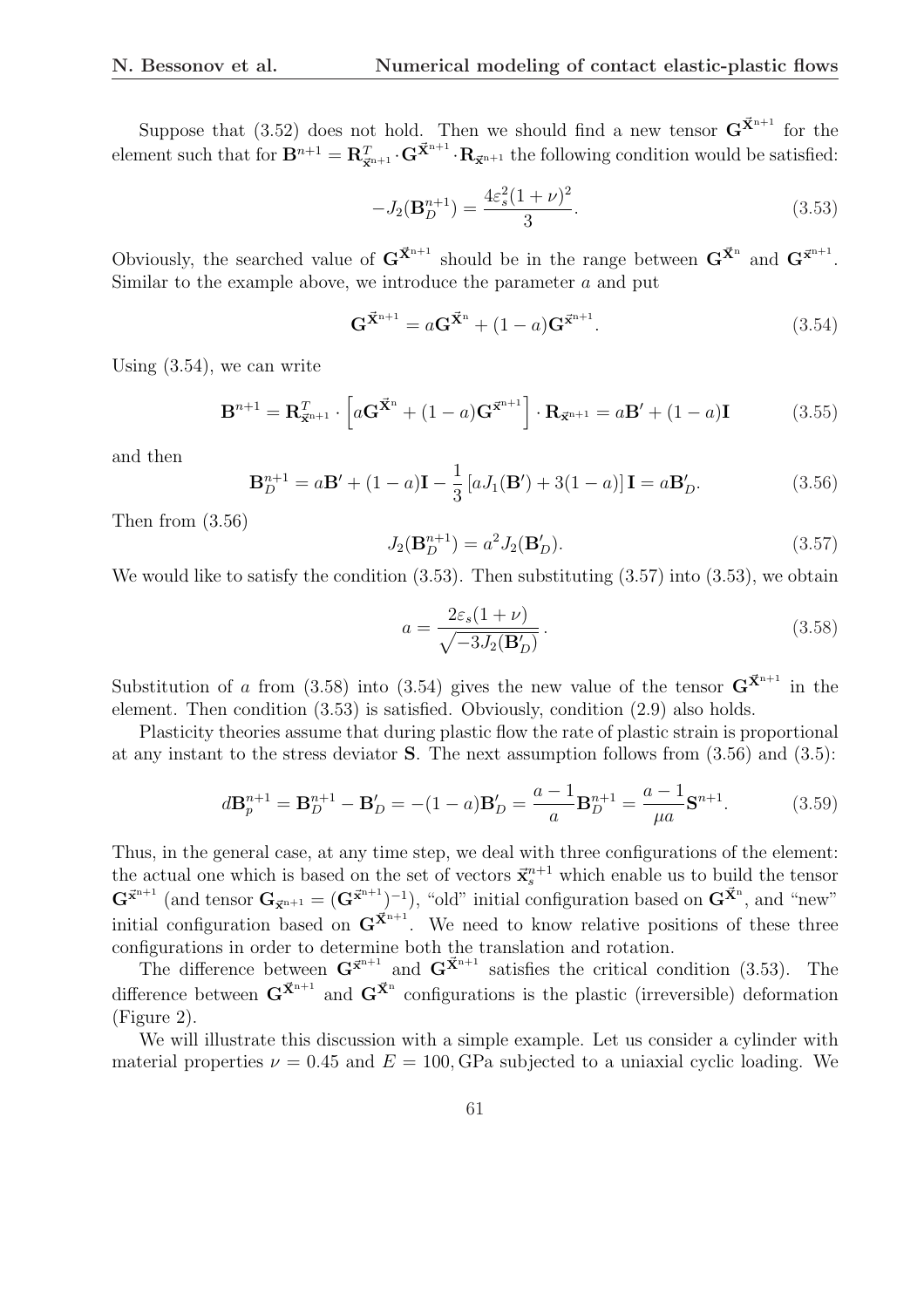

Figure 2: Diagram of elastic predictor and plastic corrector.

will assume that sliding is possible at the edges of the cylinder. Even though this problem reduces to 1D, we will use a 3D mesh for the analysis.

Cells of the mesh have tensile strain in the longitudinal direction and compression strain in the transverse direction.

One cycle for the perfectly elastic-plastic model with no hardening of the material is shown in Figure 3. Here  $\varepsilon_s = 0.01$  which corresponds to  $\sigma_s = 1$ , GPa; *ab* is the elastic part. When  $\varepsilon > \varepsilon_s = 0.01$ , plastic flow occurs along bc, where  $\sigma = \sigma_s$ . The unloading cd and loading *ef* parts are the same. This analysis coincides with the simulation which can be done employing Wilkins' method.

We can also take into account that the hardening of the material  $\varepsilon_s(d\varepsilon_p)$  depends on the plastic deformation  $d\varepsilon_p$ . Let the sets of vectors  $\vec{X}_1^{n+1}, \vec{X}_2^{n+1}, \vec{X}_3^{n+1}$  and  $\vec{X}_1^n, \vec{X}_2^n, \vec{X}_3^n$  correspond to the new and old initial configurations, respectively. In order to define the distortion of the initial configurations of the element, we can introduce the tensor

$$
\mathbf{B}_p^{n+1} = (\mathbf{R}_{\vec{\mathbf{X}}}^T)^{n+1} \cdot (\mathbf{G}^{\vec{\mathbf{X}}})^n \cdot \mathbf{R}_{\vec{\mathbf{X}}}^{n+1}
$$
(3.60)

and define the strain increment in the form

$$
d\varepsilon_p = \frac{1}{\sqrt{3}}\sqrt{-J_2(\mathbf{P}_D^{n+1})},\tag{3.61}
$$

where  $\mathbf{P}^{n+1} = \mathbf{B}_p^{n+1} - \mathbf{I}$ . We can transform (3.61) to the following form

$$
d\varepsilon_p = \frac{1}{\sqrt{18}} \sqrt{3\left(\mathbf{G}_{\mathbf{\vec{X}}^{n+1}} \cdot \mathbf{G}^{\mathbf{\vec{X}}^n}\right) \cdot \cdot \left(\mathbf{G}_{\mathbf{\vec{X}}^{n+1}} \cdot \mathbf{G}^{\mathbf{\vec{X}}^n}\right) - \left(\mathbf{G}_{\mathbf{\vec{X}}^{n+1}} \cdot \cdot \mathbf{G}^{\mathbf{\vec{X}}^n}\right)^2}
$$
(3.62)

Let us assume for simplicity that

$$
\varepsilon_s = \varepsilon_s + \varepsilon_s' d\varepsilon_p \tag{3.63}
$$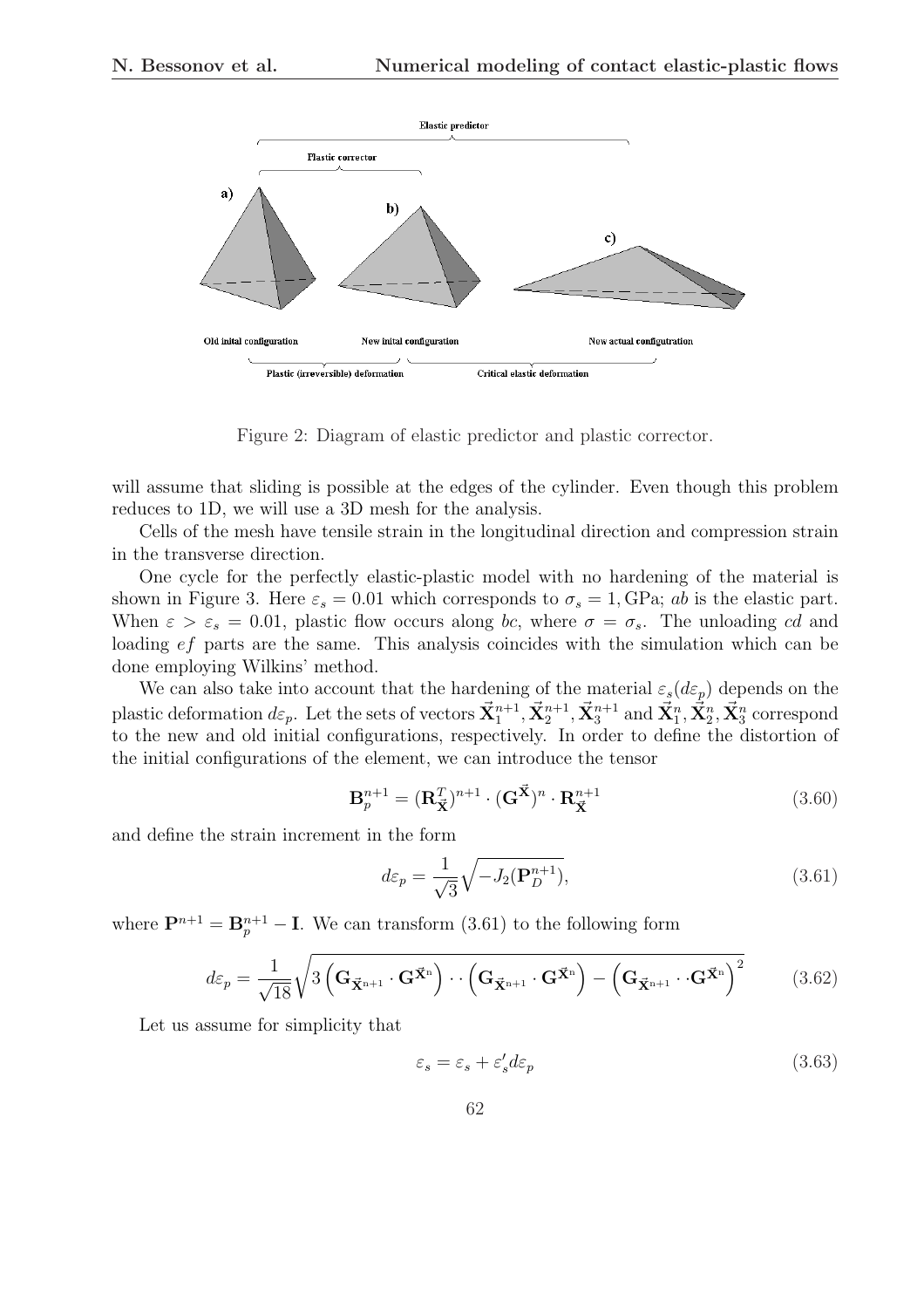

Figure 3: One cycle for the perfectly elastic-plastics model for  $\varepsilon_s = 0.01$ ,  $\nu = 0.45$  and  $E = 100$ , GPa.

One cycle for the elasto-plastic model with quasi-hardening is shown in Figure 4 for  $\varepsilon_s = 0.01, \ \varepsilon_s' = 0.1, \text{m}^{-1}$ . The part bc of the curve corresponds to the plastic deformation with hardening. However, during the next cycle we will have unrestrained hardening of the material. This does not correspond to the physics of the problem and, therefore, we proceed to the multi-axial model.

Before doing this, let us first compare our method with Wilkins' method. In order to compare the results of modelling obtained with both methods, let us consider the following simple problem. We take a 2D Cartesian mesh, which consists of a single square cell with surface  $S_0$  and which includes four triangular elements (Figure 5a).

The material properties in this example are the same as in the previous example. The time step was the same in the both cases.

The stretching load is applied to the solid in the horizontal direction and then removed at the time moment of 0.01 sec (Figure 5b).

Obviously, the solid body starts free vibrations, and the actual area of the solid S will periodically change around its initial value  $S_0$ . A rapid change of compression and tension will take place correspondingly, and at the moment when  $S$  becomes equal to  $S_0$ , the value of p should be equal to zero. The shear stresses should be equal to zero at any time. The shape of the solid should stay rectangular. This is the expectation of how the solid body should behave in this example.

Now, let us review the results of the simulation. As it was expected, the calculated values of the pressure in the solid, after the load was removed, changed periodically around zero with the same amplitude: the values of pressure  $p$  obtained by two different methods are practically identical (Figure 6a). The value of  $\sigma_{xy}$  was equal to zero, as it was expected.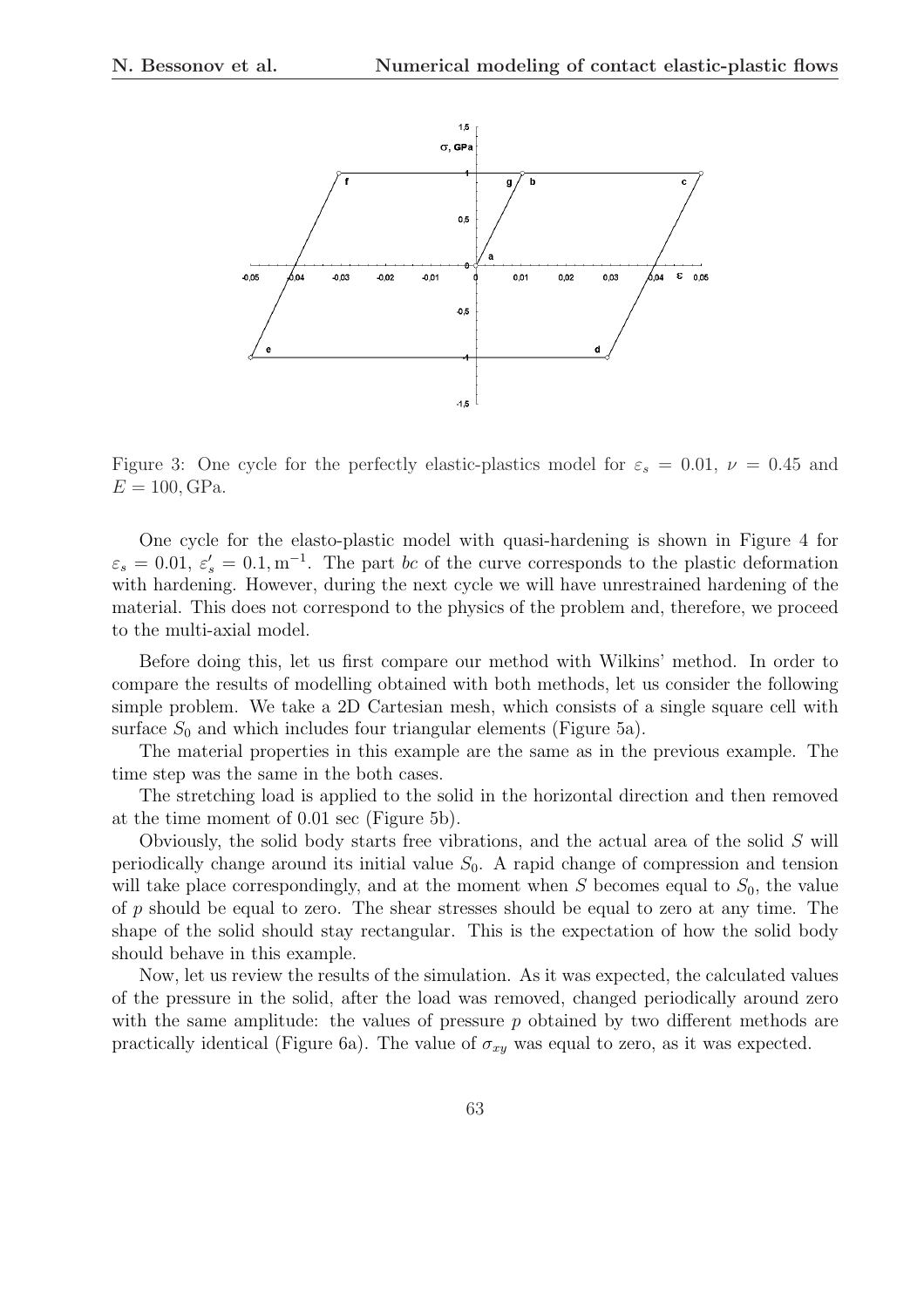

Figure 4: One cycle for the elastic-plastics model with quasi-hardening for  $\varepsilon_s = 0.01$ ,  $\varepsilon_s' = 0.1$ ,  $\nu = 0.45$  and  $E = 100$ , GPa.



Figure 5: Shape of the solid vs time under tension parallel to the  $x$  axis.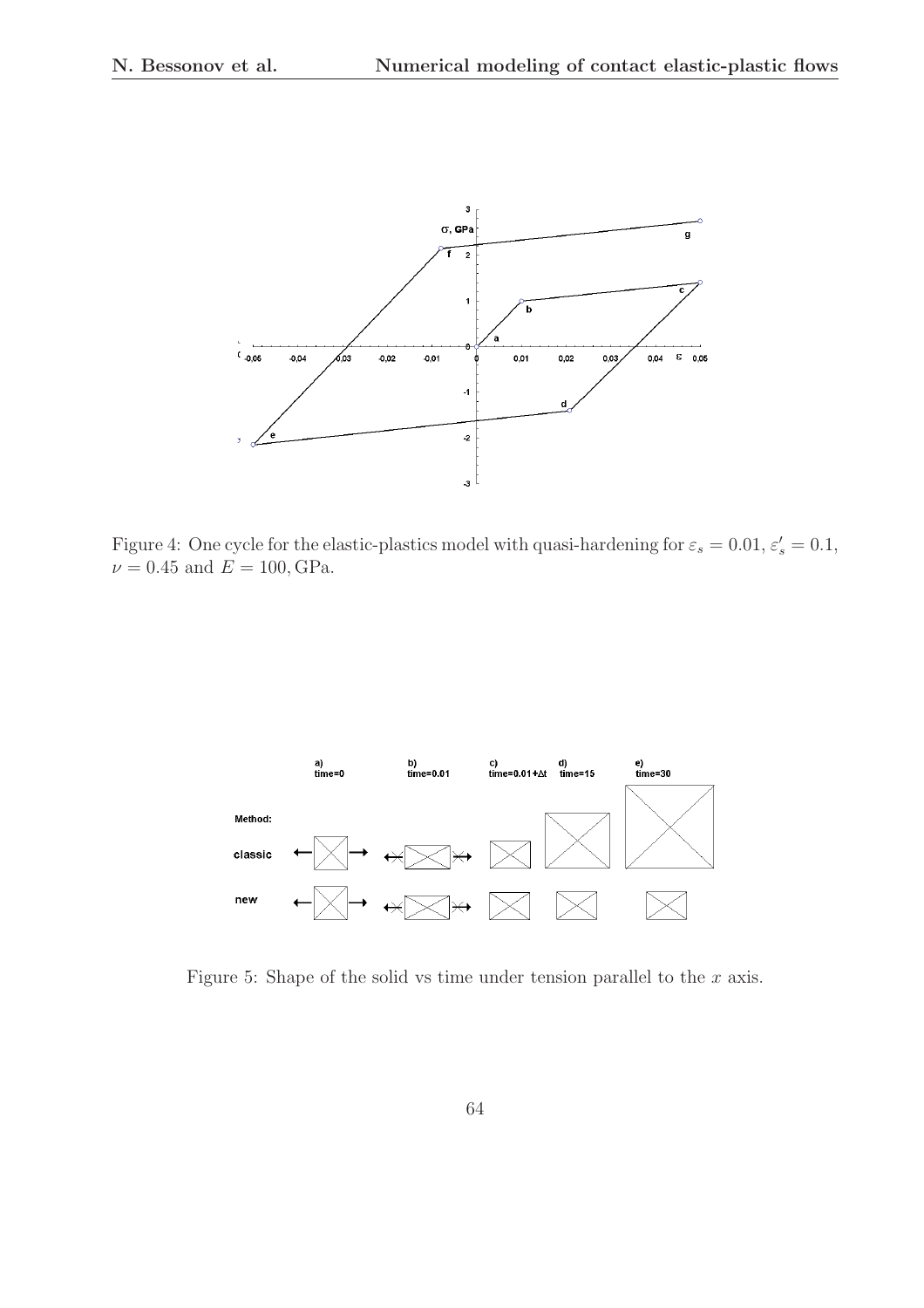

Figure 6: Simple tension. Variation of a) pressure p and b)  $S/S_0$ 

We now compare the ability of the two methods to predict the evolution of the shape of the solid during a substantial period of time. After relieving the external load, the solid took the shape of a rectangle slightly elongated in the horizontal direction. Then the shape stayed rectangular, and the solid rapidly vibrated around some average position.

During relatively short period of time after the load removal, the condition  $S = S_0$  is satisfied for both methods (Figure 5). However, for a longer period of time, the difference between the two methods becomes more and more visible. In the case of the new method, the value of  $S/S_0$  oscillates around 1, while in case of the classical method,  $S/S_0$  oscillates with the same amplitude but around the growing value (Figure 6b). The shapes of the solid obtained with both methods at the moments of 15 and 30 sec are shown in Figure 5d, e.

The results obtained with the classical method show that the average area of the solid is growing with a constant velocity, and the effect of "swelling" of the mesh was observed. This effect can be suppressed by reducing the time integration step but can not be eliminated completely. The process of relaxation of the solid after the external load is removed can be sufficiently long. Therefore, the decrease of the time step is strongly undesirable. The new method is stable with respect to the "swelling" of the mesh.

This effect is determined by the fundamental difference between the classical and the new methods: the calculation of the pressure at the new time step  $p^{n+1}$  in the classical method is conducted according to formula (2.11), while in the new method according to formula (3.6) where the initial volume  $V_0$  of the cell (or the initial area  $S_0$  in the 2D example) is included. As a result, according to formula (3.6), if the equation  $V = V_0$  (or  $S = S_0$ ) is violated, the counter pressure is generated. It tends to change the shape of the solid in such a way that the equation  $V = V_0$  (or  $S = S_0$ ) is restored.

When we calculate the pressure with the classical method according to formula (2.11),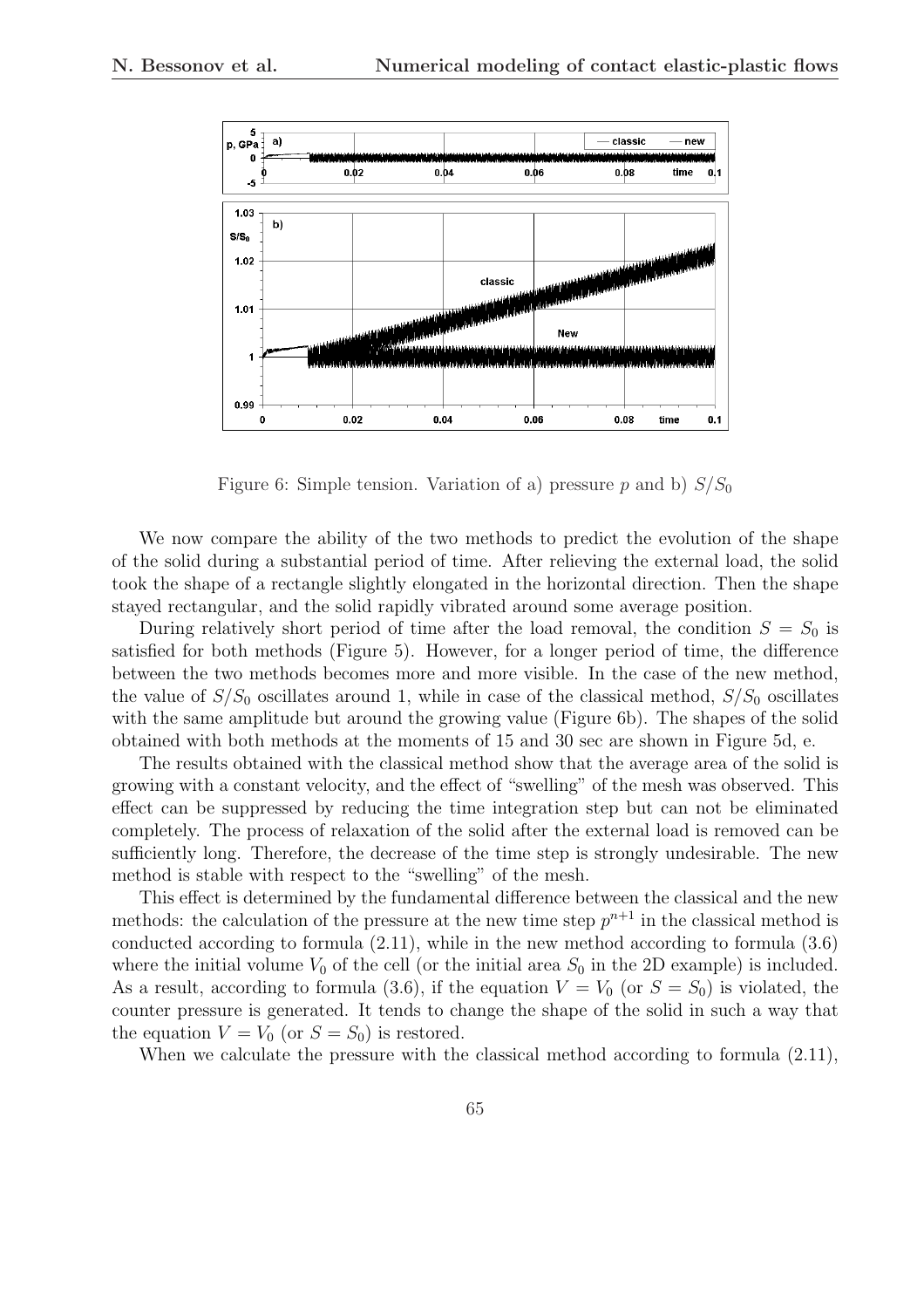

Figure 7: Shape of the solid vs time with simple shear.

 $p^{n+1}$  is found as a result of adding the pressure increment  $\Delta t K \nabla_{\vec{x}} \cdot \vec{v}$  to its value from the previous integration step  $p^n$ . Therefore, after a large number of integration steps, due to the accumulation of integration error, the information about the initial volume (area) of the cell is gradually "forgotten" and, as a result, the observed non-physical and unlimited "swelling" of the mesh takes place.

Let us carry out a similar comparison for the same mesh and for the same properties and configuration in the case of a simple shear. The initial shape and loading conditions are shown in Figure 7a, where  $\alpha$  is the angle of the side deviation from the y axis.

We can expect that when the load is removed, the angle  $\alpha$  will gradually decrease, and its value will oscillate around some fixed average value  $\alpha_0$ . The pressure p should remain zero, and the stress tensor component  $\sigma_{xy}$  should vary around its average value equal to zero. The shape of the solid should be a parallelogram.

The results of the calculations of the value  $\sigma_{xy}$ , obtained with the help of both methods, are practically identical. The value of  $\sigma_{xy}$  varies periodically with consistent amplitude (Figure 8a). The value of pressure at any moment of time is equal to zero.

As in the previous example, let us follow the evolution of the shape of the solid after a substantial interval of time. The value of the angle of inclination of the parallelogram  $\alpha$ , obtained with the new method varies around its steady average value  $\alpha_0 \approx 27^0$ .

The value of  $\alpha_0$ , obtained with the help of the classical method is gradually increasing, as shown in Figure 8b. Additional calculations show that the growth of  $\alpha_0$  in the classical method can be decreased by decreasing the time step.

The difference between the two methods (for the same mesh and time step) is related to the fact that the calculation of the components of the tensor S according to the new method employs equations (3.5), which take into account the tensor of the initial configuration  $G^{\vec{X}}$ . In this example, the area S of the solid is constant according to the formulation of the problem, and behavior of the solid is determined by the shear strains. In this case, any deviation of the actual configuration of the cell from its initial configuration immediately generates opposite stresses which tend to return the actual shape of the cell to its original shape. The information about the initial configuration is kept in the tensor  $G^{\vec{X}}$ .

In the case of the classical method, calculation of the tensor **S** at the new time step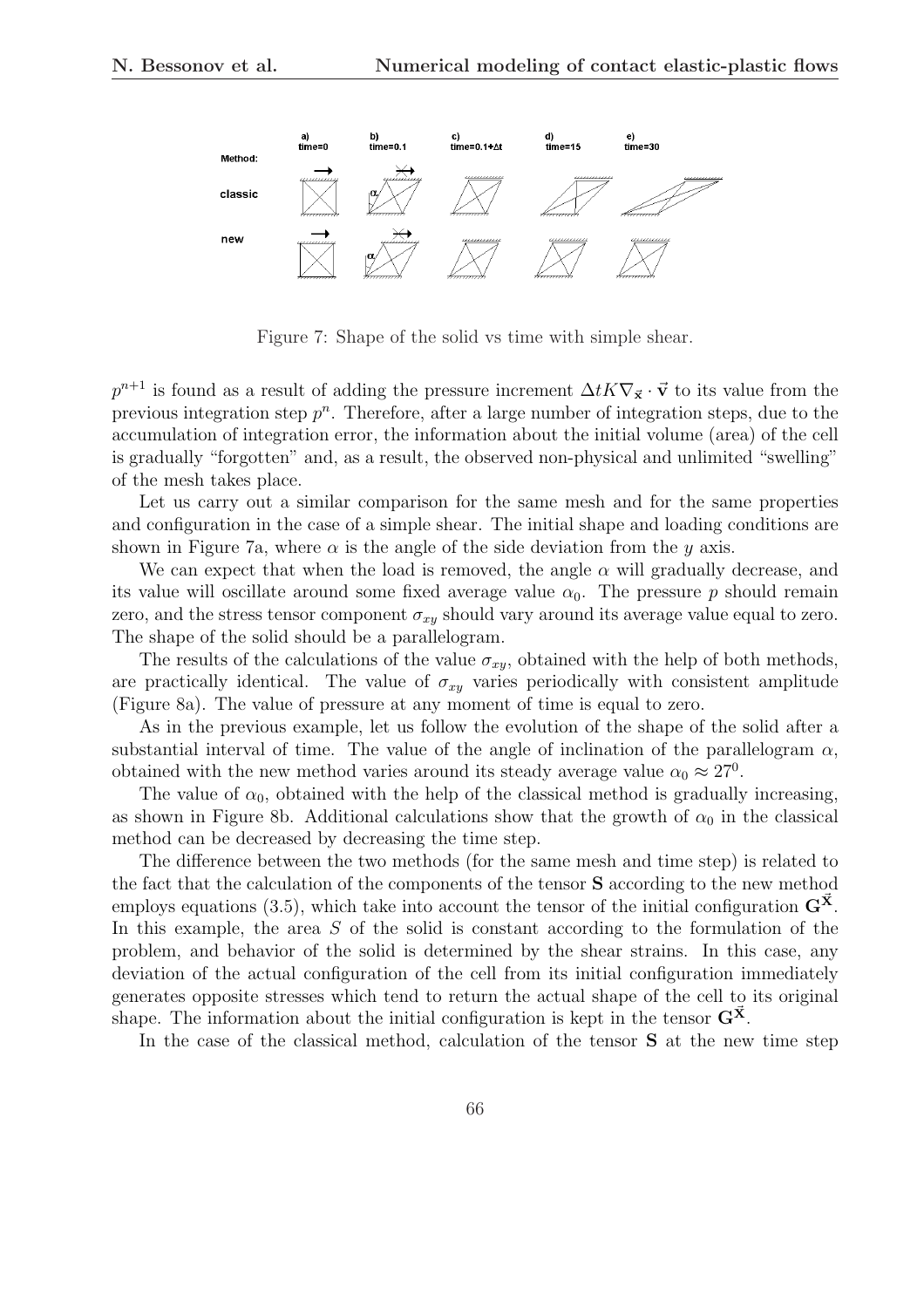

Figure 8: Simple shear. a) Variation of  $\sigma_{xy}$  and b) angle of inclination  $\alpha$ 

is conducted according to formula (2.10) which does not include directly the information about the initial and actual configurations, unlike the new method. This leads to gradual error accumulation for large number of integration steps. In this example, it results in a non-physical unbounded growth of the angle  $\alpha_0$  after removing the load.

Introduction of the artificial viscosity can suppress the high frequency oscillations in both methods but the problem of slow drift of  $S_0$  or  $\alpha_0$  when using the classical method can still appear.

Stability of the new method with respect to "swelling" of the mesh is a useful property. This method was used to solve a number of practical problems in [12], [24]-[25].

Now, after having proved that our method has some advantage in comparison with Wliknins' method from the point of view of its stability, let us apply it for the multi-axial model of plasticity.

It is well known that the multi-axial generalization of the model of the stress space can be obtained using several multi-yield surfaces, i.e. instead of (3.40) we consider the following condition:

$$
F_i(\mathbf{S} - \alpha_i) < K_i \quad \text{for elastic deformation domain,}
$$
\n
$$
F(\mathbf{S} - \alpha_i) = K_i \quad \text{for plastic deformation domain,}
$$
\n
$$
i = 1, 2, \dots
$$
\n
$$
(3.64)
$$

(see [38], [33] for more details). In (3.64) the restriction on the stress field is introduced by means of the multi-yield surface model.

In our case, where we can separate and if necessary change the initial configuration, we can assume that the medium is not homogeneous. For example we can consider a polycrystal structure with different sizes and properties of individual crystals. So we can assume that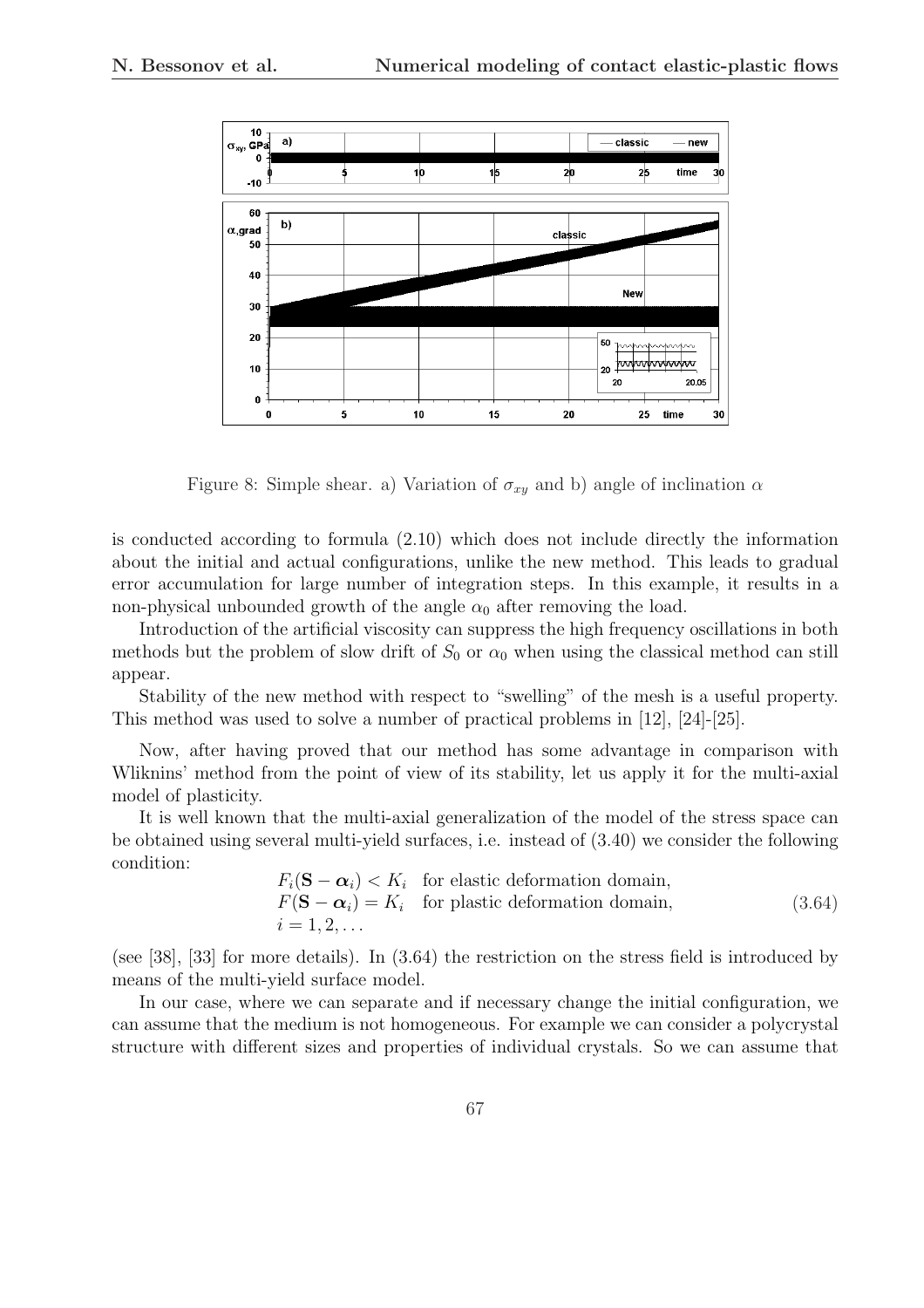

Figure 9: Scheme of multilevel elastic-plastics model.

plastic (irreversible) deformation for different parts of the structure starts at different strain levels.

Let an  $i$ -th component behave according to the perfectly elastic-plastic model due to the irreversible character of the deformation of this component. In the general case the corresponding value of  $\varepsilon_i$  can be different from other values.

Let us consider a model example. We consider a structure which consists of  $n$  perfectly elastic-plastic springs (Figure 9a) with

$$
\varepsilon_{p1} < \varepsilon_{p2} < \ldots < \varepsilon_{pn}.\tag{3.65}
$$

We apply an external tensile load. If the total deformation of the system  $\varepsilon$  is less than  $\varepsilon_{p1}$ , then it behaves as a single spring. If we remove the external load, the system will return back to its initial configuration. If the load becomes sufficiently large, then the first spring turns to the elastic-plastic regime while the others are still in the elastic stage. The strain-stress dependence changes the slope. Then the next spring turns to the plastic regime (Figure 9b), and so on up to the last one, when finally all the springs will switch to the plastic regime and the external load will become constant. If we relieve the external load, the system will not return to its initial length. The residual stresses will stay inside the system with no external load applied. These residual stresses can be determined as a superposition of those for each spring.

Summarizing the above paragraph, we can replace (3.42) for this model problem by

$$
\sigma = \sum_{i=1}^{n} \sigma_i = \sum_{i=1}^{n} E_i(\frac{x}{X_i} - 1), \qquad (3.66)
$$

Here the total force  $\sigma$  is the sum of forces  $\sigma_i$  for each spring with its  $E_i$ . For all springs the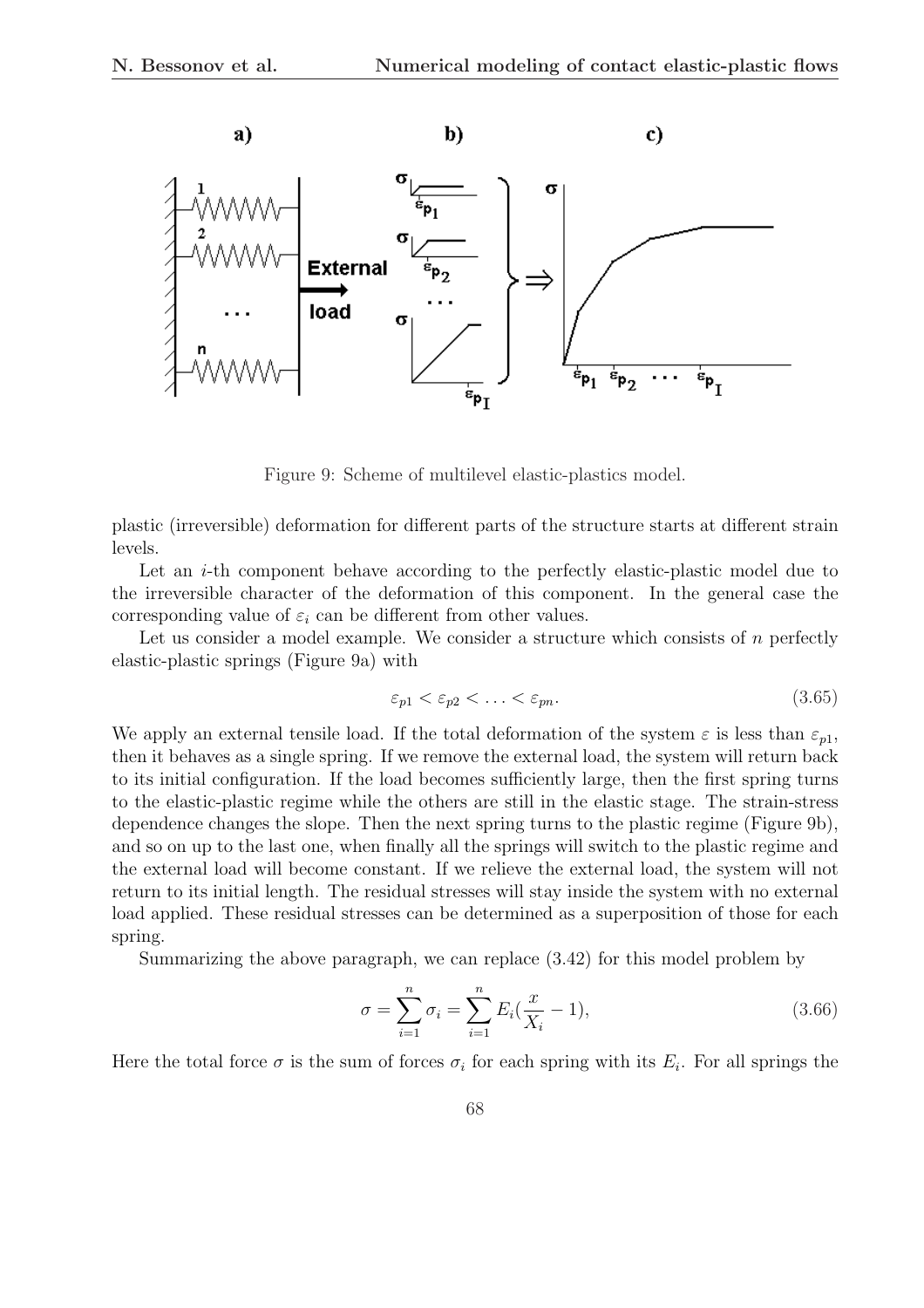actual configuration x is the same but the initial configurations  $X_i$  in the general case can be different.

Instead of one condition (3.44), we have the system of conditions

$$
\left|\frac{x}{X_i} - 1\right| \le k_i, \quad i = 1, 2, \dots, n. \tag{3.67}
$$

Let us return to the continuous model. In the multi-level case we can write:

$$
\mathbf{S} = \sum_{i=1}^{n} \mathbf{S}_i = \sum_{i=1}^{n} \mu_i \mathbf{B}_{iD}
$$
\n(3.68)

$$
\mathbf{B}_{i} = \mathbf{R}_{\vec{\mathbf{x}}}^{T} \cdot \mathbf{G}_{i}^{\vec{\mathbf{X}}} \cdot \mathbf{R}_{\vec{\mathbf{x}}},\tag{3.69}
$$

Instead of condition (3.49) we have now

$$
-J_2(\mathbf{B}_{iD}) \le \frac{4\varepsilon_{si}^2 (1+\nu)^2}{3}, \quad i = 1, 2, \dots
$$
 (3.70)

A test simulation for a two-level model is shown in Figure 10. Here  $\varepsilon_{s1} = 0.01$ ,  $\varepsilon_{s2} = 0.02$ ,  $\mu_1 = \mu_2 = 1/2\mu$ ; ab is an elastic region; bc - first component is in a plastic regime, the second one is in a elastic regime; cd both components are under a plastic flow; de both components are elastic. We consider here both, work hardening and Bauschinger effect. The latter signifies that  $|\sigma_d| > |\sigma_e|$ .

It is clear that the two-level model is not sufficiently accurate and does not provide a smooth strain-stress dependence. For practical cases, the simulations can be performed with a more significant number of layers.

The results of the simulations for a 5-level model with  $\varepsilon_{s1} = 0.01$ ,  $\varepsilon_{s2} = 0.02$ ,  $\varepsilon_{s3} = 0.03$ ,  $\varepsilon_{s4} = 0.04$ ,  $\varepsilon_{s5} = 0.05$   $\mu_1 = \ldots = \mu_5 = 1/5\mu$  are shown in Figure 11. The hardening part of the curve bcdef is more realistic than that one in Figure 10. The segment ab corresponds to the elastic regime for all components. The segments bc, cd, de, ef, fg correspond to the case where the components switch to the regime of plastic flow one after another in accordance with (3.70).

#### 3.4 Contact algorithm

Numerical modeling of elastic-plastic problems becomes essentially more complex in the case of the interaction of two bodies or of two parts of the same body. The numerical meshes corresponding to these bodies are superimposed. To separate them, some formal geometrical rules are used though they are not uniquely defined and they are not justified physically. Moreover, they become extremely complicated technically for three-dimensional problems. The most widely used method of modeling contact interaction is based on the geometrical analysis of mutual position of boundary nodes of each mesh. At every integration step, we verify whether a boundary node has penetrated through the certain element of the surface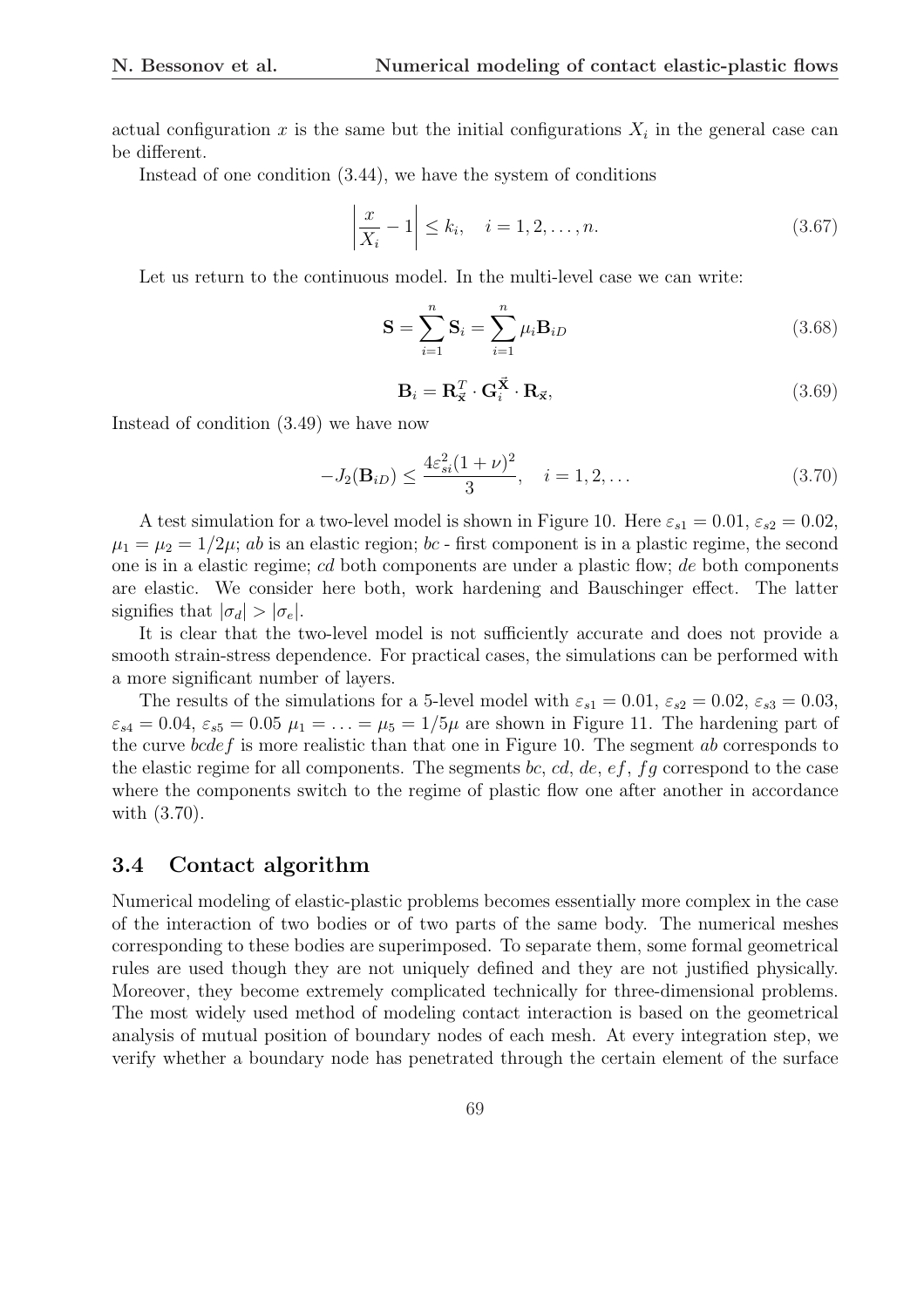

Figure 10: One cycle 2-level elastic-plastics model with  $\varepsilon_{s1} = 0.01$ ,  $\varepsilon_{s2} = 0.02$ ,  $E_1 = E_2 =$  $E/2GPa, E = 100GPa, and \nu = 0.45.$ http://teramult.org.ua/



Figure 11: One cycle for 5-level elastic-plastics model with  $\varepsilon_{s1} = 0.01$ ,  $\varepsilon_{s2} = 0.02$ ,  $\varepsilon_{s3} = 0.03$ ,  $\varepsilon_{s4} = 0.04, \, \varepsilon_{s5} = 0.05 \, \mu_1 = \ldots = \mu_5 = 1/5\mu.$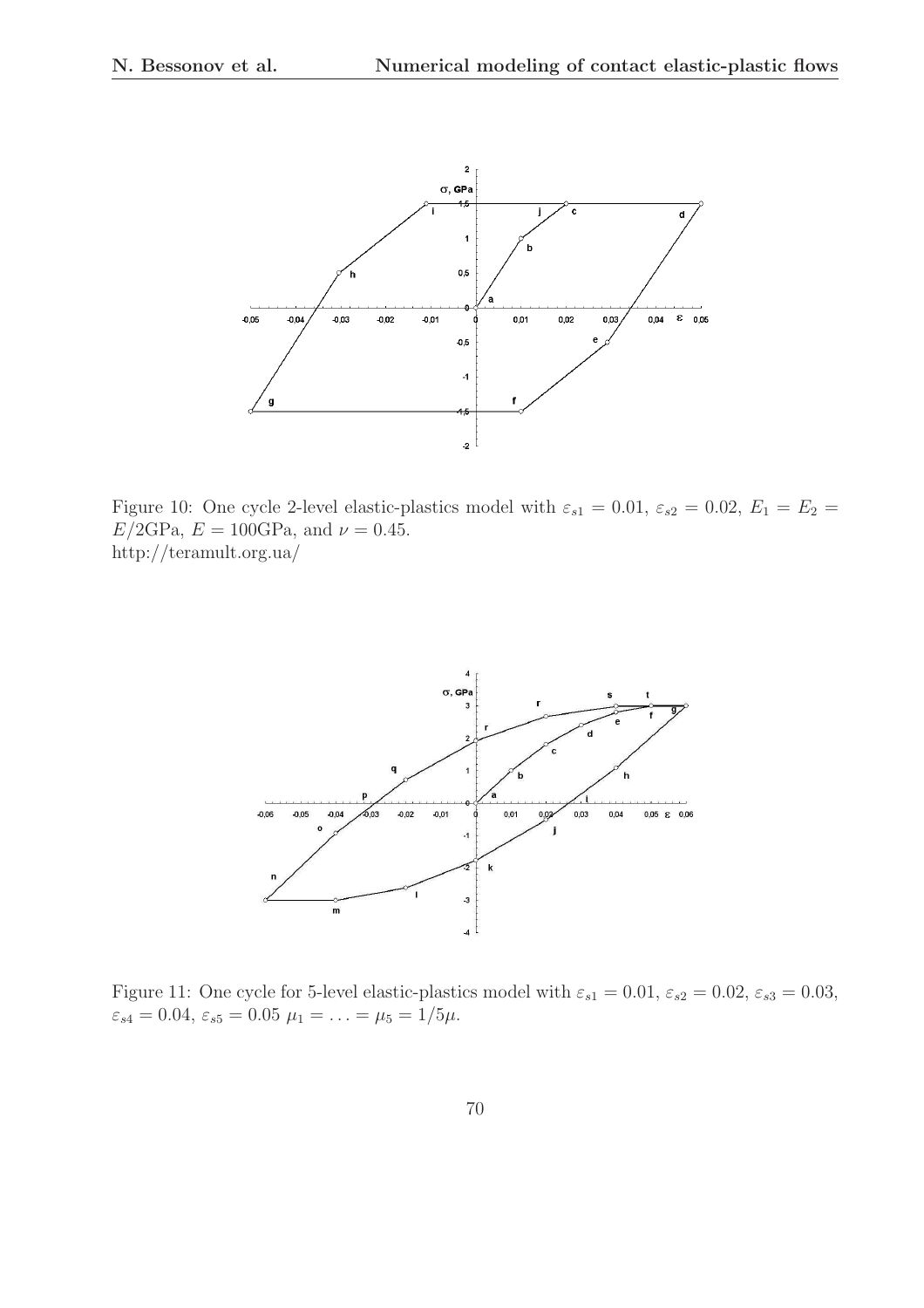mesh of the obstacle. If it happens, we have to make certain corrections bringing the node back to the surface of the obstacle and letting the node slide on obstacle's surface instead of penetrating through this surface. A significant downside of this approach is in occasional penetration of the node through the surface. It usually happens due to the insufficient accuracy of the calculations. As soon as the node penetrates into the obstacle's surface, it is unable to return back.

Several modifications of the geometrical contact algorithm were developed, including various situations of mutual positions of the node and the surface element, with which given node is interacting. These modifications were able to resolve the issue for some practical problems. However, we could not be completely confident that the node would not penetrate through the surface in some other cases. The contact algorithm had to be corrected many times in order to prevent the penetration. In the case of simulations of a dynamic process employing an explicit integration procedure, we had to run millions of integration steps. Some nodes could come into contact, then move separately, and then contact again. In some cases the algorithm could give erroneous results: some node could come close to the obstacle but did not touch it but the algorithm considered it as contact interaction.

We will describe here another approach where the contact algorithm is based on the "mild" contact used in particular in molecular dynamics where the motion of particles is determined by the interaction potential. If they are too close to each other, then the repulsion between them pushes them away. This force is in the inverse proportion to the distance between molecules.

Let us discuss some important features of the mild contact and what is the mild contact in general. Mild contact is some variable boundary of an unknown shape where we have to satisfy the nonpenetration condition and equilibrium of forces between both surfaces. The classical contact algorithm is based on the geometrical analysis of mutual positions of the surfaces and it is aimed to prevent their penetration. The definition of the forces represents a separate issue to be resolved. Let us discuss the mild contact based on short distanced repulsion forces between two surfaces. Evidently, in this case we can provide both geometrical non-penetration and force balance. This idea is based on the introduction of acting-in-vicinity forces repelling the surfaces to be in contact. As a result, the surfaces do not come in contact but stay at some very small distance from each other. In addition, the algorithm and program code of mild contact simulation are much simpler than the geometrical algorithm.

From our point of view, this algorithm deserves much wider employment in the solid state mechanics, especially in the case of surfaces undergoing strong deformations. We suppose that two mesh elements interact by means of a repulsion force when they approach each other. The force is localized in a small neighborhood of the mesh elements, and it grows to infinity when the distance between them is approaching zero. In other words, when two bodies touch each other, the force between them is localized on their joint surface (Figure 12). Mathematically it can be considered as a measure localized at the surface. We approximate this measure by continuous functions with the support close to the surface.

A diagram defining contact variables is given in Figure 12 (2D case, for simplicity). Here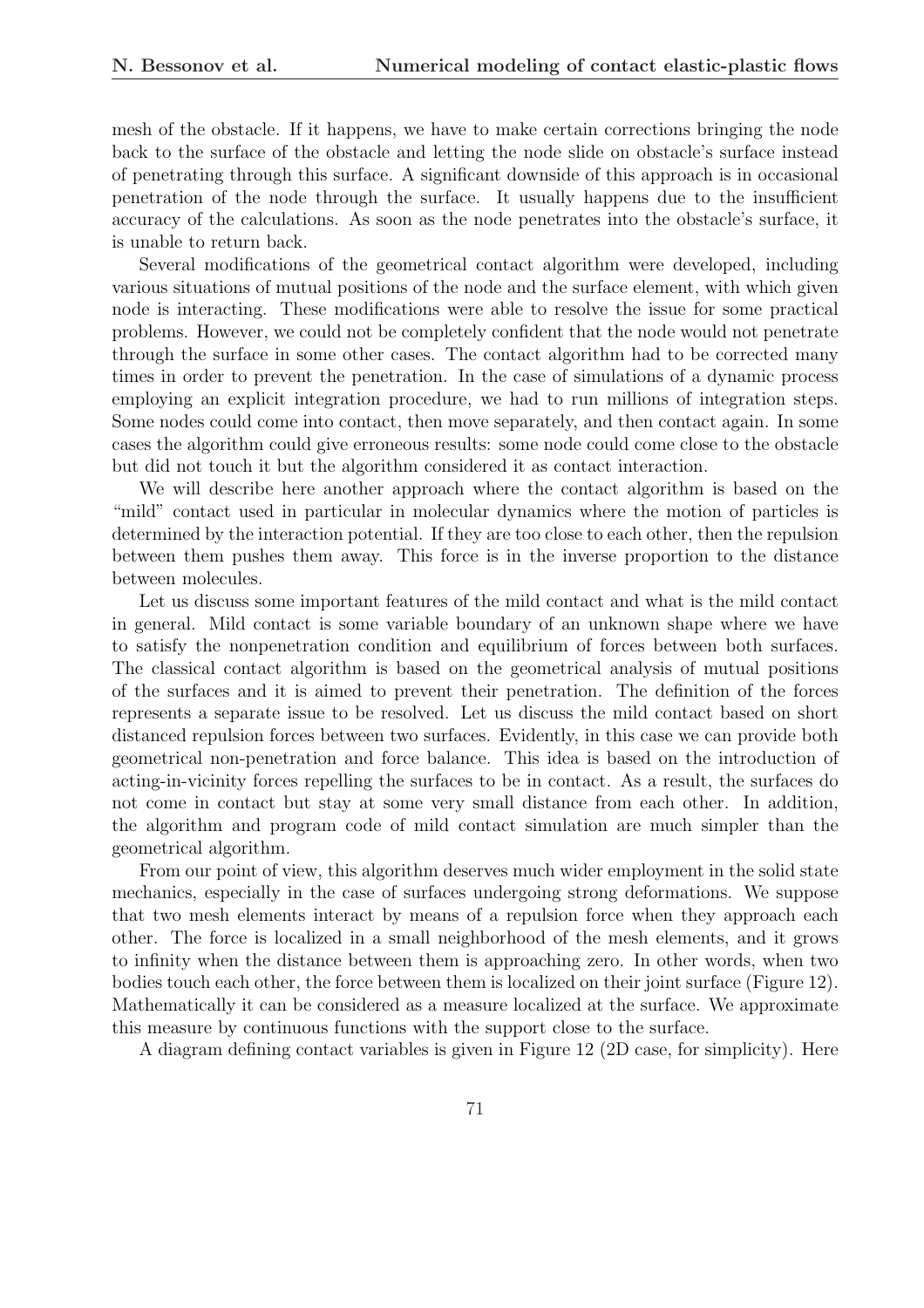

Figure 12: Scheme of interaction of a node with a boundary element of the mesh.

 $b, c, d, e$  are the boundary nodes of the first mesh. The boundary of the second mesh is represented by the node a.

There are different possible realizations of the mild contact algorithm. All of them provide impenetration of the boundary mesh nodes and the equilibrium of forces during the contact.

We discuss one of possible realization. A node a can be repulsed from the nodes  $b, c, d, e$ of the other mesh, or from the sides  $b - c, c - d, d - e$  (in the 3D case from the nodes, sides and faces of the elements (Figure 13)). In the first case, we measure the distance h from  $a$ to the nearest node of the other mesh, in the second case, the distance from a to the nearest side of the other mesh. The absolute value of the force  $f$  acting on the node a from another node or a side is given by

$$
|\vec{\mathbf{f}}| = \begin{cases} c\left(\frac{1}{h} - \frac{1}{h_0}\right), & \text{if } h < h_0 \\ 0, & \text{if } h \ge h_0 \end{cases}
$$
 (3.71)

where  $h_0$  is the width of the zone where the force is different from zero. The force  $\vec{f}$  is directed along h (see Figure 13).

When the force is found from  $(3.71)$ , we add it to the other forces acting on the node a and to those acting on the side  $b - c$  (with the opposite sign). The force acting on  $b - c$  is distributed proportionally between the nodes b and c. If the node a is in the region where several objects act on it (for example in the vicinity of the nodes  $c$  or  $e$ ), then we find the sum of forces acting on it.

The choice of function (3.71) is to some extent arbitrary if it provides a repulsing force that grows to infinity as  $h$  tends to zero. We can use for example a power dependence  $c(1/h^n - 1/h_0^n)$ , where  $n = 2, 3, \ldots$  The coefficient c should be found from model simulations. The width  $h_0$  should be taken several times less than the characteristic size of the mesh.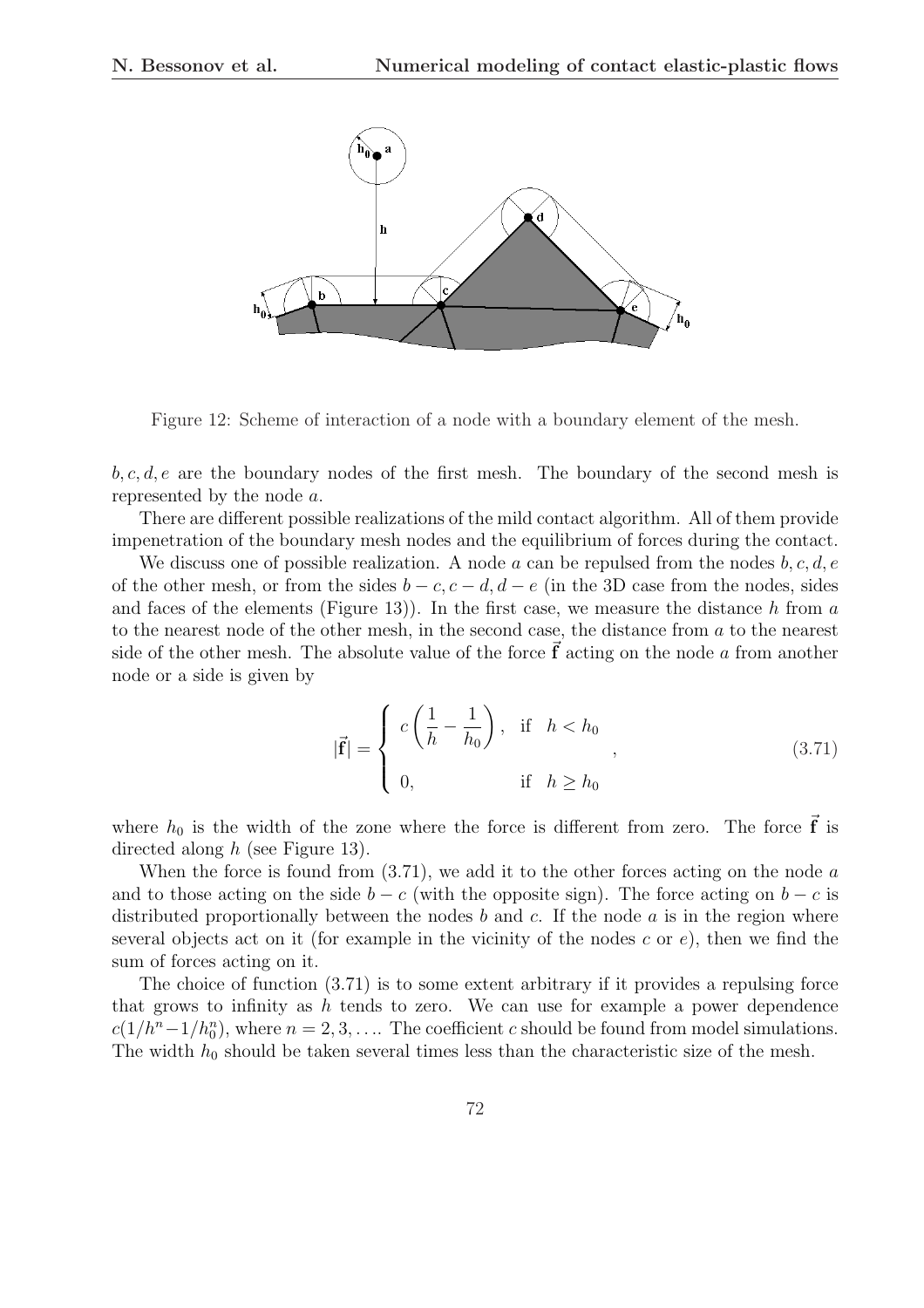

Figure 13: Forces between a node and a boundary element.

We note that this algorithm allows us to take into account the Coulomb friction. Indeed, when we compute the interaction of the node with an object of the other mesh, we know their mutual positions and velocities. It is sufficient to find the friction directed along the tangent to the surface and opposite to the tangential part of the relative velocity vector.

The formulas used to find the mutual positions of the node a and of the objects of the second mesh are well known from the analytical geometry. They have a compact and generic form in the vector variables. Therefore it is convenient to program the mild contact algorithm in the vector form.

The developed mild contact algorithm was tested for contact interaction of two elastic bodies with the following characteristics:  $\rho = 2800 \text{kg/m}^3$   $G = 26.5 \text{GPa}$ ,  $K = 65.1 \text{GPa}$ , the dimensions of the colliding bodies were 2m x 4m. The initial velocity of the first body (shown at the left in Figure 14) was set equal 5m/sec (left in Figure 14), while the velocity of the second body (at the right in Figure 14) was set to be -5m/sec. For the one-dimensional case of bar impact, the contact stress can be calculated using the following formula (assuming that the materials of both bodies are identical):

$$
\sigma_0 = \frac{\rho c v}{2},\tag{3.72}
$$

where c is speed of sound equal  $5000m/sec$ . For the selected material and speed of impact the contact stress is 70MPa, which is below the yield stress of chosen material. The duration of the impact is equal to 0.0016sec.

Since in the original formulation of the problem, we are modelling the impact of identical bodies, the impact plane also serves as a symmetry plane. From this perspective, it is possible to represent the problem as an impact of one body with the velocity of 5m/sec into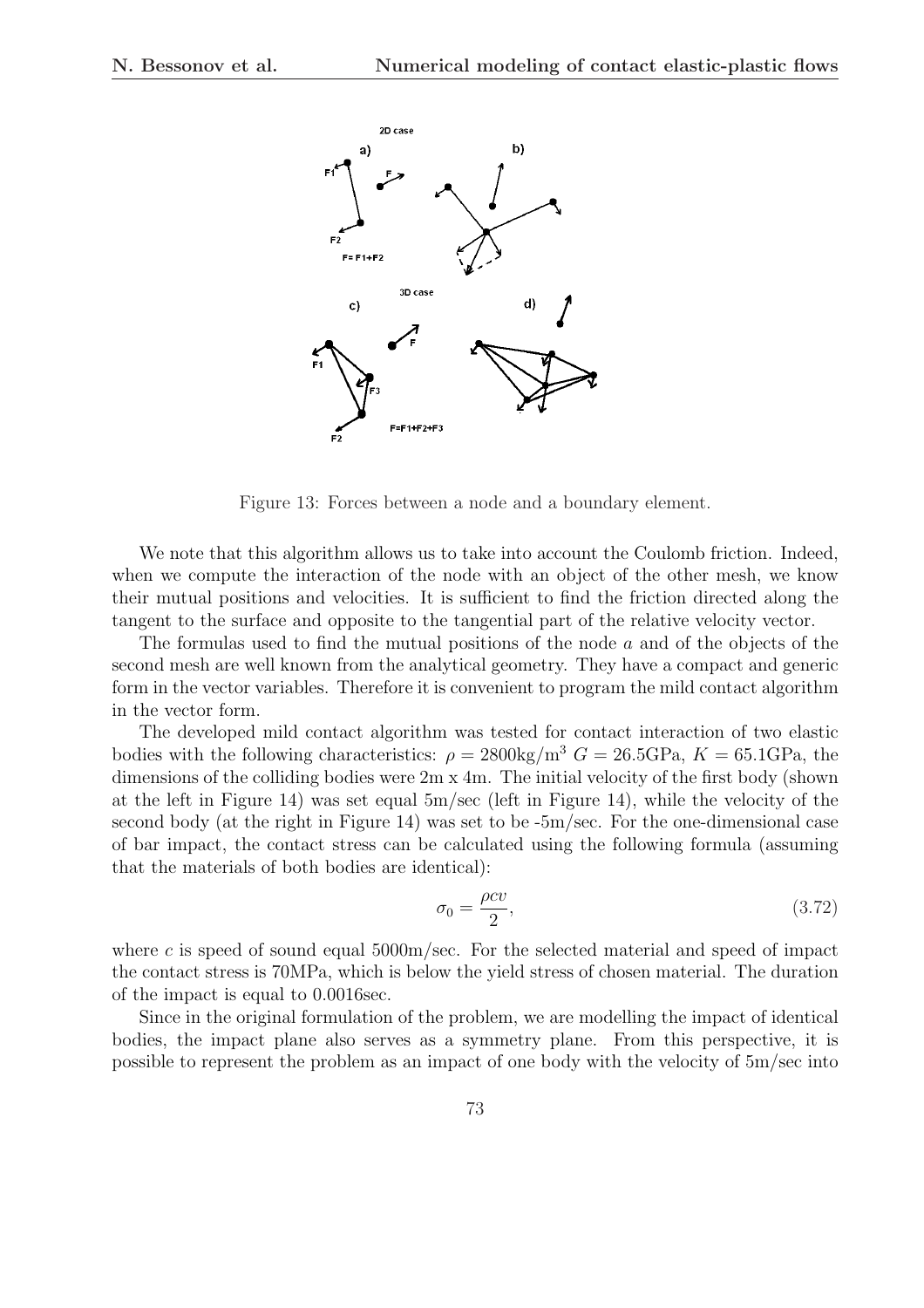

Figure 14: Initial position of the meshes.



Figure 15: Comparison of the algorithm 1 (solid line) and the analytical results (dashed line) on the contact stress history zone.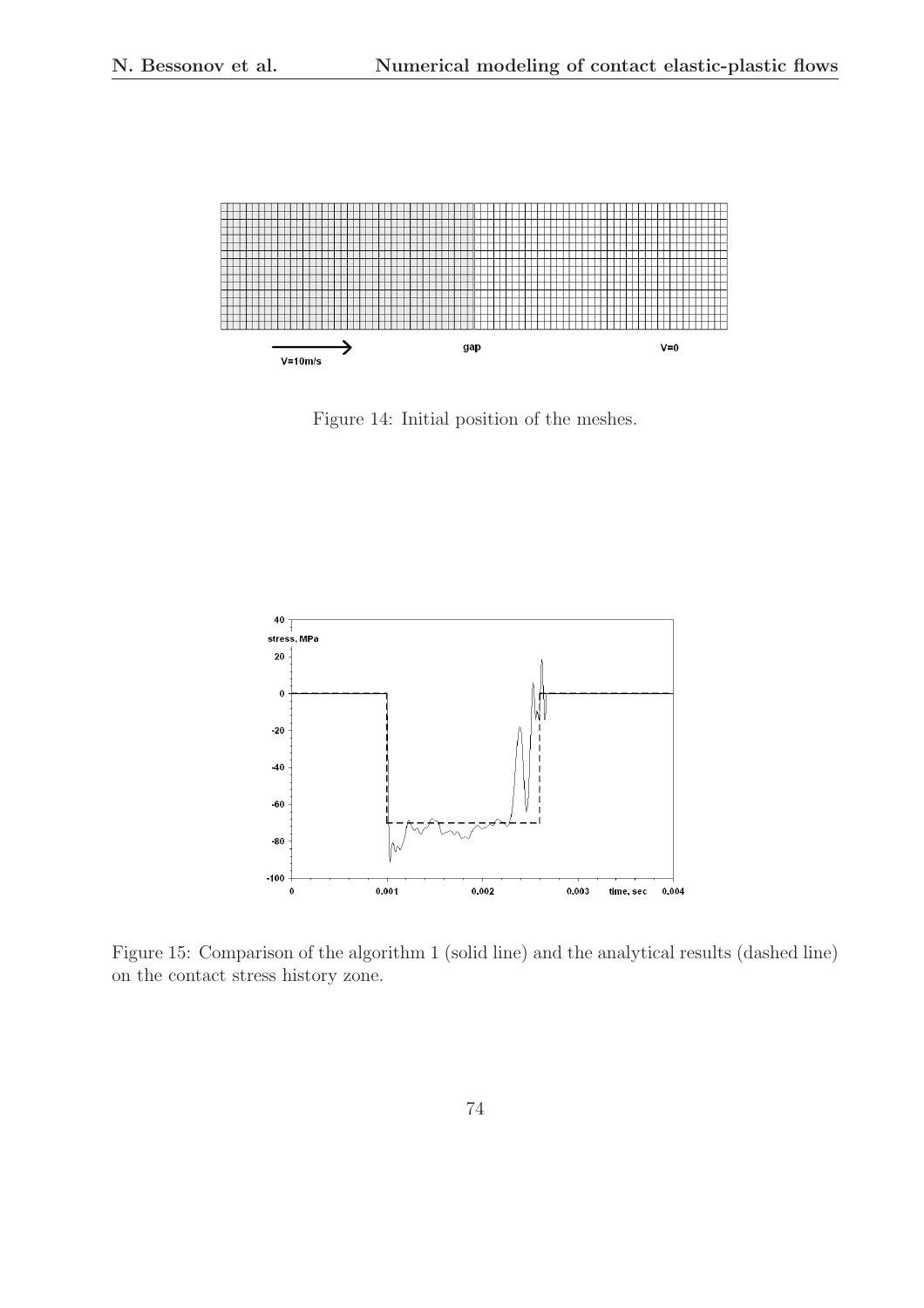

Figure 16: Comparison of the algorithm 2 (solid line) at  $c = 7 \cdot 10^7$  and  $h_0 = 0.01$  and the analytical results (dashed line) on the contact stress history zone.

the vertical rigid wall with coordinate  $x_0$ . For the rigid wall the boundary condition was formulated as follows: if  $x < x_0$  then  $x = x_0$  and  $v = 0$ . This is the simplest numerical algorithm providing non-penetration of the nodes through the rigid contact surface. We will call it algorithm 1.

In Figure 15, the stress history of the contact surface is shown with the solid line for the algorithm 1 and the result of the analytical solution is illustrated with the dashed line.

We will not analyze the difference between the numerical by algorithm 1 and the analytical solution. We are interested in the comparison of the algorithm 1 with the mild contact algorithm, which we call algorithm 2, with the same time and space steps.

In order to use the algorithm 2 we need to specify the parameters c and  $h_0$  in (3.71). Clearly, the width  $h_0$  of the layer where the force acts should be much less than the specific dimension of the bodies put into contact. For stationary or quasi-stationary problems we can use any value of c with the only restriction that it should not decrease the time step of the solution of the whole problem.

For nonstationary problems, like the impact of two solids in the considered example, we have the condition  $f/\Delta y = \sigma_0$ , where  $\Delta y$  is step of the mesh along the contact surface (Figure 14). Moreover, it is natural to assume that the elastics properties of the soft contact and of the solid must be similar, that is  $dh/h^2 = du/dx$ . Then taking into account (3.71), we obtain the following relation:

$$
\frac{c}{\Delta y h_0} = E - \sigma_0,\tag{3.73}
$$

where  $E = 9KG/(3K + G)$ ,  $\Delta y$  is the Young's modulus. For the case under consideration  $\Delta y = 0.1, c/h_0 \approx 70 \text{GPa}.$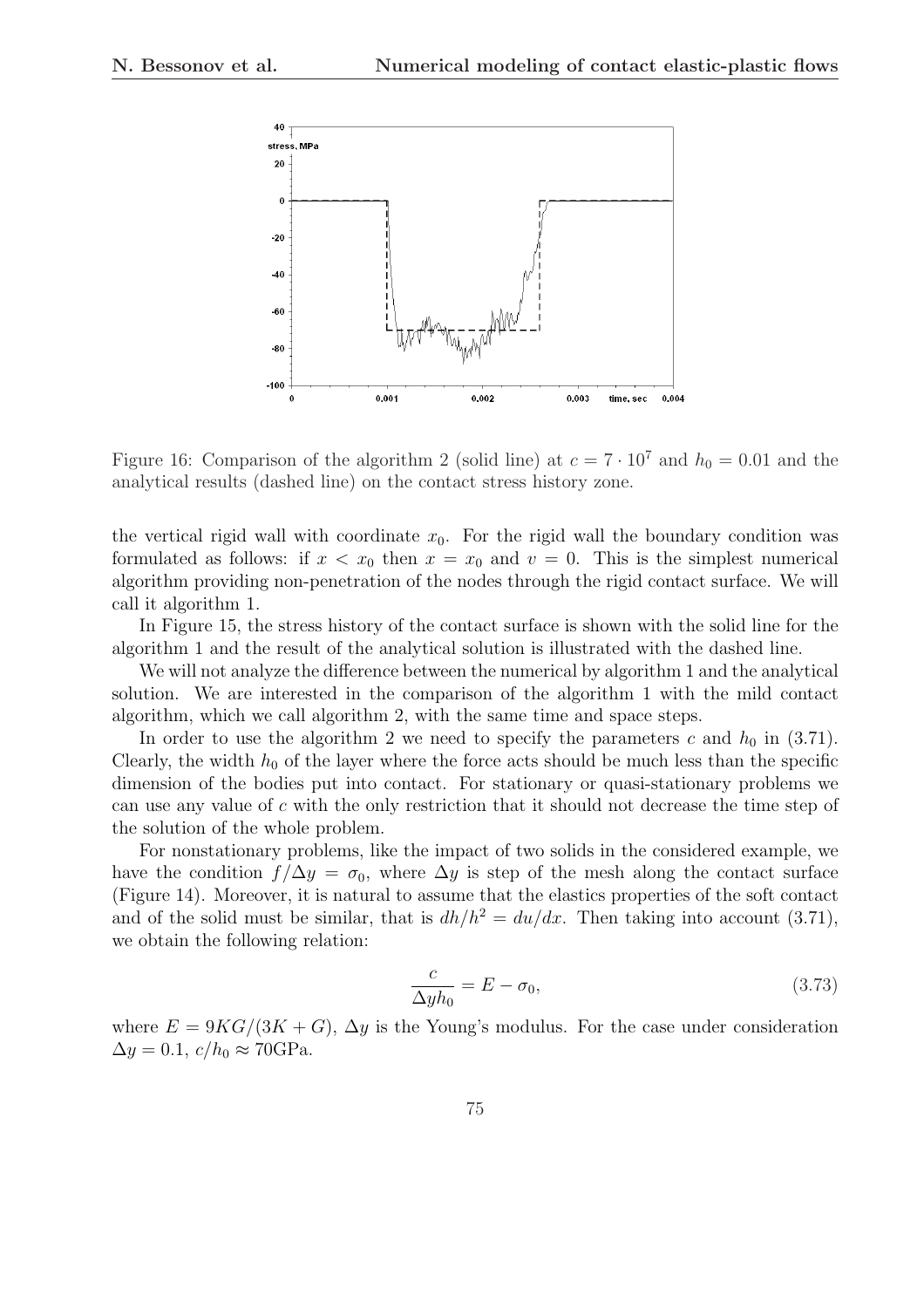

Figure 17: The influence of the parameter c on the contact stress history zone,  $h_0 = 0.01$ .

In Figure 16, the stress history of the contact surface is shown with the solid line for the algorithm 2 for  $c = 7 \cdot 10^7$  and  $h_0 = 0.01$ . The time step here is the same as in the algorithm 1. Like before, the result of the analytical solution is illustrated with the dashed line. We can see from Figures 15 and 16 that the results of the simulations with algorithms 1 and 2 are close to each other. In both case the contact between the two bodies starts at the same time,  $t = 0.001$ . We note that in the case of the algorithm 1 the stress changes from 0 to  $\sigma_0$  very rapidly and the curve is almost vertical (Figures 15), while in the algorithm 2 this transition is slower (Figures 16). The return to zero stress in the algorithm 2 is smoother than in the algorithm 1.

Figure 17 shows the results for different values of c and for the fixed value  $h_0 = 0.01$ . We decrease the value of c from  $7 \cdot 10^7$  to  $7 \cdot 10^6$ . Then the time of contact becomes longer but the amplitude of high frequency oscillations decreases. The time step in this case is the same as before. On the other hand, when we increased c up to  $7 \cdot 10^8$ , then the duration of the contact becomes closer to the theoretical one but the amplitude of the oscillations becomes much bigger. Moreover, the time step in this case should be decreased several times. The reason for this is that the choice of the parameters of the mild algorithm here is not optimal.

Figure 18 shows the influence of both parameters c and  $h_0$ . They are changed in such a way that their ratio  $c/h_0$  remains constant. The results weakly depend on them even when the values of the both parameters change their order of magnitude.

The results of the simulations of strain distribution after conventional  $180^\circ$  flanging of an aluminum sheet 6111-T4 with the 0.5 mm internal radius is shown in Figure 19. In Figure 19c we can see a thin gap between the two meshes, which corresponds to the mild contact.

Figure 20 shows the results of the simulations of the 3D hyperelastic solid similar to the natural rubber-incompressible media using the mild contact algorithm. We use the following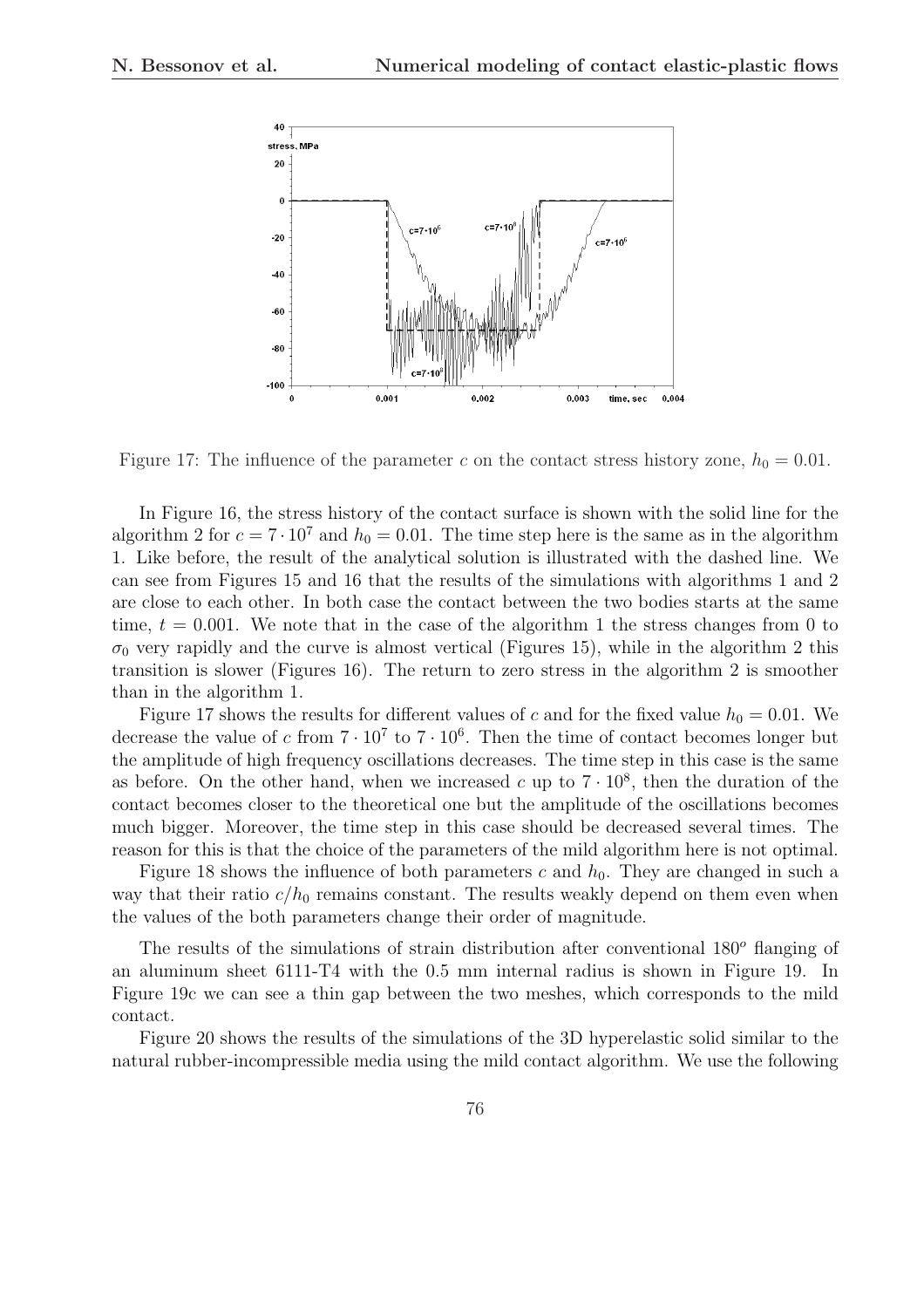

Figure 18: The influence of simultaneous change of parameters  $c$  and  $h_0$  on the contact stress history, when  $c/h_0$  remains constant (a)  $c = 7 \cdot 10^7$  and  $h_0 = 0.01$ ; b)  $c = 7 \cdot 10^6$  and  $h_0 = 0.001.$ 



Figure 19: Distribution of plastic strains after flanging a sheet 0.93 mm thick with the internal radius of 0.5 mm.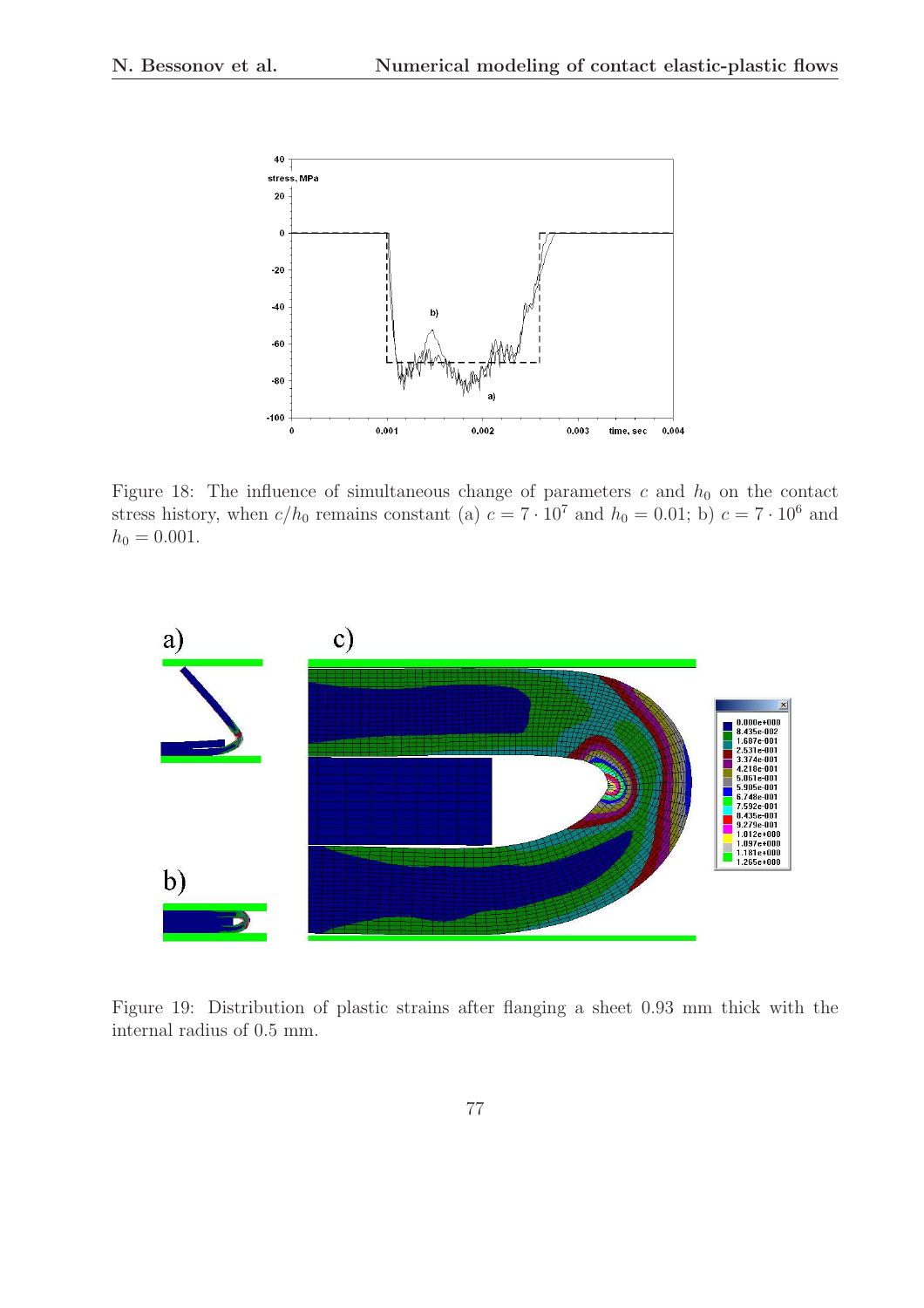

Figure 20: Deformation of a hyperelastic solid.

rheological model [18]:

$$
\boldsymbol{\sigma} = -p\mathbf{I} + h_1 \mathbf{B} + h_2 \mathbf{B} \cdot \mathbf{B} \tag{3.74}
$$

(see also [11]). Here we have a complex contact interaction in space. We can see in Figure 20 that there is a thin narrow void layer between the contacting surfaces.

In conclusion of this section we would like to emphasize that the mild contact algorithm is simple in realization, reliable, and it provides equality of forces acting on the surfaces in the contact zone. Moreover, it does not lead to the decrease of the time step in numerical simulations.

### 4 Concluding remarks

The modifications of Wilkins' method discussed in this work can give a number of advantages:

- We do not need to correct the stress rotation (like in equations (2.7)) any more. The necessity of these corrections is a serious disadvantage of the conventional approach which slows down the computations,

- This allows us to adopt a new point of view on plastic flow simulations (see Section 3.3),

- The mild contact algorithm (described in Section 3.4) is simple in realization, reliable, and it provides naturally the equality of forces acting on the surfaces in the contact zone.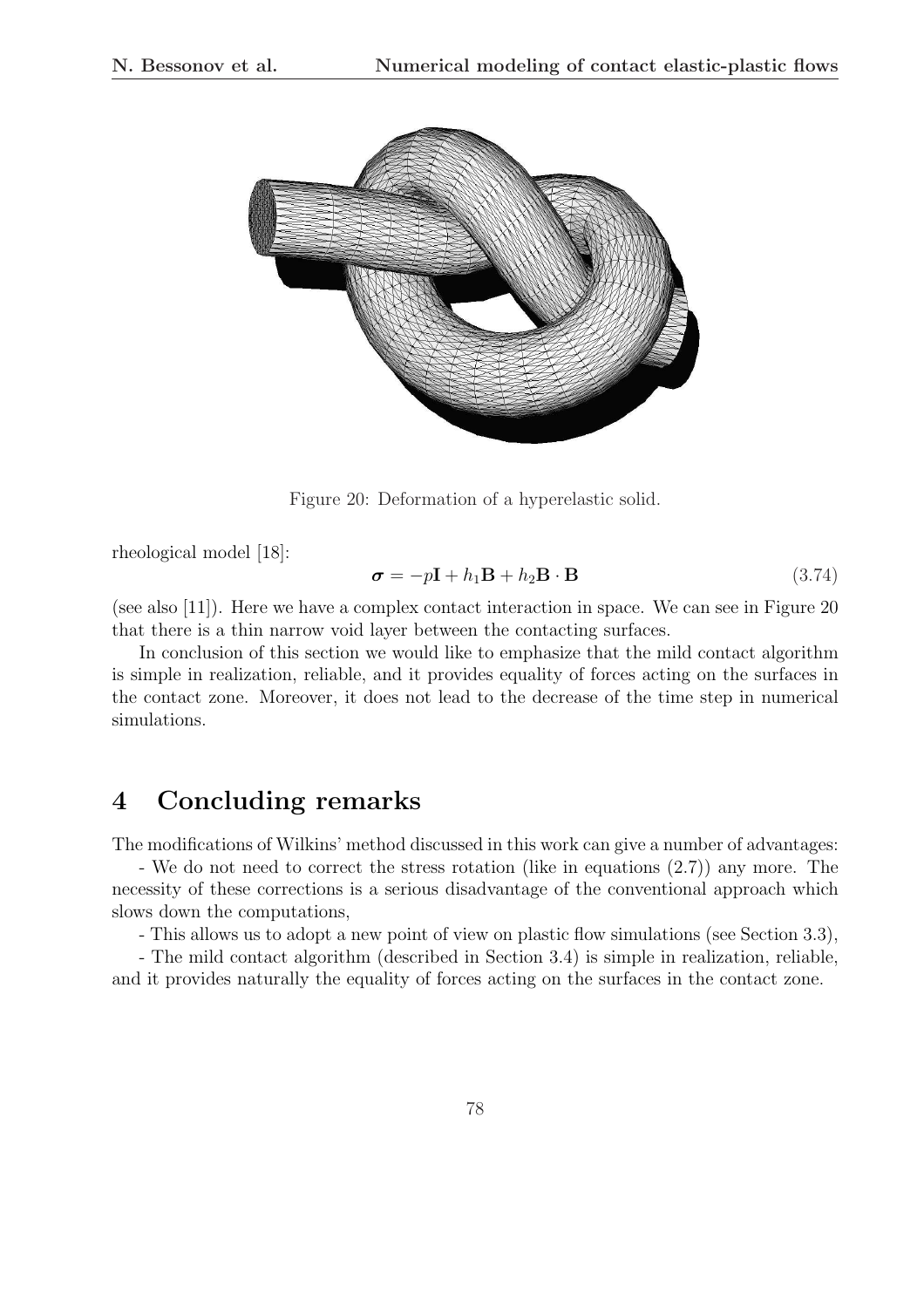### Acknowledgements

The authors would like to express their gratitude to Dr. Frode Maaseidvaag, the former Director of Ford Research Laboratory (USA), for his financial and friendly support of our research efforts. The authors would like to acknowledge prof. François Sidoroff from Ecole Centrale de Lyon (France) for his help and many useful discussions.

### A Vector/tensor notation

An orthogonal basis for the vector space (we use here Cartesian coordinates only) is a set of orthogonal unit vectors  $\vec{e}_s$  (where  $s = 1, 2$  for 2D case,  $s = 1, 2, 3$  for 3D case, etc). The scalar product of any two of these vectors is

$$
\vec{\mathbf{e}}_k \cdot \vec{\mathbf{e}}_s = \delta_{ks} = \begin{cases} 1, & \text{if } k = s, \\ 0, & \text{if } k \neq s, \end{cases} \tag{A.1}
$$

where  $\delta_{ks}$  is the Kronecker delta symbol. A vector (first-order tensor)  $\vec{a}$  can be decomposed in the introduced basis as

$$
\vec{\mathbf{a}} = a_k \vec{\mathbf{e}}_k. \tag{A.2}
$$

The usual summation convention is over the repeated indices is assumed.

The dyadic (triadic, tetradic, etc) product of base vectors is the tensor  $\vec{e}_i \vec{e}_k$  ( $\vec{e}_i \vec{e}_k \vec{e}_m$ ,  $\vec{\mathbf{e}}_i\vec{\mathbf{e}}_k\vec{\mathbf{e}}_m\vec{\mathbf{e}}_s$ , etc). These tensors serve as basis tensors for the representation of a second-order  $\mathbf{A} = A_{km}\vec{\mathbf{e}}_k\vec{\mathbf{e}}_m$ , third-order  $\mathbf{B} = B_{jkm}\vec{\mathbf{e}}_j\vec{\mathbf{e}}_k\vec{\mathbf{e}}_m$  tensors, and so on. For example, the unit (identity) tensor is  $I = \delta_{ks} \vec{e}_k \vec{e}_s$ . The Levi-Civittá third-rank tensor is

$$
\boldsymbol{\varepsilon} = \varepsilon_{abc} \vec{\mathbf{e}}_a \vec{\mathbf{e}}_b \vec{\mathbf{e}}_c. \tag{A.3}
$$

The Levi-Civittá  $n$ -rank tensor is

$$
\boldsymbol{\varepsilon} = \varepsilon_{ab...s} \vec{\mathbf{e}}_a \vec{\mathbf{e}}_b \dots \vec{\mathbf{e}}_s,\tag{A.4}
$$

where

$$
\varepsilon_{ab\ldots s} = \begin{cases}\n1, & \text{if } ab \ldots s \text{ is an even permutation of } 12 \ldots n, \\
-1, & \text{if } ab \ldots s \text{ is an odd permutation of } 12 \ldots n, \\
0, & \text{if any of } ab \ldots s \text{ are the same.} \n\end{cases} \tag{A.5}
$$

We denote the convolution of tensors of any rank by  $\mathbf{A} \cdot \mathbf{B}$ ,  $\mathbf{A} \cdot \cdot \mathbf{B}$ ,  $\mathbf{A} \cdot \cdot \cdot \mathbf{B}$  etc. Here we denote the double dot product by  $\mathbf{A} \cdot \mathbf{B}$  because this notation is easier to generalize for the case of multi-dot product in comparison with the notation A : B.

Consider two examples:

$$
\vec{\mathbf{a}} \cdot \mathbf{A} \cdot \cdot \cdot \mathbf{B} = a_a \vec{\mathbf{e}}_a \cdot A_{bcde} \vec{\mathbf{e}}_b \vec{\mathbf{e}}_c \vec{\mathbf{e}}_d \vec{\mathbf{e}}_e \cdot \cdot \cdot B_{fghij} \vec{\mathbf{e}}_f \vec{\mathbf{e}}_g \vec{\mathbf{e}}_h \vec{\mathbf{e}}_i \vec{\mathbf{e}}_j = a_a A_{bcde} B_{fghij} \vec{\mathbf{e}}_a \cdot \vec{\mathbf{e}}_b \vec{\mathbf{e}}_c \vec{\mathbf{e}}_d \vec{\mathbf{e}}_e \cdot \cdot \cdot \vec{\mathbf{e}}_f \vec{\mathbf{e}}_g \vec{\mathbf{e}}_h \vec{\mathbf{e}}_i \vec{\mathbf{e}}_j =
$$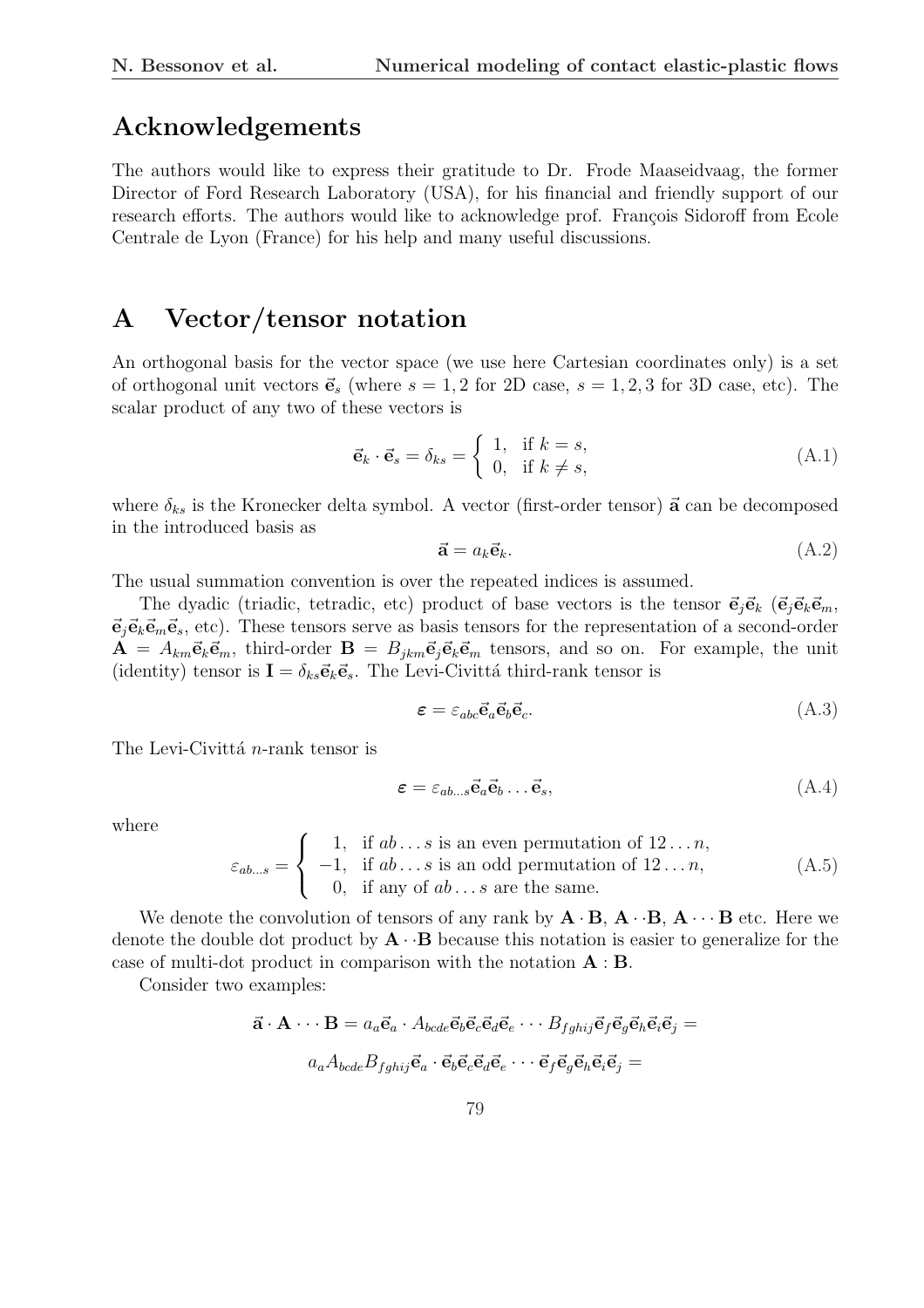$$
a_{a}A_{bcde}B_{fghij}\delta_{ab}\delta_{ef}\delta_{dg}\delta_{ch}\vec{\mathbf{e}}_{i}\vec{\mathbf{e}}_{j}=a_{a}A_{acde}B_{edcij}\vec{\mathbf{e}}_{i}\vec{\mathbf{e}}_{j}.
$$

$$
\vec{\mathbf{a}} \times \vec{\mathbf{b}} = \varepsilon_{ijk} \vec{\mathbf{e}}_i a_j b_k = \varepsilon_{ijk} \vec{\mathbf{e}}_i \vec{\mathbf{e}}_j \cdot \vec{\mathbf{e}}_a a_a \vec{\mathbf{e}}_k \cdot \vec{\mathbf{e}}_b b_b = \varepsilon_{ijk} \vec{\mathbf{e}}_i \vec{\mathbf{e}}_j \vec{\mathbf{e}}_k \cdot \cdot \vec{\mathbf{b}} \vec{\mathbf{a}} = \boldsymbol{\varepsilon} \cdot \cdot \vec{\mathbf{b}} \vec{\mathbf{a}}.
$$

The principal invariants of a second-order tensor A are

$$
J_1(\mathbf{A}) = \mathbf{I} \cdot \mathbf{A} = A_{11} + A_{22} + A_{33},
$$
  
\n
$$
J_2(\mathbf{A}) = \begin{vmatrix} A_{11} & A_{12} \\ A_{21} & A_{22} \end{vmatrix} + \begin{vmatrix} A_{22} & A_{23} \\ A_{32} & A_{33} \end{vmatrix} + \begin{vmatrix} A_{11} & A_{13} \\ A_{31} & A_{33} \end{vmatrix} =
$$
  
\n
$$
\frac{1}{2} [J_1^2(\mathbf{A}) - J_1(\mathbf{A}^2)] = \frac{1}{2} [\mathbf{I} \cdot \mathbf{A} \mathbf{A} \cdot \mathbf{I} - \mathbf{A} \cdot \mathbf{A}],
$$
  
\n
$$
J_3(\mathbf{A}) = \det \mathbf{A} = \frac{1}{6} [J_1^3(\mathbf{A}) - 3J_1(\mathbf{A})J_1(\mathbf{A}^2) + 2J_1(\mathbf{A}^3)].
$$

Let  $\mathbf{A}_D = \mathbf{A} - \frac{1}{3}$  $\frac{1}{3}J_1(\mathbf{A})\mathbf{I}$ . Then

$$
J_1(\mathbf{A}_D) = 0, \quad J_2(\mathbf{A}_D) = \frac{1}{6} J_1^2(\mathbf{A}) - \frac{1}{2} J_1(\mathbf{A}^2).
$$
 (A.6)

By definition,

$$
\frac{d\vec{\mathbf{a}}}{d\vec{\mathbf{b}}} = \frac{\partial a_i}{\partial b_i} \vec{\mathbf{e}}_i \vec{\mathbf{e}}_j.
$$

# B Reciprocal vectors

Consider a set of non-coplanar vectors  $\vec{x}_1, \vec{x}_2, \vec{x}_3$  in the 3D case. We can now define the set of reciprocal vectors  $\vec{x}^1, \vec{x}^2, \vec{x}^3$ :

$$
\vec{\mathbf{x}}^1 = \frac{\vec{\mathbf{x}}_2 \times \vec{\mathbf{x}}_3}{\vec{\mathbf{x}}_1 \cdot (\vec{\mathbf{x}}_2 \times \vec{\mathbf{x}}_3)}, \quad \vec{\mathbf{x}}^2 = \frac{\vec{\mathbf{x}}_3 \times \vec{\mathbf{x}}_1}{\vec{\mathbf{x}}_1 \cdot (\vec{\mathbf{x}}_2 \times \vec{\mathbf{x}}_3)}, \quad \vec{\mathbf{x}}^3 = \frac{\vec{\mathbf{x}}_1 \times \vec{\mathbf{x}}_2}{\vec{\mathbf{x}}_1 \cdot (\vec{\mathbf{x}}_2 \times \vec{\mathbf{x}}_3)}.
$$
(B.1)

Relations (B.1) can be rewritten in the more universal form:

$$
\vec{\mathbf{x}}^1 = \frac{\varepsilon \cdot \vec{\mathbf{x}}_3 \vec{\mathbf{x}}_2}{\varepsilon \cdot \cdot \cdot \vec{\mathbf{x}}_3 \vec{\mathbf{x}}_2 \vec{\mathbf{x}}_1}, \quad \vec{\mathbf{x}}^2 = \frac{\varepsilon \cdot \vec{\mathbf{x}}_1 \vec{\mathbf{x}}_3}{\varepsilon \cdot \cdot \cdot \vec{\mathbf{x}}_3 \vec{\mathbf{x}}_2 \vec{\mathbf{x}}_1}, \quad \vec{\mathbf{x}}^3 = \frac{\varepsilon \cdot \vec{\mathbf{x}}_2 \vec{\mathbf{x}}_1}{\varepsilon \cdot \cdot \cdot \vec{\mathbf{x}}_3 \vec{\mathbf{x}}_2 \vec{\mathbf{x}}_1}.
$$
(B.2)

Formulas (B.2) can be reversed, i.e., the following equations are valid:

$$
\vec{\mathbf{x}}_1 = \frac{\varepsilon \cdot \vec{\mathbf{x}}^3 \vec{\mathbf{x}}^2}{\varepsilon \cdot \cdot \vec{\mathbf{x}}^3 \vec{\mathbf{x}}^2 \vec{\mathbf{x}}^1}, \quad \vec{\mathbf{x}}_2 = \frac{\varepsilon \cdot \vec{\mathbf{x}}^1 \vec{\mathbf{x}}^3}{\varepsilon \cdot \cdot \vec{\mathbf{x}}^3 \vec{\mathbf{x}}^2 \vec{\mathbf{x}}^1}, \quad \vec{\mathbf{x}}_3 = \frac{\varepsilon \cdot \vec{\mathbf{x}}^2 \vec{\mathbf{x}}^1}{\varepsilon \cdot \cdot \vec{\mathbf{x}}^3 \vec{\mathbf{x}}^2 \vec{\mathbf{x}}^1}.
$$
(B.3)

Thus, the sets of vectors  $\vec{x}_1, \vec{x}_2, \vec{x}_3$  and  $\vec{x}^1, \vec{x}^2, \vec{x}^3$  are mutually reciprocal vectors.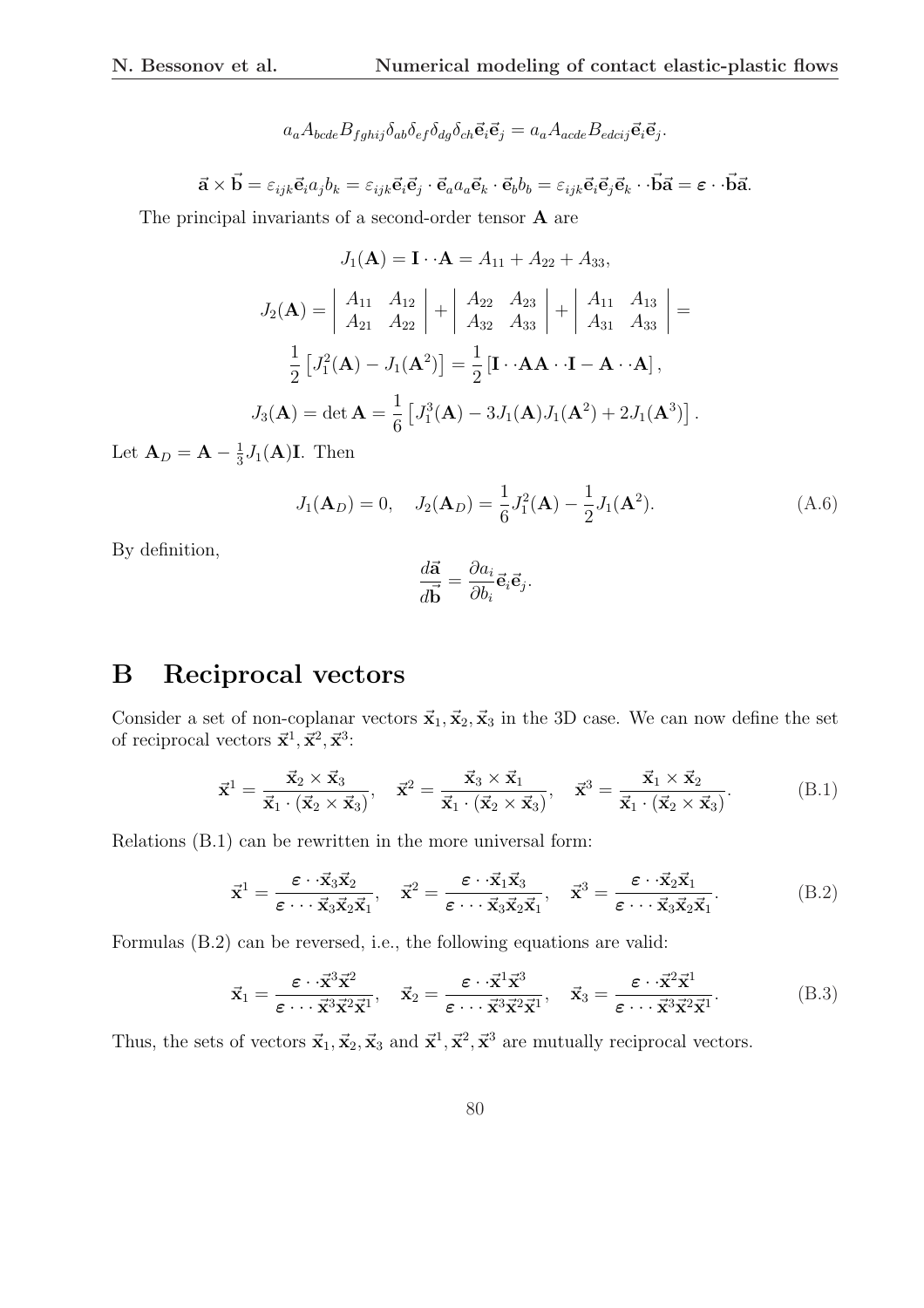The following equalities are valid:

$$
\vec{\mathbf{x}}_k \cdot \vec{\mathbf{x}}^m = \delta_{km}, \quad \vec{\mathbf{x}}_m \vec{\mathbf{x}}^m = \vec{\mathbf{x}}^m \vec{\mathbf{x}}_m = \mathbf{I}, \quad \varepsilon \cdots \vec{\mathbf{x}}_3 \vec{\mathbf{x}}_2 \vec{\mathbf{x}}_1 = \frac{1}{\varepsilon \cdots \vec{\mathbf{x}}^3 \vec{\mathbf{x}}^2 \vec{\mathbf{x}}^1}.
$$
 (B.4)

Let us consider the set of vectors  $\vec{x}_1, \vec{x}_2, \vec{x}_3$  directed along any three different edges of the tetrahedral element. We can define the symmetric tensors  $G_{\vec{x}}$  and  $G^{\vec{x}}$  with the components  $\vec{x}_i \cdot \vec{x}_j$  and  $\vec{x}^i \cdot \vec{x}^j$ , respectively. It can be shown that

$$
\mathbf{G}^{\vec{\mathbf{x}}} \cdot \mathbf{G}_{\vec{\mathbf{x}}} = \mathbf{G}_{\vec{\mathbf{x}}} \cdot \mathbf{G}^{\vec{\mathbf{x}}} = \mathbf{I}, \quad \mathbf{G}^{\vec{\mathbf{x}}} \cdot \mathbf{G}_{\vec{\mathbf{x}}} = 3.
$$
 (B.5)

If the tensor  $G_{\vec{x}}$  is known, then we can restore the geometry of the tetrahedral element up to translation and rotation. In fact, from the diagonal components of  $G_{\vec{x}}$  we can obtain the dimensions of the sides of the tetrahedron, and from the non-diagonal components of  $G_{\vec{x}}$  we can determine the angles between these sides.

We can obtain similar relations in the 2D case. For example, the set of vectors reciprocal to 2D vectors  $\vec{x}_1, \vec{x}_2$  are

$$
\vec{\mathbf{x}}^1 = \frac{\boldsymbol{\varepsilon} \cdot \vec{\mathbf{x}}_2}{\boldsymbol{\varepsilon} \cdot \vec{\mathbf{x}}_2 \vec{\mathbf{x}}_1}, \quad \vec{\mathbf{x}}^2 = \frac{-\boldsymbol{\varepsilon} \cdot \vec{\mathbf{x}}_1}{\boldsymbol{\varepsilon} \cdot \vec{\mathbf{x}}_2 \vec{\mathbf{x}}_1}.
$$
(B.6)

# C Jaumann rate

Let the tensor **A** be given in the basis  $\vec{e}'_1, \vec{e}'_2, \vec{e}'_3$  rotating with respect to the basis  $\vec{e}_1, \vec{e}_2, \vec{e}_3$ with the angular velocity  $\omega$ . Let the basises  $\vec{e}'_1, \vec{e}'_2, \vec{e}'_3$  and  $\vec{e}_1, \vec{e}_2, \vec{e}_3$  coincide at time t. Then

$$
\frac{dA_{ks}\vec{\mathbf{e}}'_{k}\vec{\mathbf{e}}'_{s}}{dt} = \frac{dA_{ks}}{dt}\vec{\mathbf{e}}_{k}\vec{\mathbf{e}}_{s} + A_{ks}\frac{d\vec{\mathbf{e}}'_{k}}{dt}\vec{\mathbf{e}}_{s} + A_{ks}\vec{\mathbf{e}}_{k}\frac{d\vec{\mathbf{e}}'_{s}}{dt},
$$
(C.1)

or, taking into account that  $d\vec{\mathbf{e}}'_k/dt = \boldsymbol{\omega} \times \vec{\mathbf{e}}_k$ ,

$$
\stackrel{\nabla}{\mathbf{A}} = \stackrel{\cdot}{\mathbf{A}} + \gamma,\tag{C.2}
$$

 $\boldsymbol{\gamma} = \mathbf{A} \cdot \mathbf{\Omega} - \mathbf{\Omega} \cdot \mathbf{A}$ , where  $\overline{\mathbf{A}} = d\mathbf{A}/dt$ ,  $\overline{\mathbf{A}} = dA_{ks}/dt\overline{\mathbf{e}}_k\overline{\mathbf{e}}_s$ ,  $\mathbf{\Omega} = \boldsymbol{\varepsilon} \cdot \boldsymbol{\omega}$ . The components of the second order tensor  $-\mathbf{\Omega} \cdot \mathbf{A} + \mathbf{A} \cdot \mathbf{\Omega}$  in the right-hand side of (C.2) are the same as  $\gamma_{nm}$  in  $(2.7).$ 

### References

[1] G. Alfano, F. De Angelis, L. Rosati. General solution procedures in elasto/viscoplasticity. Computer Methods in Applied Mechanics and Engineering, 190 (2001), 5123-5147.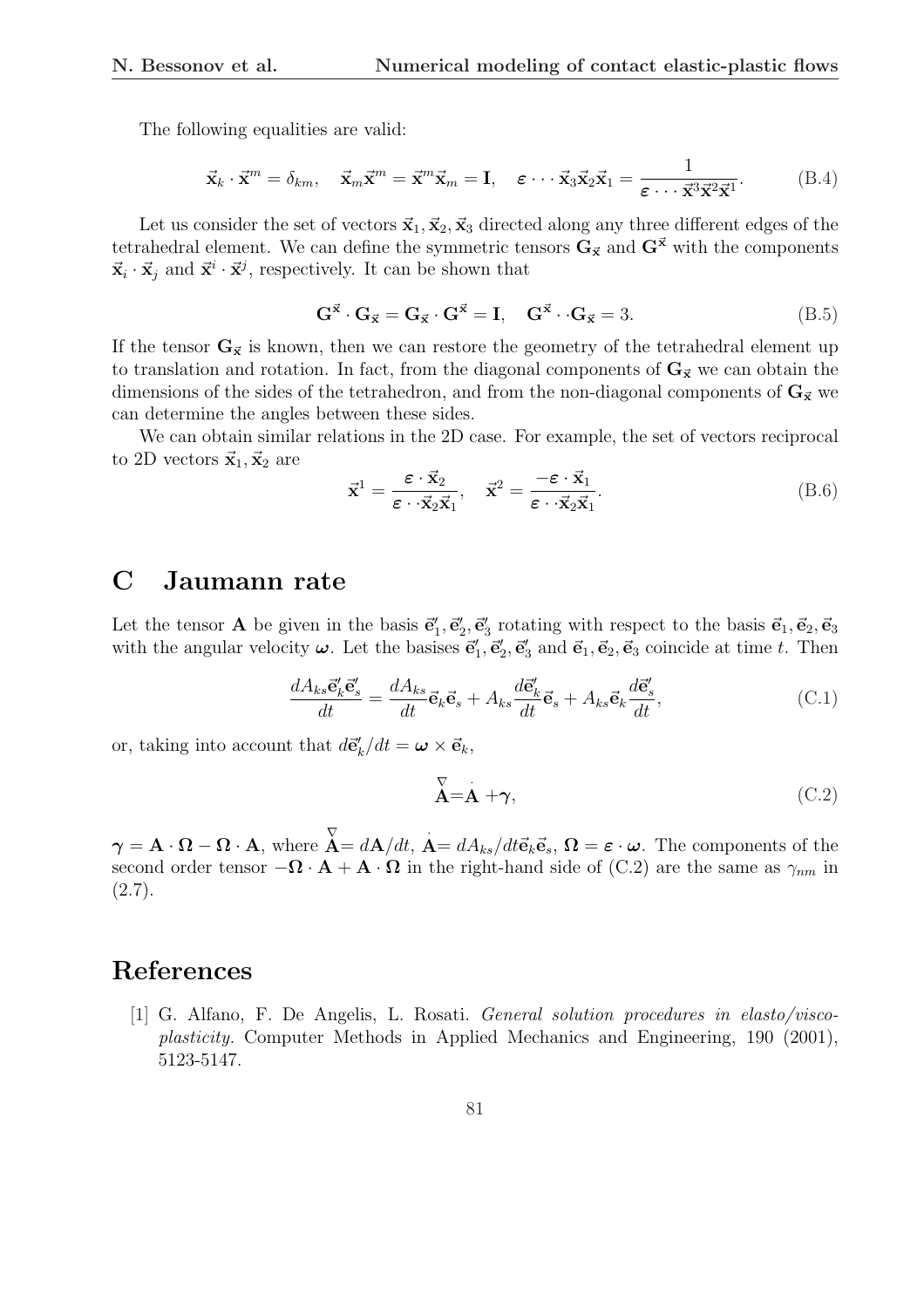- [2] F. Auricchio. A viscoplastic constitutive equation bounded between two generalized plasticity models. International Journal of Plasticity, 13 (1997), 697-721.
- [3] F. Auricchio. A robust integration-algorithm for a finite-strain shape-memory-alloy superelastic model. International Journal of Plasticity, 17 (2001), 971-990.
- [4] F. Auricchio, R.L. Taylor. Shape-memory alloys: modelling and numerical simulations of the finite-strain superelastic behavior. Computer Methods in Applied Mechanics and Engineering, 143 (1997), 175-194.
- [5] I.A. Balagansky, Yu.A. Karanik, V.A. Agureikin, A.V. Vinogradov, A.I. Balagansky. Fracture behavior of explosively loaded spherical molded steel shells. Theoretical and applied fracture mechanics, 36 (2001), 165-173.
- [6] R.R. Balokhonov, P.V. Makarov, V.A. Romanova, I.Yu. Smolin. Simulation of crystal plasticity under dynamic loading. Computational Materials Science, 16 (1999), 355-361.
- [7] E. Baron, M.B. Rubin, D.Z. Yankelevsky. Thermomechanical constitutive equations for the dynamic response of ceramics. International Journal of Solids and Structures, 40 (2003), 4519-4548.
- [8] J.B. Bdzil, D. S. Stewart, T. L. Jackson. Program burn algorithms based on detonation shock dynamics: discrete approximations of detonation flows with discontinuous front models. Journal of Computational Physics, 174 (2001), No. 2, 870-902.
- [9] D.J. Benson, L. Stainier. An Eulerian shell formulation for fluid-structure interaction. Computer Methods in Applied Mechanics and Engineering, 187 (2000), 571-590.
- [10] G. C. Bessette, E. B. Becker, L. M. Taylor, D. L. Littlefield. Modeling of impact problems using an h-adaptive, explicit Lagrangian finite element method in three dimensions. Computer Methods in Applied Mechanics and Engineering, 192 (2003), No. 13-14, 1649-1679.
- [11] N.M. Bessonov, D.J. Song. Application of vector calculus to numerical simulation of continuum mechanics problems. Journal of Computational Physics, 167 (2001), No. 1, 22-38.
- [12] N. Bessonov, S. Golovashchenko. Numerical simulation of pulsed electromagnetic stamping processes. Proceedings of 1st International Conference on High Speed Forming, Dortmund, Germany, 2004, 83-91.
- [13] M. Brünig. Nonlinear finite element analysis based on a large strain deformation theory of plasticity. Computers & Structures, 69 (1998), 117-128.
- [14] D. Chen, S.T.S. Al-Hassani, Z. Yin, Y. Yu. Modelling shock loading behavior of concrete. International Journal of Solids and Structures, 38 (2001), 8787-8803.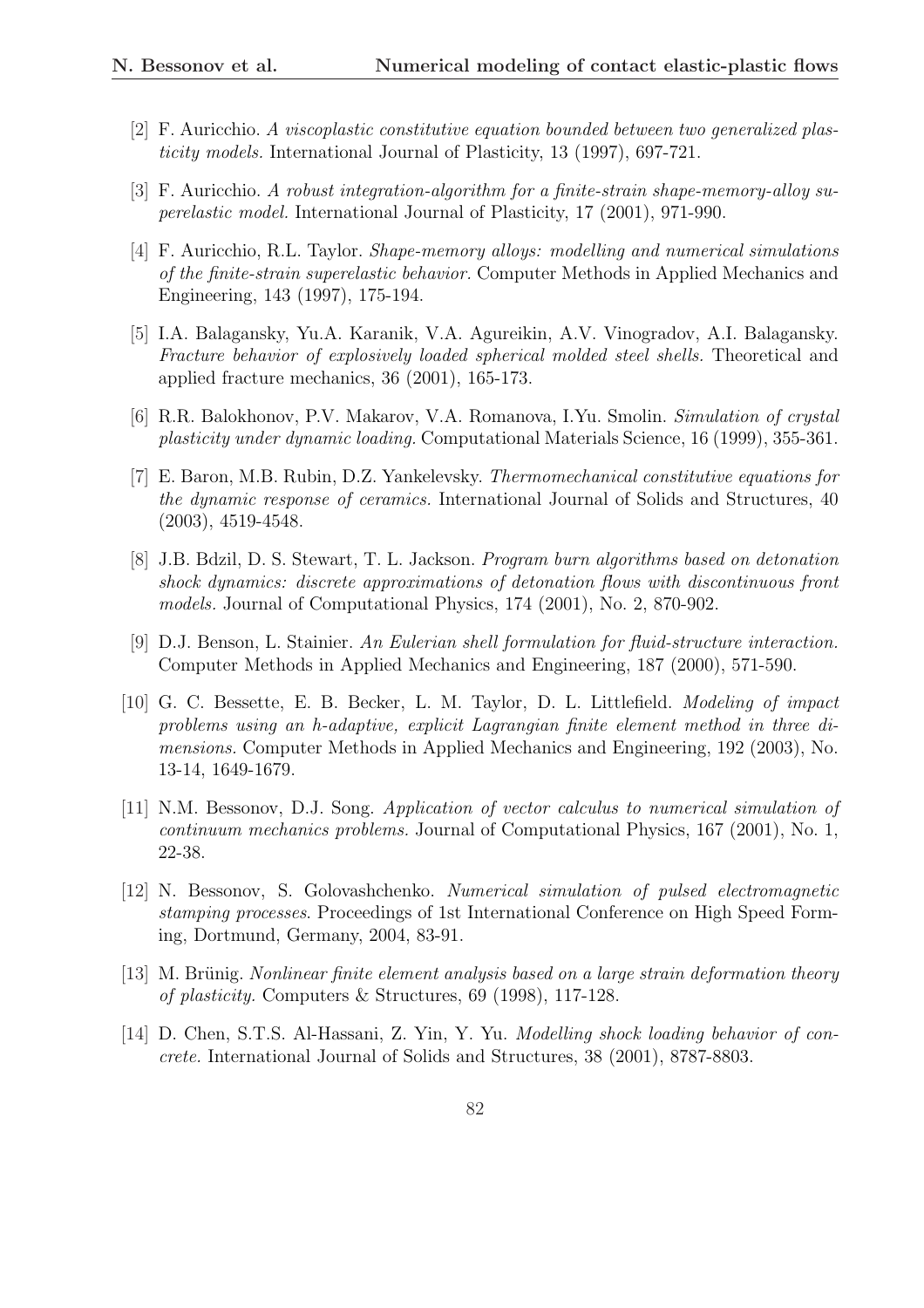- [15] O.I. Cherepanov. Localized viscoelastoplastic strain in mesovolume of heterogeneouse medium under different loading types. Theoretical and applied fracture mechanics, 31 (1999), 189-202.
- [16] O.I. Cherepanov, I.Yu. Smolin, Yu.P. Stefanov, P.V. Makarov. Integration of influence of internal structure of heterogeneous materials on plastic flow and fracture. Computational Materials Science, 16 (1999), 25-31.
- [17] P.W. Christensen. A nonsmooth Newton method for elastoplastic problems. Computer Methods in Applied Mechanics and Engineering, 191 (2002), 1189-1219.
- [18] P.G. Ciarlet. Mathematical Elasticity, 1, Three Dimensional Elasticity. North-Holland, Amsterdam, 1993.
- [19] G. Cocchetti, U. Perego. A rigorous bound on error in backward-difference elastoplastic time-integration. Computer Methods in Applied Mechanics and Engineering, 192 (2003), 4909-4927.
- [20] A. Düster, E. Rank. A p-version finite element approach for two- and three-dimensional problems of the  $J_2$  flow theory with non-linear isotropic hardening. International Journal for Numerical Methods in Engineering, 53 (2002), 49-63.
- [21] N.A. Fellows, P.C. Barton. Development of impact model for ceramic-faced semi-infinite armor. International Journal of Impact Engineering, 22 (1999), 793-811.
- [22] Z.Q. Feng, Z. Feng, M. Domaszewski. Some computational aspects for analysis of lowand high- velocity impact of deformable bodies. International Journal of Non-Linear Mechanics, 37 (2002), 1029-1036.
- [23] J. Fish, K. Shek. Computational aspects of incrementally objective algorithms for large deformation plasticity. International Journal for numerical methods in engineering, 44 (1999), 839-851.
- [24] S. Golovashchenko N. Bessonov. Development of Sharp Flanging Technology for Aluminum Panels. Proceedings of the 6th International Conference on Numerical Simulation of 3D Sheet Forming Processes, NUMISHEET 2005, Detroit, MI, 687-690.
- [25] S. Golovashchenko, N. Bessonov, R. Davies. Analysis of Blank-Die Contact Interaction in Pulsed Forming Processes. 3st International Conference on High Speed Forming, Germany, 2008.
- [26] J. Guo, J.V. Cox. Implementation of a plasticity bond model for reinforced concrete. Computers & Structures, 77 (2000), 65-82.
- [27] Y.M. Gupta, J.L. Ding. Impact load spreading in layered materials and structures: concept and quantitative measure. International Journal of Impact Engineering, 27 (2002),, 277-291.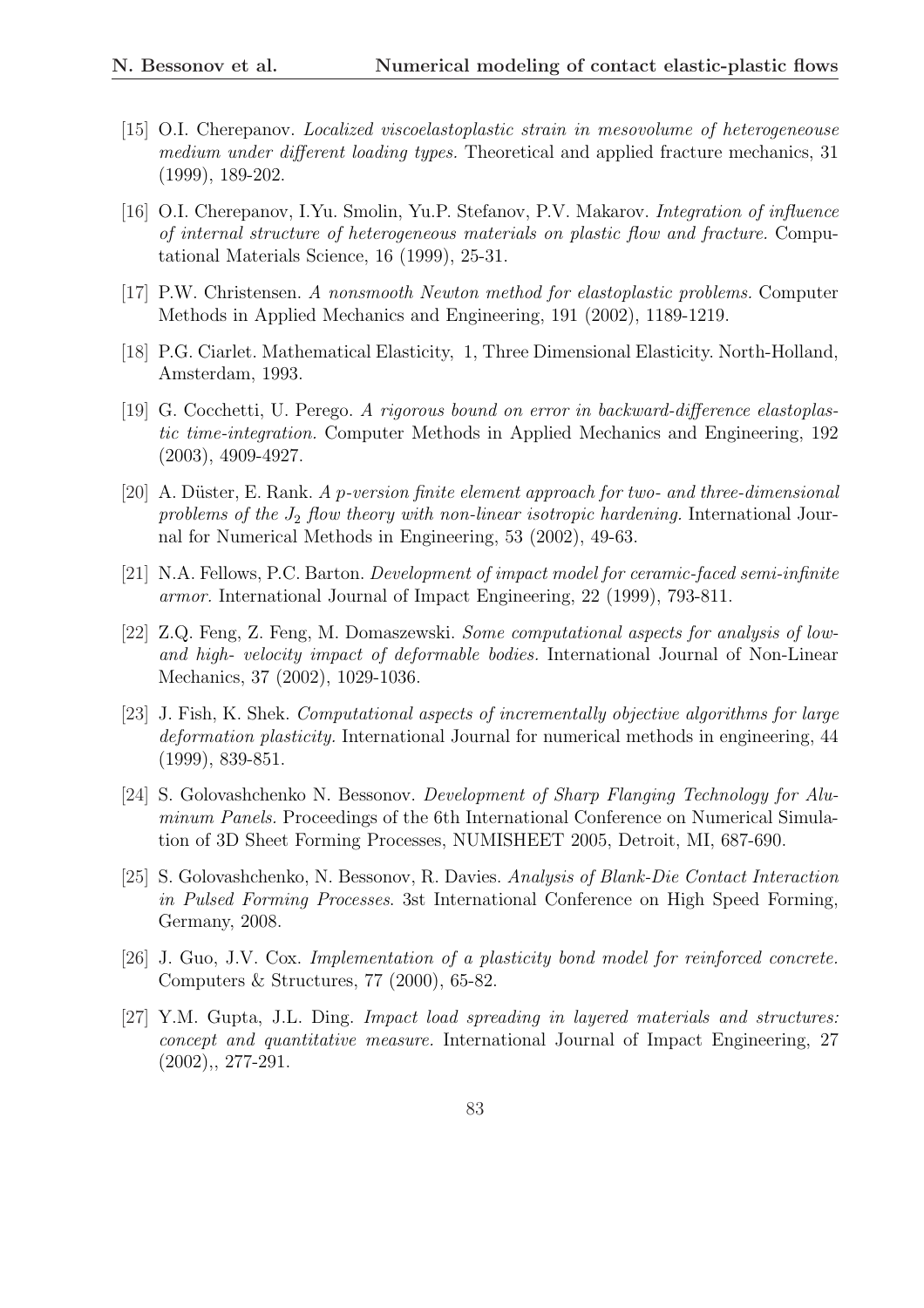- [28] E. Hoashi, T. Yokomine, A. Shimizu, T. Kunugi. Numerical analysis of wave-type heat transfer propagating in a thin foil irradiated by short-pulsed laser. International Journal of Heat and Mass Transfer, 46 (2003), 4083-4095.
- [29] B. P. Howell, G. J. Ball. A Free-Lagrange augmented Godunov method for the simulation of elasticplastic solids. Journal of Computational Physics, 175 (2002), No. 1, 128-167.
- [30] L. Jing. A review of techniques, advances and outstanding issues in numerical modelling for rock mechanics and rock engineering. International Journal of Rock Mechanics and Mining Sciences, 40 (2003), No. 3, 283-353.
- [31] L. Jing, J. A. Hudson. Numerical methods in rock mechanics. International Journal of Rock Mechanics and Mining Sciences, 39 (2002), No. 4, 409-427.
- [32] G.R. Johnson, S.R. Beissel. Damping algorithms and effects for explicit dynamics computations. International Journal of Impact Engineering, 25 (2001), 911-925.
- [33] A.S. Khan, S. Huang, Continuum theory of plasticity. John Wiley & Sons, New-York, 1995.
- [34] S.P. Kiselev, V.P. Kiselev. Superdeep penetration of particles into a metal target. International Journal of Impact Engineering, 27 (2002), 135-152.
- [35] A. Le van, G. de Saxcae, P. Le Grognec. General formulation for local integration in standard elastoplasticity with an arbitrary hardening model. Computers and Structures, 81 (2003), 2099-2109.
- [36] M. Lee, Y.H. Yoo. Analysis of ceramic/metal armour systems. International Journal of Impact Engineering, 25 (2001), 819-829.
- [37] Z.Y. Liu, S. Kubota, S. Itoh. Numerical study on hypervelocity acceleration of flyer plates by overdriven detonation of high explosive. International Journal of Impact Engineering, 26 (2001), 443-452.
- [38] V. A. Lubarda. Elastoplatcity theory, CRP Press, New York, 2000.
- [39] L.X. Luccioni, J.M. Pestana, A. Rodriguez-Marek. An implicit integration algorithm for the finite element implementation of a nonlinear anisotropic material model including hysteretic nonlinearity. Computer Methods in Applied Mechanics and Engineering, 190 (2000), 1827-1844.
- [40] M. Maenchen, S. Sack. The tensor code. In: B. Alder (Ed.), Methods in Computational Physics, Vol. 3, Academic Press, New-York, 1964, 181-210.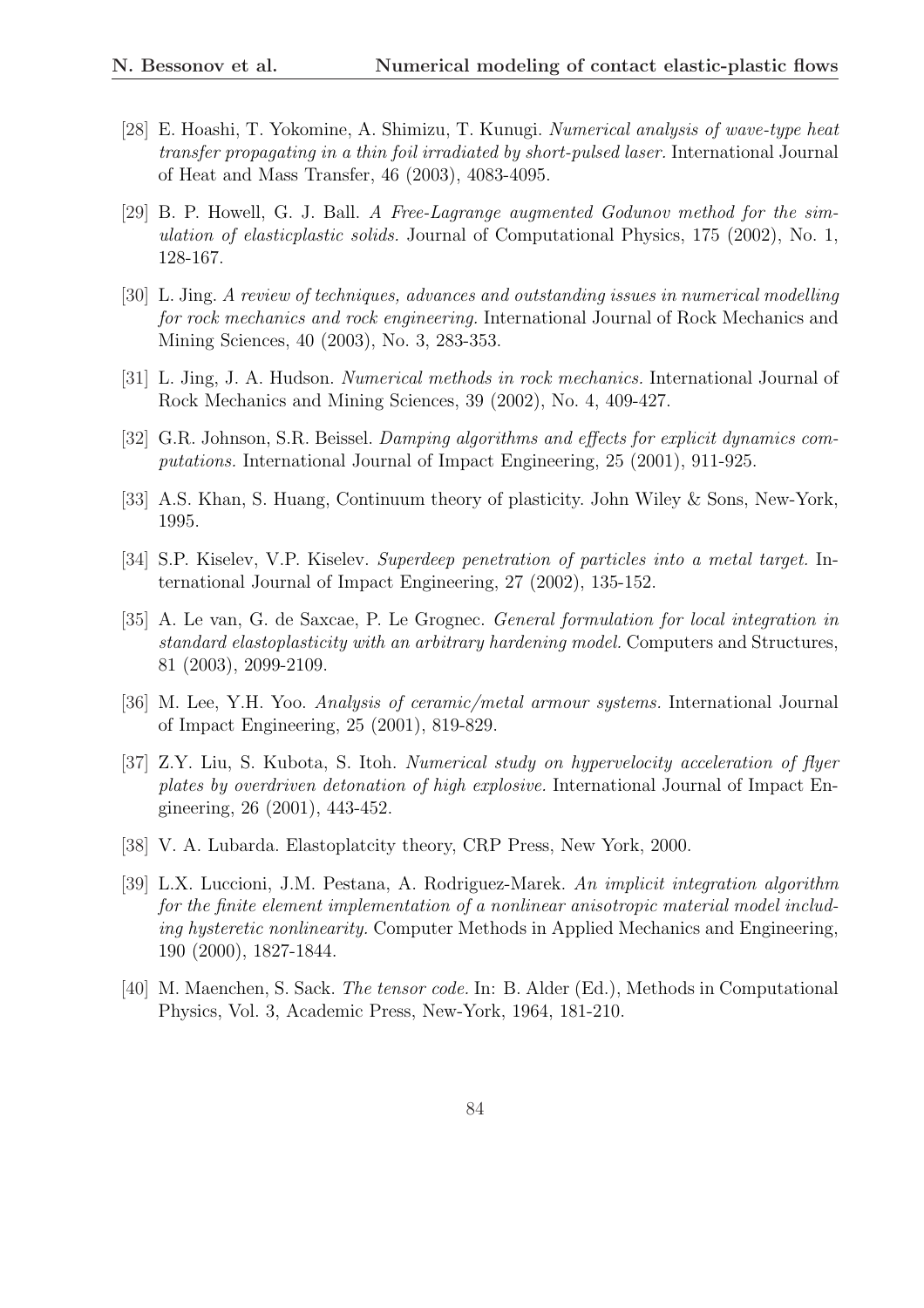- [41] R. Mahnken. Anisotropic creep modelling based on elastic projection operators with applications to CMSX-4 superalloy. Computer Methods in Applied Mechanics and Engineering, 191 (2002), 1611-1637.
- [42] P.V. Makarov, V.A. Romanova. Mesoscale plastic flow generation and development for polycrystals. Theoretical and Applied Fracture Mechanics, 33 (2000), 1-7.
- [43] P.V. Makaraov, S. Schmauder, O.I. Cherepanov, I.Yu. Smolin, V.A. Romanova, R.R. Balokhonov, D.Yu. Saraev, E. Soppa, P. Kizler, G. Fischer, S. Hu, M. Ludwig. Simulation of elastic-plastic deformation and fracture of materials at micro-, meso- and macrolevels. Theoretical and Applied Fracture Mechanics, 37 (2001), 183-244.
- [44] Mariotti, J. P. Perlat, J. M. Guérin. A numerical approach for partially saturated geomaterials under shock. International Journal of Impact Engineering, 28 (2003), No. 7, 717-741.
- [45] G. H. Miller, P. Colella. A High-order Eulerian Godunov method for elasticplastic flow in solids. Journal of Computational Physics, 167 (2001), No. 1, 131-176.
- [46] F.J. Montáns. Implicit algorithms for multilayer  $J_2$  plasticity. Computer Methods in Applied Mechanics and Engineering, 189 (2000), 673-700.
- [47] S. K. Naboulsi, A. N. Palazotto. Damage model for metalmatrix composite under high intensity loading. International Journal of Plasticity, 19 (2003), No. 4, 435-468.
- [48] L. Noels, L. Stainier, J.-P. Ponthot. On the use of large time steps with an energy momentum conserving algorithm for non-linear hypoelastic constitutive models. International Journal of Solids and Structures, 41 (2004), 663693.
- [49] P. Papadopoulos, J. Lu. On the formulation and numerical solution of problems in anisotropic finite plasticity. Computer Methods in Applied Mechanics and Engineering, 190 (2001), 4889-4910.
- [50] A.N. Parshikov, S.A. Medin. Smoothed particle hydrodynamics using interparticle contact algorithms. Journal of Computational Physics, 180 (2002), No. 1, 358-382.
- [51] V.L. Popov, A. Gervé, B. Kehrwald, I. Yu. Smolin. Simulation of wear in combustion engines. Computational Materials Science, 19 (2000), 285-291.
- [52] J.P. Ponthot. Unified stress update algorithms for the numerical simulation of large deformation elasto-plastic and elasto-viscoplastic processes. International Journal of Plasticity, 18 (2002), 91-126.
- [53] B.A. Roeder, C.T. Sun. Dynamic penetration of alumina/aluminum laminates: experiments and modelling. International Journal of Impact Engineering, 25 (2001), 169-185.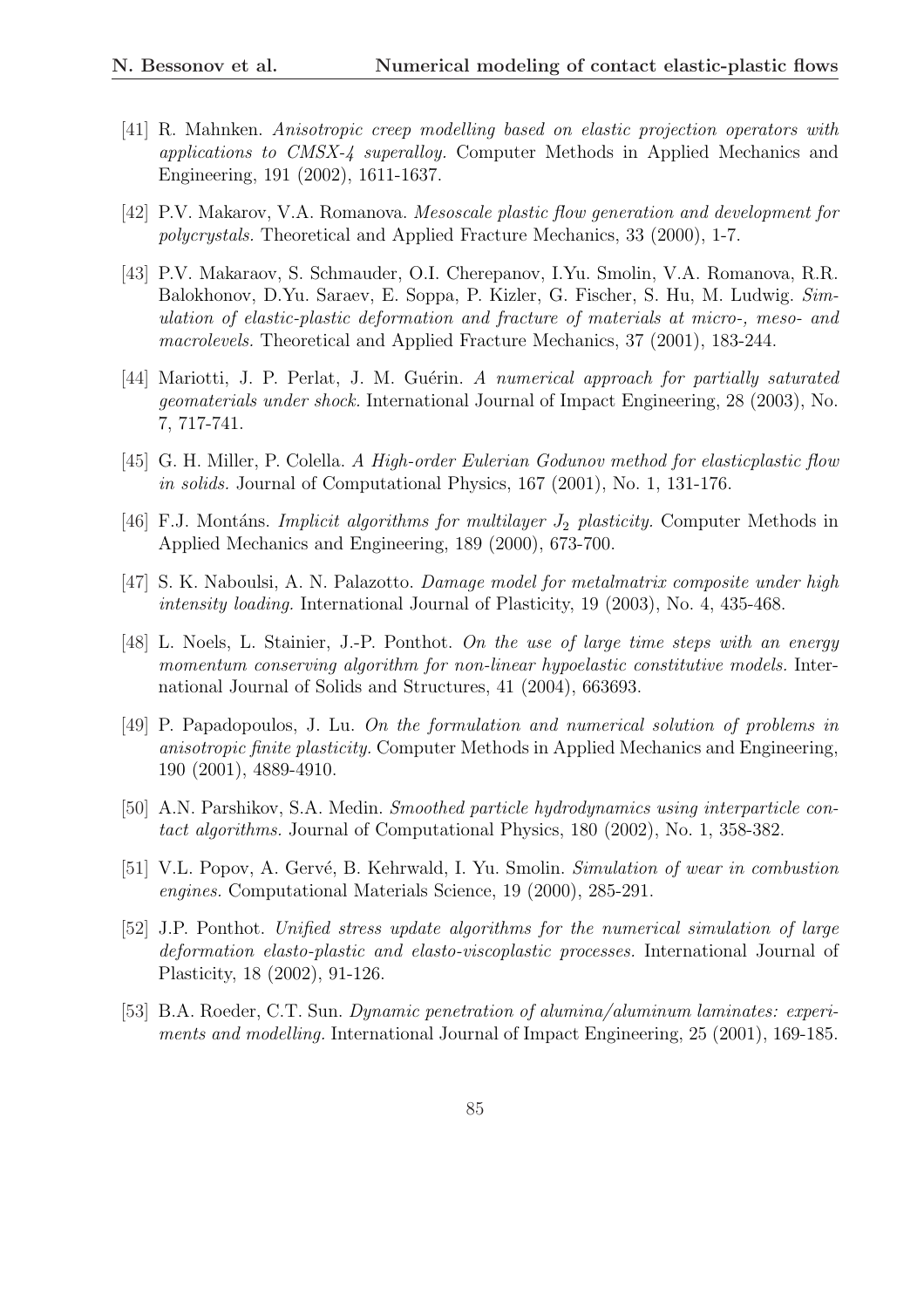- [54] V. Romanova, R. Balokhonov, P. Makarov, S. Schmauder, E. Soppa. Simulation of elasto-plastic behaviour of an artificial 3D-structure under dynamic loading. Computational Materials Science, 28 (2003), 518528.
- [55] M. B. Rubin, S. R. Bodner. A three-dimensional nonlinear model for dissipative response of soft tissue. International Journal of Solids and Structures, 39 (2002), No. 19, 5081-5099.
- [56] D. Sherman. Impact failure mechanisms in alumina tiles on finite thickness support and the effect of confinement. International Journal of Impact Engineering, 24 (2000), 313-328.
- [57] C.H.M. Simha, S.J. Bless, A. Bedford. Computational modelling of the penetration response of a high-purity ceramic. International Journal of Impact Engineering, 27 (2002), 65-86.
- [58] J. C. Simo, T. J. R. Hughes. Computational inelasticity. In: Interdisciplinary Applied Mathematics, Vol.7, 1998.
- [59] I.Y. Smolin, P.V. Makarov, D.V. Shmick, I.V. Savlevich. A micropolar model od plastic deformation of polycrystals at the mesolevels. Computational Materials Science, 19 (2000), 133-142.
- [60] S.C. Song, Z.P. Duan, D.W. Tan. The application of B-P constitutive equations in finite element analysis of high velocity impact. International Journal of Solids and Structures, 38 (2001), 5215-5222.
- [61] J.B. Stevens, R.C. Batra. Adiabatic shear bands in the Taylor impact test for a WHA rod. International Journal of Plasticity, 14 (1998), No. 9, 841-854.
- [62] Y.P. Stefanov. Wave dynamics of cracks and multiple contact surface interaction. Theoretical and Applied Fracture Mechanics, 34 (2000), 101-108.
- [63] H.H. Vaziri, J.S. Jalali, R. Islam. An analytical model for stability analysis of rock layers over a circular opening. International Journal of Solids and Structures, 38 (2001), 3735- 3757.
- [64] M. Wallin, A. Ristnmaa. Accurate stress updating algorithm based on constant strain rate assumption. Computer Methods in Applied Mechanics and Engineering, 190 (2001), 5583-5601.
- [65] M.L. Wilkins. Calculation of elastic-plastic flow. In: B. Alder (Ed.), Methods in Computational Physics, Vol. 3, Academic Press, New-York, 1964, 211-263.
- [66] M.L. Wilkins. Calculation of elastic-plastic flow. In: B. Alder (Ed.), Numerical Methods in Hydrodynamics, translated from English, Mir, Moscow, 1967.